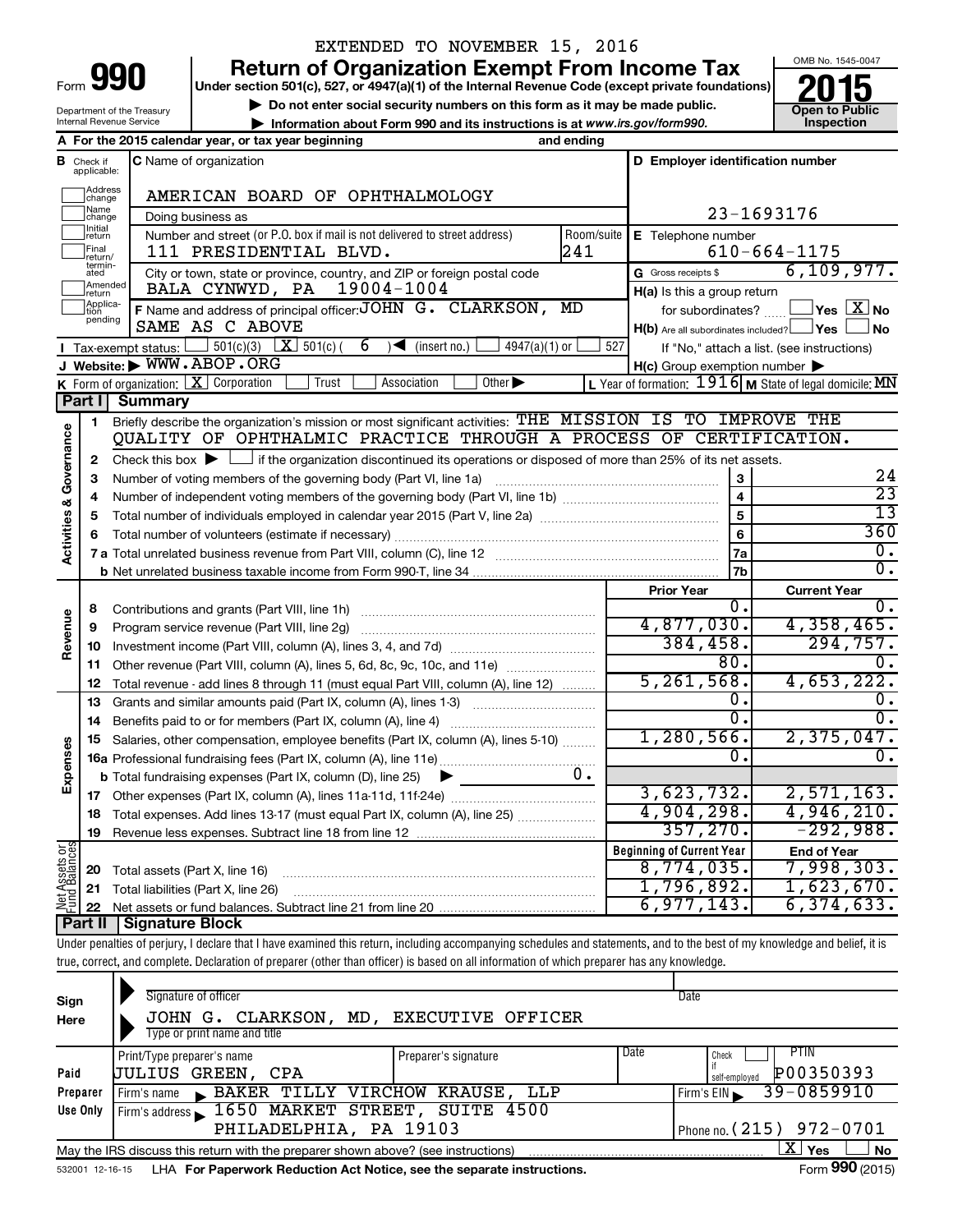|                          | AMERICAN BOARD OF OPHTHALMOLOGY<br>Form 990 (2015)                                                                                           | 23-1693176    | Page 2                                           |
|--------------------------|----------------------------------------------------------------------------------------------------------------------------------------------|---------------|--------------------------------------------------|
| Part III                 | <b>Statement of Program Service Accomplishments</b>                                                                                          |               |                                                  |
|                          | Check if Schedule O contains a response or note to any line in this Part III                                                                 |               | $\overline{\mathbf{X}}$                          |
| 1                        | Briefly describe the organization's mission:<br>THE AMERICAN BOARD OF OPHTHALMOLOGY (ABO)                                                    |               |                                                  |
|                          | IS AN INDEPENDENT,<br>NOT-FOR-PROFIT ORGANIZATION AND THE NATION'S OLDEST MEDICAL SPECIALTY                                                  |               |                                                  |
|                          | CERTIFYING BOARD, FOUNDED IN 1916.<br>(THE DESCRIPTION REQUIRED HERE IS                                                                      |               |                                                  |
|                          | CONTINUED ON SCHEDULE O)                                                                                                                     |               |                                                  |
| $\mathbf{2}$             | Did the organization undertake any significant program services during the year which were not listed on                                     |               |                                                  |
|                          | the prior Form 990 or 990-EZ?                                                                                                                |               | $\vert$ Yes $\boxed{\text{X}}$ No                |
|                          | If "Yes," describe these new services on Schedule O.                                                                                         |               |                                                  |
| 3                        | Did the organization cease conducting, or make significant changes in how it conducts, any program services?                                 |               | $\overline{\ }$ Yes $\overline{\phantom{a}X}$ No |
|                          | If "Yes," describe these changes on Schedule O.                                                                                              |               |                                                  |
| 4                        | Describe the organization's program service accomplishments for each of its three largest program services, as measured by expenses.         |               |                                                  |
|                          | Section 501(c)(3) and 501(c)(4) organizations are required to report the amount of grants and allocations to others, the total expenses, and |               |                                                  |
|                          | revenue, if any, for each program service reported.                                                                                          |               |                                                  |
| 4a                       | (Expenses \$<br>(Code:<br>including grants of \$                                                                                             | ) (Revenue \$ |                                                  |
|                          | BOARD CERTIFICATION: SINCE 1916, NEARLY 27,000 OPHTHALMOLOGISTS HAVE                                                                         |               |                                                  |
|                          | CHALLENGED THEMSELVES TO MEET THE RIGOROUS CERTIFICATION STANDARDS                                                                           |               |                                                  |
|                          | ESTABLISHED BY THE AMERICAN BOARD OF OPHTHALMOLOGY. THE FIRST MEDICAL                                                                        |               |                                                  |
|                          | SPECIALTY BOARD FOUNDED IN THE UNITED STATES, THE AMERICAN BOARD OF<br>OPHTHALMOLOGY AWARDS THE ONLY MEDICAL SPECIALTY CERTIFICATE IN        |               |                                                  |
|                          | OPHTHALMOLOGY RECOGNIZED BY BOTH THE AMERICAN BOARD OF MEDICAL                                                                               |               |                                                  |
|                          | SPECIALTIES (ABMS) AND THE AMERICAN MEDICAL ASSOCIATION                                                                                      | (AMA).        |                                                  |
|                          | CERTIFICATION IS GRANTED TO OPHTHALMOLOGISTS WHO MEET A SERIES OF                                                                            |               |                                                  |
|                          | ACCREDITED MEDICAL TRAINING REQUIREMENTS IN OPHTHALMOLOGY, SIGN A                                                                            |               |                                                  |
|                          | PRACTICE PLEDGE INDICATING THEIR INTENT TO PRACTICE WITH COMPASSION,                                                                         |               |                                                  |
|                          | INTEGRITY, AND RESPECT FOR HUMAN DIGNITY, AND COMPLETE AN INTENSIVE                                                                          |               |                                                  |
|                          | EVALUATION PROCESS WHICH INCLUDES TWO EXAMINATIONS: A WRITTEN                                                                                |               |                                                  |
| 4b                       | (Code:<br>(Expenses \$<br>including grants of \$                                                                                             | ) (Revenue \$ |                                                  |
|                          | (MOC) IS A PROCESS ADOPTED BY ALL 24<br>MAINTENANCE OF CERTIFICATION                                                                         |               |                                                  |
|                          | AMERICAN BOARD OF MEDICAL SPECIALTIES (ABMS) MEMBER BOARDS. IT EMBODIES                                                                      |               |                                                  |
|                          | THE PRINCIPLES OF LIFELONG LEARNING AND CONTINUOUS IMPROVEMENT FOR THE                                                                       |               |                                                  |
|                          | BENEFIT OF THE PUBLIC AND THE PROFESSION AND AIMS TO:                                                                                        |               |                                                  |
|                          | ESTABLISH AND MAINTAIN HIGH STANDARDS FOR PATIENT CARE IN                                                                                    |               |                                                  |
|                          | OPHTHALMOLOGY;                                                                                                                               |               |                                                  |
|                          | 2. PROVIDE PHYSICIANS WITH THE MEANS TO CONTINUALLY ASSESS AND IMPROVE                                                                       |               |                                                  |
|                          | THEIR ABILITY TO MEET THESE STANDARDS;                                                                                                       |               |                                                  |
|                          | 3. ENSURE THAT PHYSICIANS ARE BEING ASSESSED BY RELIABLE AND VALID                                                                           |               |                                                  |
|                          | MEASURES TO CONTINUALLY IMPROVE PATIENT CARE.                                                                                                |               |                                                  |
|                          |                                                                                                                                              |               |                                                  |
| 4с                       | (Expenses \$<br>(Code:<br>including grants of \$                                                                                             | ) (Revenue \$ |                                                  |
|                          | VERIFICATION OF BOARD CERTIFICATION STATUS: THE ABO PROVIDES PRIMARY                                                                         |               |                                                  |
|                          | SOURCE VERIFICATION OF BOARD CERTIFICATION TO THE PUBLIC, CREDENTIALING                                                                      |               |                                                  |
|                          | ORGANIZATIONS, AND OTHER INTERESTED ORGANIZATIONS.                                                                                           |               |                                                  |
|                          |                                                                                                                                              |               |                                                  |
|                          |                                                                                                                                              |               |                                                  |
|                          |                                                                                                                                              |               |                                                  |
|                          |                                                                                                                                              |               |                                                  |
|                          |                                                                                                                                              |               |                                                  |
|                          |                                                                                                                                              |               |                                                  |
|                          |                                                                                                                                              |               |                                                  |
|                          |                                                                                                                                              |               |                                                  |
|                          | 4d Other program services (Describe in Schedule O.)                                                                                          |               |                                                  |
|                          | (Expenses \$<br>including grants of \$<br>(Revenue \$                                                                                        |               |                                                  |
|                          | 4e Total program service expenses                                                                                                            |               |                                                  |
|                          |                                                                                                                                              |               | Form 990 (2015)                                  |
| 532002<br>$12 - 16 - 15$ | SEE SCHEDULE O FOR CONTINUATION(S)                                                                                                           |               |                                                  |
|                          | 2                                                                                                                                            |               |                                                  |
|                          | 16251111 789762 27720<br>2015.04030 AMERICAN BOARD OF OPHTHALMO 277201                                                                       |               |                                                  |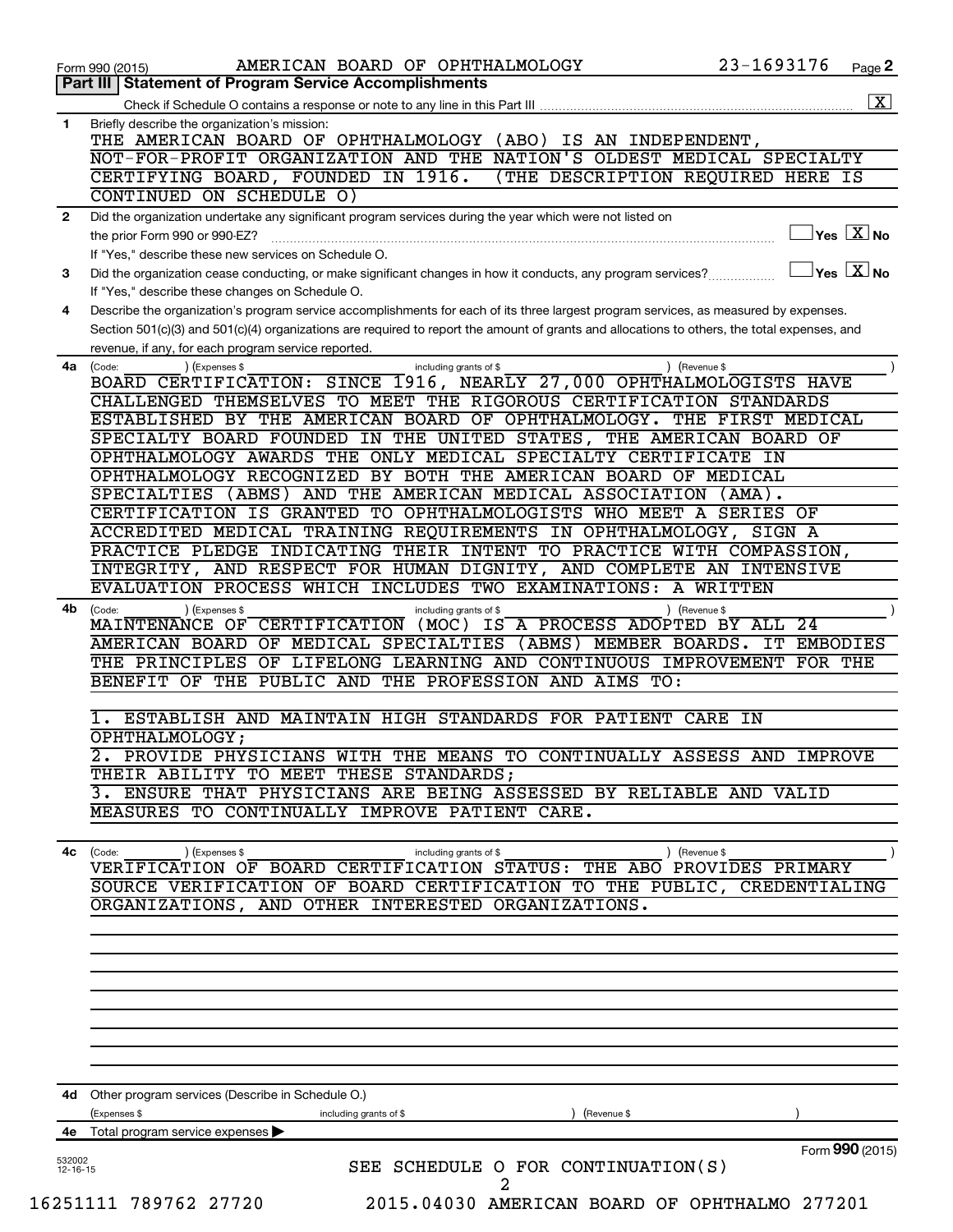| Form 990 (2015) |  |  |
|-----------------|--|--|

Form 990 (2015) Page AMERICAN BOARD OF OPHTHALMOLOGY 23-1693176

|    | <b>Part IV   Checklist of Required Schedules</b>                                                                                                                |                 |     |                              |
|----|-----------------------------------------------------------------------------------------------------------------------------------------------------------------|-----------------|-----|------------------------------|
|    |                                                                                                                                                                 |                 | Yes | No                           |
| 1. | Is the organization described in section 501(c)(3) or 4947(a)(1) (other than a private foundation)?                                                             |                 |     |                              |
|    |                                                                                                                                                                 | 1               |     | X                            |
| 2  | Is the organization required to complete Schedule B, Schedule of Contributors? [11] The organization required to complete Schedule B, Schedule of Contributors? | $\mathbf{2}$    |     | $\overline{\texttt{x}}$      |
| 3  | Did the organization engage in direct or indirect political campaign activities on behalf of or in opposition to candidates for                                 |                 |     |                              |
|    |                                                                                                                                                                 | 3               |     | X                            |
| 4  | Section 501(c)(3) organizations. Did the organization engage in lobbying activities, or have a section 501(h) election in effect                                |                 |     |                              |
|    |                                                                                                                                                                 | 4               |     |                              |
| 5  | Is the organization a section 501(c)(4), 501(c)(5), or 501(c)(6) organization that receives membership dues, assessments, or                                    |                 |     |                              |
|    |                                                                                                                                                                 | 5               |     | x                            |
| 6  | Did the organization maintain any donor advised funds or any similar funds or accounts for which donors have the right to                                       |                 |     |                              |
|    | provide advice on the distribution or investment of amounts in such funds or accounts? If "Yes," complete Schedule D, Part I                                    | 6               |     | х                            |
| 7  | Did the organization receive or hold a conservation easement, including easements to preserve open space,                                                       |                 |     |                              |
|    | the environment, historic land areas, or historic structures? If "Yes," complete Schedule D, Part II                                                            | $\overline{7}$  |     | х                            |
| 8  | Did the organization maintain collections of works of art, historical treasures, or other similar assets? If "Yes," complete                                    |                 |     |                              |
|    |                                                                                                                                                                 | 8               |     | х                            |
| 9  | Did the organization report an amount in Part X, line 21, for escrow or custodial account liability, serve as a custodian for                                   |                 |     |                              |
|    | amounts not listed in Part X; or provide credit counseling, debt management, credit repair, or debt negotiation services?                                       |                 |     |                              |
|    |                                                                                                                                                                 | 9               |     | х                            |
|    |                                                                                                                                                                 |                 |     |                              |
| 10 | Did the organization, directly or through a related organization, hold assets in temporarily restricted endowments, permanent                                   |                 |     | х                            |
|    |                                                                                                                                                                 | 10              |     |                              |
| 11 | If the organization's answer to any of the following questions is "Yes," then complete Schedule D, Parts VI, VII, VIII, IX, or X                                |                 |     |                              |
|    | as applicable.                                                                                                                                                  |                 |     |                              |
|    | a Did the organization report an amount for land, buildings, and equipment in Part X, line 10? If "Yes," complete Schedule D,                                   |                 | х   |                              |
|    | Part VI                                                                                                                                                         | 11a             |     |                              |
|    | <b>b</b> Did the organization report an amount for investments - other securities in Part X, line 12 that is 5% or more of its total                            |                 |     | x                            |
|    |                                                                                                                                                                 | <b>11b</b>      |     |                              |
|    | c Did the organization report an amount for investments - program related in Part X, line 13 that is 5% or more of its total                                    |                 |     |                              |
|    |                                                                                                                                                                 | 11c             |     | x                            |
|    | d Did the organization report an amount for other assets in Part X, line 15 that is 5% or more of its total assets reported in                                  |                 |     |                              |
|    |                                                                                                                                                                 | 11d             |     | х<br>$\overline{\texttt{x}}$ |
|    |                                                                                                                                                                 | 11e             |     |                              |
| f  | Did the organization's separate or consolidated financial statements for the tax year include a footnote that addresses                                         |                 |     |                              |
|    | the organization's liability for uncertain tax positions under FIN 48 (ASC 740)? If "Yes," complete Schedule D, Part X                                          | 11f             | х   |                              |
|    | 12a Did the organization obtain separate, independent audited financial statements for the tax year? If "Yes," complete                                         |                 |     |                              |
|    | Schedule D, Parts XI and XII                                                                                                                                    | 12a             |     | X                            |
|    | <b>b</b> Was the organization included in consolidated, independent audited financial statements for the tax year?                                              |                 |     |                              |
|    | If "Yes," and if the organization answered "No" to line 12a, then completing Schedule D, Parts XI and XII is optional <i>manimum</i>                            | 12 <sub>b</sub> | х   |                              |
| 13 |                                                                                                                                                                 | 13              |     | X                            |
|    |                                                                                                                                                                 | 14a             |     | $\overline{\texttt{x}}$      |
|    | <b>b</b> Did the organization have aggregate revenues or expenses of more than \$10,000 from grantmaking, fundraising, business,                                |                 |     |                              |
|    | investment, and program service activities outside the United States, or aggregate foreign investments valued at \$100,000                                      |                 |     |                              |
|    |                                                                                                                                                                 | 14b             |     | х                            |
| 15 | Did the organization report on Part IX, column (A), line 3, more than \$5,000 of grants or other assistance to or for any                                       |                 |     |                              |
|    |                                                                                                                                                                 | 15              |     | X                            |
| 16 | Did the organization report on Part IX, column (A), line 3, more than \$5,000 of aggregate grants or other assistance to                                        |                 |     |                              |
|    |                                                                                                                                                                 | 16              |     | X                            |
| 17 | Did the organization report a total of more than \$15,000 of expenses for professional fundraising services on Part IX,                                         |                 |     |                              |
|    |                                                                                                                                                                 | 17              |     | X                            |
| 18 | Did the organization report more than \$15,000 total of fundraising event gross income and contributions on Part VIII, lines                                    |                 |     |                              |
|    |                                                                                                                                                                 | 18              |     | X                            |
| 19 | Did the organization report more than \$15,000 of gross income from gaming activities on Part VIII, line 9a? If "Yes,"                                          |                 |     |                              |
|    |                                                                                                                                                                 | 19              |     | X                            |

Form **990** (2015)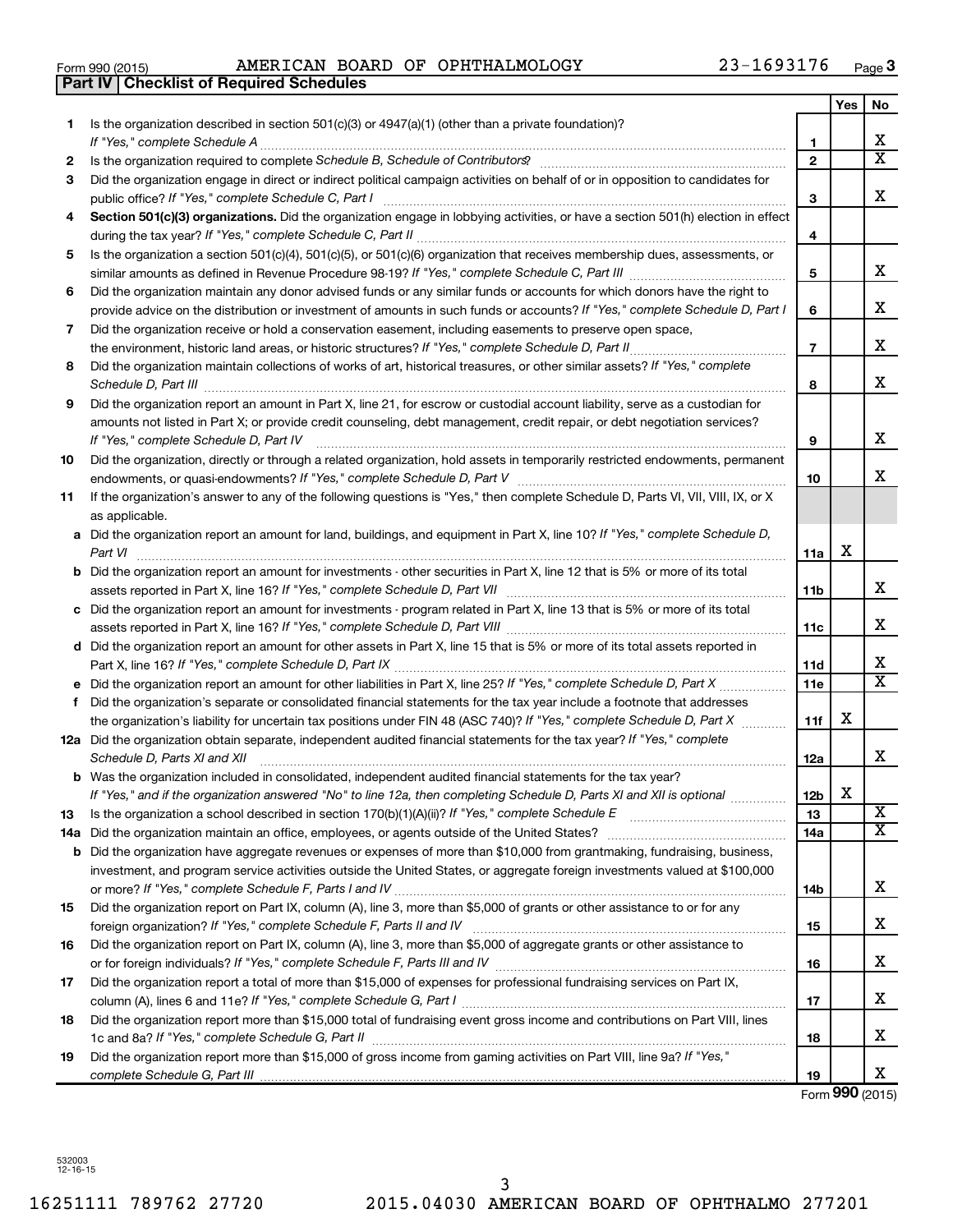| Form 990 (2015) |  |  |  |  | AMERICAN BOARD OF OPHTHALMOLOGY | 23-1693176 | Page |  |
|-----------------|--|--|--|--|---------------------------------|------------|------|--|
|-----------------|--|--|--|--|---------------------------------|------------|------|--|

|    | <b>Part IV   Checklist of Required Schedules (continued)</b>                                                                      |                 |     |                         |
|----|-----------------------------------------------------------------------------------------------------------------------------------|-----------------|-----|-------------------------|
|    |                                                                                                                                   |                 | Yes | No                      |
|    | 20a Did the organization operate one or more hospital facilities? If "Yes," complete Schedule H                                   | 20a             |     | x                       |
| b  |                                                                                                                                   | 20 <sub>b</sub> |     |                         |
| 21 | Did the organization report more than \$5,000 of grants or other assistance to any domestic organization or                       |                 |     |                         |
|    |                                                                                                                                   | 21              |     | х                       |
| 22 | Did the organization report more than \$5,000 of grants or other assistance to or for domestic individuals on                     |                 |     |                         |
|    |                                                                                                                                   | 22              |     | х                       |
| 23 | Did the organization answer "Yes" to Part VII, Section A, line 3, 4, or 5 about compensation of the organization's current        |                 |     |                         |
|    | and former officers, directors, trustees, key employees, and highest compensated employees? If "Yes," complete                    |                 |     |                         |
|    | Schedule J                                                                                                                        | 23              | X   |                         |
|    | 24a Did the organization have a tax-exempt bond issue with an outstanding principal amount of more than \$100,000 as of the       |                 |     |                         |
|    | last day of the year, that was issued after December 31, 2002? If "Yes," answer lines 24b through 24d and complete                |                 |     |                         |
|    | Schedule K. If "No", go to line 25a                                                                                               | 24a             |     | x                       |
| b  |                                                                                                                                   | 24 <sub>b</sub> |     |                         |
|    | Did the organization maintain an escrow account other than a refunding escrow at any time during the year to defease              |                 |     |                         |
|    |                                                                                                                                   | 24c             |     |                         |
|    |                                                                                                                                   | 24d             |     |                         |
|    | 25a Section 501(c)(3), 501(c)(4), and 501(c)(29) organizations. Did the organization engage in an excess benefit                  |                 |     |                         |
|    |                                                                                                                                   | 25a             |     |                         |
| b  | Is the organization aware that it engaged in an excess benefit transaction with a disqualified person in a prior year, and        |                 |     |                         |
|    | that the transaction has not been reported on any of the organization's prior Forms 990 or 990-EZ? If "Yes," complete             |                 |     |                         |
|    | Schedule L, Part I                                                                                                                | 25b             |     |                         |
| 26 | Did the organization report any amount on Part X, line 5, 6, or 22 for receivables from or payables to any current or             |                 |     |                         |
|    | former officers, directors, trustees, key employees, highest compensated employees, or disqualified persons? If "Yes,"            |                 |     |                         |
|    | complete Schedule L, Part II                                                                                                      | 26              |     | х                       |
| 27 | Did the organization provide a grant or other assistance to an officer, director, trustee, key employee, substantial              |                 |     |                         |
|    | contributor or employee thereof, a grant selection committee member, or to a 35% controlled entity or family member               |                 |     |                         |
|    |                                                                                                                                   | 27              |     | x                       |
| 28 | Was the organization a party to a business transaction with one of the following parties (see Schedule L, Part IV                 |                 |     |                         |
|    | instructions for applicable filing thresholds, conditions, and exceptions):                                                       |                 |     |                         |
| а  | A current or former officer, director, trustee, or key employee? If "Yes," complete Schedule L, Part IV                           | 28a             |     | x                       |
| b  | A family member of a current or former officer, director, trustee, or key employee? If "Yes," complete Schedule L, Part IV        | 28 <sub>b</sub> |     | X                       |
|    | c An entity of which a current or former officer, director, trustee, or key employee (or a family member thereof) was an officer, |                 |     |                         |
|    | director, trustee, or direct or indirect owner? If "Yes," complete Schedule L, Part IV                                            | 28c             |     | X                       |
| 29 |                                                                                                                                   | 29              |     | $\overline{\textbf{X}}$ |
| 30 | Did the organization receive contributions of art, historical treasures, or other similar assets, or qualified conservation       |                 |     |                         |
|    |                                                                                                                                   | 30              |     | Χ                       |
| 31 | Did the organization liquidate, terminate, or dissolve and cease operations?                                                      |                 |     |                         |
|    |                                                                                                                                   | 31              |     | x                       |
| 32 | Did the organization sell, exchange, dispose of, or transfer more than 25% of its net assets?/f "Yes," complete                   |                 |     |                         |
|    |                                                                                                                                   | 32              |     | x                       |
| 33 | Did the organization own 100% of an entity disregarded as separate from the organization under Regulations                        |                 |     |                         |
|    |                                                                                                                                   | 33              |     | x                       |
| 34 | Was the organization related to any tax-exempt or taxable entity? If "Yes," complete Schedule R, Part II, III, or IV, and         |                 |     |                         |
|    | Part V, line 1                                                                                                                    | 34              | X   |                         |
|    |                                                                                                                                   | 35a             | X   |                         |
|    | b If "Yes" to line 35a, did the organization receive any payment from or engage in any transaction with a controlled entity       |                 |     |                         |
|    |                                                                                                                                   | 35 <sub>b</sub> |     | x                       |
| 36 | Section 501(c)(3) organizations. Did the organization make any transfers to an exempt non-charitable related organization?        |                 |     |                         |
|    |                                                                                                                                   | 36              |     |                         |
| 37 | Did the organization conduct more than 5% of its activities through an entity that is not a related organization                  |                 |     |                         |
|    |                                                                                                                                   | 37              |     | x                       |
| 38 | Did the organization complete Schedule O and provide explanations in Schedule O for Part VI, lines 11b and 19?                    |                 |     |                         |
|    |                                                                                                                                   | 38              | Χ   |                         |

Form **990** (2015)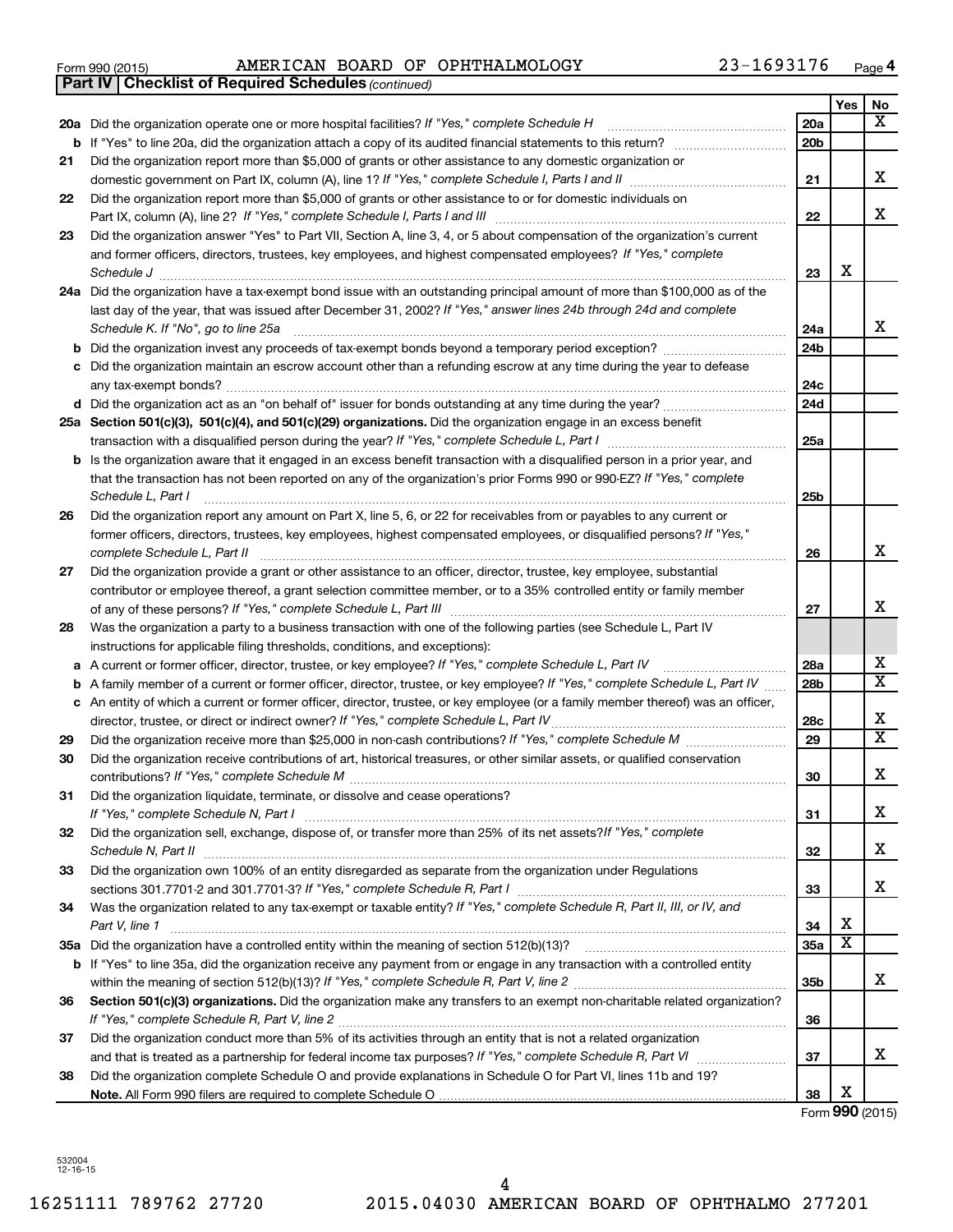| Check if Schedule O contains a response or note to any line in this Part V<br><b>Yes</b><br>36<br>1a<br>1 <sub>b</sub><br>Enter the number of Forms W-2G included in line 1a. Enter -0- if not applicable<br>b<br>Did the organization comply with backup withholding rules for reportable payments to vendors and reportable gaming<br>c<br>х<br>1c<br>2a Enter the number of employees reported on Form W-3, Transmittal of Wage and Tax Statements,<br>13<br>filed for the calendar year ending with or within the year covered by this return<br>2a<br>х<br>2 <sub>b</sub><br>3a Did the organization have unrelated business gross income of \$1,000 or more during the year?<br>За<br>3 <sub>b</sub><br><b>b</b> If "Yes," has it filed a Form 990-T for this year? If "No," to line 3b, provide an explanation in Schedule O manumum<br>4a At any time during the calendar year, did the organization have an interest in, or a signature or other authority over, a<br>4a<br><b>b</b> If "Yes," enter the name of the foreign country: $\blacktriangleright$<br>See instructions for filing requirements for FinCEN Form 114, Report of Foreign Bank and Financial Accounts (FBAR).<br>5а<br>5 <sub>b</sub><br>5c<br>6a Does the organization have annual gross receipts that are normally greater than \$100,000, and did the organization solicit<br>any contributions that were not tax deductible as charitable contributions?<br>6a<br>b If "Yes," did the organization include with every solicitation an express statement that such contributions or gifts |                         |
|----------------------------------------------------------------------------------------------------------------------------------------------------------------------------------------------------------------------------------------------------------------------------------------------------------------------------------------------------------------------------------------------------------------------------------------------------------------------------------------------------------------------------------------------------------------------------------------------------------------------------------------------------------------------------------------------------------------------------------------------------------------------------------------------------------------------------------------------------------------------------------------------------------------------------------------------------------------------------------------------------------------------------------------------------------------------------------------------------------------------------------------------------------------------------------------------------------------------------------------------------------------------------------------------------------------------------------------------------------------------------------------------------------------------------------------------------------------------------------------------------------------------------------------------------------------------------|-------------------------|
|                                                                                                                                                                                                                                                                                                                                                                                                                                                                                                                                                                                                                                                                                                                                                                                                                                                                                                                                                                                                                                                                                                                                                                                                                                                                                                                                                                                                                                                                                                                                                                            | No                      |
|                                                                                                                                                                                                                                                                                                                                                                                                                                                                                                                                                                                                                                                                                                                                                                                                                                                                                                                                                                                                                                                                                                                                                                                                                                                                                                                                                                                                                                                                                                                                                                            |                         |
|                                                                                                                                                                                                                                                                                                                                                                                                                                                                                                                                                                                                                                                                                                                                                                                                                                                                                                                                                                                                                                                                                                                                                                                                                                                                                                                                                                                                                                                                                                                                                                            |                         |
|                                                                                                                                                                                                                                                                                                                                                                                                                                                                                                                                                                                                                                                                                                                                                                                                                                                                                                                                                                                                                                                                                                                                                                                                                                                                                                                                                                                                                                                                                                                                                                            |                         |
|                                                                                                                                                                                                                                                                                                                                                                                                                                                                                                                                                                                                                                                                                                                                                                                                                                                                                                                                                                                                                                                                                                                                                                                                                                                                                                                                                                                                                                                                                                                                                                            |                         |
|                                                                                                                                                                                                                                                                                                                                                                                                                                                                                                                                                                                                                                                                                                                                                                                                                                                                                                                                                                                                                                                                                                                                                                                                                                                                                                                                                                                                                                                                                                                                                                            |                         |
|                                                                                                                                                                                                                                                                                                                                                                                                                                                                                                                                                                                                                                                                                                                                                                                                                                                                                                                                                                                                                                                                                                                                                                                                                                                                                                                                                                                                                                                                                                                                                                            |                         |
|                                                                                                                                                                                                                                                                                                                                                                                                                                                                                                                                                                                                                                                                                                                                                                                                                                                                                                                                                                                                                                                                                                                                                                                                                                                                                                                                                                                                                                                                                                                                                                            |                         |
|                                                                                                                                                                                                                                                                                                                                                                                                                                                                                                                                                                                                                                                                                                                                                                                                                                                                                                                                                                                                                                                                                                                                                                                                                                                                                                                                                                                                                                                                                                                                                                            |                         |
|                                                                                                                                                                                                                                                                                                                                                                                                                                                                                                                                                                                                                                                                                                                                                                                                                                                                                                                                                                                                                                                                                                                                                                                                                                                                                                                                                                                                                                                                                                                                                                            | х                       |
|                                                                                                                                                                                                                                                                                                                                                                                                                                                                                                                                                                                                                                                                                                                                                                                                                                                                                                                                                                                                                                                                                                                                                                                                                                                                                                                                                                                                                                                                                                                                                                            |                         |
|                                                                                                                                                                                                                                                                                                                                                                                                                                                                                                                                                                                                                                                                                                                                                                                                                                                                                                                                                                                                                                                                                                                                                                                                                                                                                                                                                                                                                                                                                                                                                                            |                         |
|                                                                                                                                                                                                                                                                                                                                                                                                                                                                                                                                                                                                                                                                                                                                                                                                                                                                                                                                                                                                                                                                                                                                                                                                                                                                                                                                                                                                                                                                                                                                                                            | х                       |
|                                                                                                                                                                                                                                                                                                                                                                                                                                                                                                                                                                                                                                                                                                                                                                                                                                                                                                                                                                                                                                                                                                                                                                                                                                                                                                                                                                                                                                                                                                                                                                            |                         |
|                                                                                                                                                                                                                                                                                                                                                                                                                                                                                                                                                                                                                                                                                                                                                                                                                                                                                                                                                                                                                                                                                                                                                                                                                                                                                                                                                                                                                                                                                                                                                                            |                         |
|                                                                                                                                                                                                                                                                                                                                                                                                                                                                                                                                                                                                                                                                                                                                                                                                                                                                                                                                                                                                                                                                                                                                                                                                                                                                                                                                                                                                                                                                                                                                                                            | х                       |
|                                                                                                                                                                                                                                                                                                                                                                                                                                                                                                                                                                                                                                                                                                                                                                                                                                                                                                                                                                                                                                                                                                                                                                                                                                                                                                                                                                                                                                                                                                                                                                            | $\overline{\textbf{X}}$ |
|                                                                                                                                                                                                                                                                                                                                                                                                                                                                                                                                                                                                                                                                                                                                                                                                                                                                                                                                                                                                                                                                                                                                                                                                                                                                                                                                                                                                                                                                                                                                                                            |                         |
|                                                                                                                                                                                                                                                                                                                                                                                                                                                                                                                                                                                                                                                                                                                                                                                                                                                                                                                                                                                                                                                                                                                                                                                                                                                                                                                                                                                                                                                                                                                                                                            |                         |
|                                                                                                                                                                                                                                                                                                                                                                                                                                                                                                                                                                                                                                                                                                                                                                                                                                                                                                                                                                                                                                                                                                                                                                                                                                                                                                                                                                                                                                                                                                                                                                            | х                       |
|                                                                                                                                                                                                                                                                                                                                                                                                                                                                                                                                                                                                                                                                                                                                                                                                                                                                                                                                                                                                                                                                                                                                                                                                                                                                                                                                                                                                                                                                                                                                                                            |                         |
| were not tax deductible?<br>6b                                                                                                                                                                                                                                                                                                                                                                                                                                                                                                                                                                                                                                                                                                                                                                                                                                                                                                                                                                                                                                                                                                                                                                                                                                                                                                                                                                                                                                                                                                                                             |                         |
| Organizations that may receive deductible contributions under section 170(c).<br>7                                                                                                                                                                                                                                                                                                                                                                                                                                                                                                                                                                                                                                                                                                                                                                                                                                                                                                                                                                                                                                                                                                                                                                                                                                                                                                                                                                                                                                                                                         |                         |
| Did the organization receive a payment in excess of \$75 made partly as a contribution and partly for goods and services provided to the payor?<br>7a<br>а                                                                                                                                                                                                                                                                                                                                                                                                                                                                                                                                                                                                                                                                                                                                                                                                                                                                                                                                                                                                                                                                                                                                                                                                                                                                                                                                                                                                                 |                         |
| 7b                                                                                                                                                                                                                                                                                                                                                                                                                                                                                                                                                                                                                                                                                                                                                                                                                                                                                                                                                                                                                                                                                                                                                                                                                                                                                                                                                                                                                                                                                                                                                                         |                         |
| c Did the organization sell, exchange, or otherwise dispose of tangible personal property for which it was required                                                                                                                                                                                                                                                                                                                                                                                                                                                                                                                                                                                                                                                                                                                                                                                                                                                                                                                                                                                                                                                                                                                                                                                                                                                                                                                                                                                                                                                        |                         |
| 7c                                                                                                                                                                                                                                                                                                                                                                                                                                                                                                                                                                                                                                                                                                                                                                                                                                                                                                                                                                                                                                                                                                                                                                                                                                                                                                                                                                                                                                                                                                                                                                         |                         |
| 7d<br>d If "Yes," indicate the number of Forms 8282 filed during the year manufactured in the set of the number of Forms 8282 filed during the year manufactured in the substitution.                                                                                                                                                                                                                                                                                                                                                                                                                                                                                                                                                                                                                                                                                                                                                                                                                                                                                                                                                                                                                                                                                                                                                                                                                                                                                                                                                                                      |                         |
| Did the organization receive any funds, directly or indirectly, to pay premiums on a personal benefit contract?<br>7е<br>е                                                                                                                                                                                                                                                                                                                                                                                                                                                                                                                                                                                                                                                                                                                                                                                                                                                                                                                                                                                                                                                                                                                                                                                                                                                                                                                                                                                                                                                 |                         |
| 7f<br>Did the organization, during the year, pay premiums, directly or indirectly, on a personal benefit contract?<br>f.                                                                                                                                                                                                                                                                                                                                                                                                                                                                                                                                                                                                                                                                                                                                                                                                                                                                                                                                                                                                                                                                                                                                                                                                                                                                                                                                                                                                                                                   |                         |
| If the organization received a contribution of qualified intellectual property, did the organization file Form 8899 as required?<br>7g                                                                                                                                                                                                                                                                                                                                                                                                                                                                                                                                                                                                                                                                                                                                                                                                                                                                                                                                                                                                                                                                                                                                                                                                                                                                                                                                                                                                                                     |                         |
| h If the organization received a contribution of cars, boats, airplanes, or other vehicles, did the organization file a Form 1098-C?<br>7h<br>8                                                                                                                                                                                                                                                                                                                                                                                                                                                                                                                                                                                                                                                                                                                                                                                                                                                                                                                                                                                                                                                                                                                                                                                                                                                                                                                                                                                                                            |                         |
| Sponsoring organizations maintaining donor advised funds. Did a donor advised fund maintained by the<br>8                                                                                                                                                                                                                                                                                                                                                                                                                                                                                                                                                                                                                                                                                                                                                                                                                                                                                                                                                                                                                                                                                                                                                                                                                                                                                                                                                                                                                                                                  |                         |
| Sponsoring organizations maintaining donor advised funds.<br>9                                                                                                                                                                                                                                                                                                                                                                                                                                                                                                                                                                                                                                                                                                                                                                                                                                                                                                                                                                                                                                                                                                                                                                                                                                                                                                                                                                                                                                                                                                             |                         |
| 9а                                                                                                                                                                                                                                                                                                                                                                                                                                                                                                                                                                                                                                                                                                                                                                                                                                                                                                                                                                                                                                                                                                                                                                                                                                                                                                                                                                                                                                                                                                                                                                         |                         |
| <b>b</b> Did the sponsoring organization make a distribution to a donor, donor advisor, or related person?<br>9b                                                                                                                                                                                                                                                                                                                                                                                                                                                                                                                                                                                                                                                                                                                                                                                                                                                                                                                                                                                                                                                                                                                                                                                                                                                                                                                                                                                                                                                           |                         |
| Section 501(c)(7) organizations. Enter:<br>10                                                                                                                                                                                                                                                                                                                                                                                                                                                                                                                                                                                                                                                                                                                                                                                                                                                                                                                                                                                                                                                                                                                                                                                                                                                                                                                                                                                                                                                                                                                              |                         |
| 10a<br>а                                                                                                                                                                                                                                                                                                                                                                                                                                                                                                                                                                                                                                                                                                                                                                                                                                                                                                                                                                                                                                                                                                                                                                                                                                                                                                                                                                                                                                                                                                                                                                   |                         |
| Gross receipts, included on Form 990, Part VIII, line 12, for public use of club facilities<br>10 <sub>b</sub><br>b                                                                                                                                                                                                                                                                                                                                                                                                                                                                                                                                                                                                                                                                                                                                                                                                                                                                                                                                                                                                                                                                                                                                                                                                                                                                                                                                                                                                                                                        |                         |
| Section 501(c)(12) organizations. Enter:<br>11                                                                                                                                                                                                                                                                                                                                                                                                                                                                                                                                                                                                                                                                                                                                                                                                                                                                                                                                                                                                                                                                                                                                                                                                                                                                                                                                                                                                                                                                                                                             |                         |
| 11a<br>a                                                                                                                                                                                                                                                                                                                                                                                                                                                                                                                                                                                                                                                                                                                                                                                                                                                                                                                                                                                                                                                                                                                                                                                                                                                                                                                                                                                                                                                                                                                                                                   |                         |
| <b>b</b> Gross income from other sources (Do not net amounts due or paid to other sources against                                                                                                                                                                                                                                                                                                                                                                                                                                                                                                                                                                                                                                                                                                                                                                                                                                                                                                                                                                                                                                                                                                                                                                                                                                                                                                                                                                                                                                                                          |                         |
| amounts due or received from them.)<br>11b                                                                                                                                                                                                                                                                                                                                                                                                                                                                                                                                                                                                                                                                                                                                                                                                                                                                                                                                                                                                                                                                                                                                                                                                                                                                                                                                                                                                                                                                                                                                 |                         |
| 12a Section 4947(a)(1) non-exempt charitable trusts. Is the organization filing Form 990 in lieu of Form 1041?<br>12a                                                                                                                                                                                                                                                                                                                                                                                                                                                                                                                                                                                                                                                                                                                                                                                                                                                                                                                                                                                                                                                                                                                                                                                                                                                                                                                                                                                                                                                      |                         |
| 12 <sub>b</sub><br><b>b</b> If "Yes," enter the amount of tax-exempt interest received or accrued during the year                                                                                                                                                                                                                                                                                                                                                                                                                                                                                                                                                                                                                                                                                                                                                                                                                                                                                                                                                                                                                                                                                                                                                                                                                                                                                                                                                                                                                                                          |                         |
| Section 501(c)(29) qualified nonprofit health insurance issuers.<br>13                                                                                                                                                                                                                                                                                                                                                                                                                                                                                                                                                                                                                                                                                                                                                                                                                                                                                                                                                                                                                                                                                                                                                                                                                                                                                                                                                                                                                                                                                                     |                         |
| 13a                                                                                                                                                                                                                                                                                                                                                                                                                                                                                                                                                                                                                                                                                                                                                                                                                                                                                                                                                                                                                                                                                                                                                                                                                                                                                                                                                                                                                                                                                                                                                                        |                         |
| Note. See the instructions for additional information the organization must report on Schedule O.                                                                                                                                                                                                                                                                                                                                                                                                                                                                                                                                                                                                                                                                                                                                                                                                                                                                                                                                                                                                                                                                                                                                                                                                                                                                                                                                                                                                                                                                          |                         |
| <b>b</b> Enter the amount of reserves the organization is required to maintain by the states in which the                                                                                                                                                                                                                                                                                                                                                                                                                                                                                                                                                                                                                                                                                                                                                                                                                                                                                                                                                                                                                                                                                                                                                                                                                                                                                                                                                                                                                                                                  |                         |
| 13 <sub>b</sub>                                                                                                                                                                                                                                                                                                                                                                                                                                                                                                                                                                                                                                                                                                                                                                                                                                                                                                                                                                                                                                                                                                                                                                                                                                                                                                                                                                                                                                                                                                                                                            |                         |
| 13c                                                                                                                                                                                                                                                                                                                                                                                                                                                                                                                                                                                                                                                                                                                                                                                                                                                                                                                                                                                                                                                                                                                                                                                                                                                                                                                                                                                                                                                                                                                                                                        |                         |
| 14a Did the organization receive any payments for indoor tanning services during the tax year?<br>14a                                                                                                                                                                                                                                                                                                                                                                                                                                                                                                                                                                                                                                                                                                                                                                                                                                                                                                                                                                                                                                                                                                                                                                                                                                                                                                                                                                                                                                                                      | х                       |
| 14 <sub>b</sub><br>$Form$ QQ $\Omega$ (2015)                                                                                                                                                                                                                                                                                                                                                                                                                                                                                                                                                                                                                                                                                                                                                                                                                                                                                                                                                                                                                                                                                                                                                                                                                                                                                                                                                                                                                                                                                                                               |                         |

| <b>Tax Compliance</b> |  |
|-----------------------|--|
| o in thie Dart V      |  |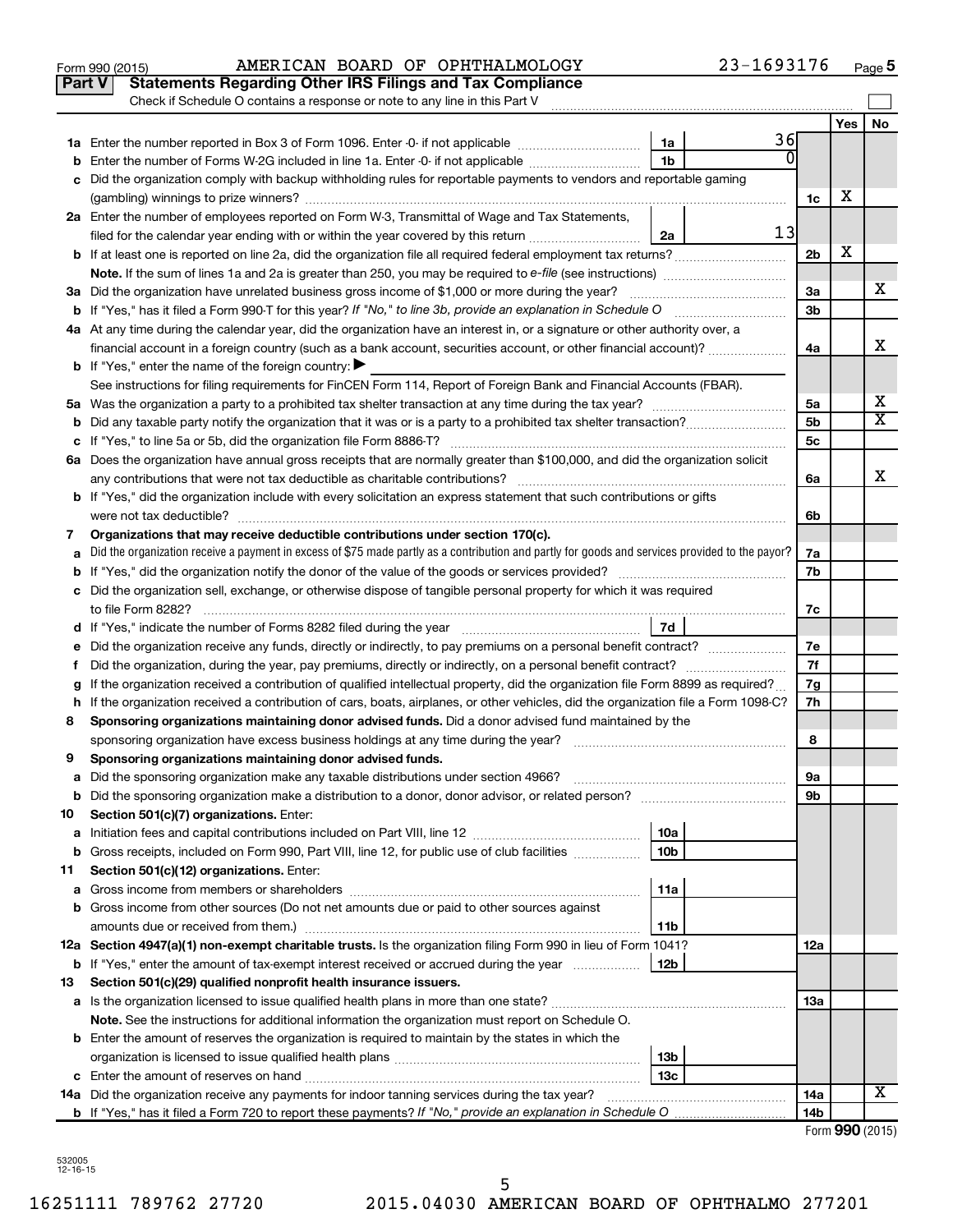| Form 990 (2015) |  |
|-----------------|--|
|-----------------|--|

#### Form 990 (2015) Page AMERICAN BOARD OF OPHTHALMOLOGY 23-1693176

**Part VI** Governance, Management, and Disclosure For each "Yes" response to lines 2 through 7b below, and for a "No" response *to line 8a, 8b, or 10b below, describe the circumstances, processes, or changes in Schedule O. See instructions.*

|          | Check if Schedule O contains a response or note to any line in this Part VI [11] [12] [12] Check if Schedule O contains a response or note to any line in this Part VI   |                               |                         |                         | $\overline{\textbf{X}}$ |
|----------|--------------------------------------------------------------------------------------------------------------------------------------------------------------------------|-------------------------------|-------------------------|-------------------------|-------------------------|
|          | <b>Section A. Governing Body and Management</b>                                                                                                                          |                               |                         |                         |                         |
|          |                                                                                                                                                                          |                               |                         | Yes                     | No.                     |
|          | 1a Enter the number of voting members of the governing body at the end of the tax year                                                                                   | 1a                            | 24                      |                         |                         |
|          | If there are material differences in voting rights among members of the governing body, or if the governing                                                              |                               |                         |                         |                         |
|          | body delegated broad authority to an executive committee or similar committee, explain in Schedule O.                                                                    |                               |                         |                         |                         |
|          | <b>b</b> Enter the number of voting members included in line 1a, above, who are independent <i>manameron</i>                                                             | 1b                            | 23                      |                         |                         |
| 2        | Did any officer, director, trustee, or key employee have a family relationship or a business relationship with any other                                                 |                               |                         |                         |                         |
|          | officer, director, trustee, or key employee?                                                                                                                             |                               | $\mathbf{2}$            |                         | x                       |
| 3        | Did the organization delegate control over management duties customarily performed by or under the direct supervision                                                    |                               |                         |                         |                         |
|          |                                                                                                                                                                          |                               | 3                       |                         |                         |
| 4        | Did the organization make any significant changes to its governing documents since the prior Form 990 was filed?                                                         |                               | $\overline{\mathbf{4}}$ | $\overline{\mathbf{x}}$ |                         |
| 5        |                                                                                                                                                                          |                               | $5\phantom{.0}$         |                         |                         |
| 6        |                                                                                                                                                                          |                               | 6                       |                         |                         |
| 7a       | Did the organization have members, stockholders, or other persons who had the power to elect or appoint one or                                                           |                               |                         |                         |                         |
|          |                                                                                                                                                                          |                               | 7a                      |                         |                         |
|          | <b>b</b> Are any governance decisions of the organization reserved to (or subject to approval by) members, stockholders, or                                              |                               |                         |                         |                         |
|          | persons other than the governing body?                                                                                                                                   |                               | 7b                      |                         |                         |
| 8        | Did the organization contemporaneously document the meetings held or written actions undertaken during the year by the following:                                        |                               |                         |                         |                         |
|          |                                                                                                                                                                          |                               | 8а                      | x                       |                         |
|          |                                                                                                                                                                          |                               | 8b                      | $\overline{\mathbf{x}}$ |                         |
| 9        | Is there any officer, director, trustee, or key employee listed in Part VII, Section A, who cannot be reached at the                                                     |                               |                         |                         |                         |
|          |                                                                                                                                                                          |                               | 9                       |                         |                         |
|          | Section B. Policies (This Section B requests information about policies not required by the Internal Revenue Code.)                                                      |                               |                         |                         |                         |
|          |                                                                                                                                                                          |                               |                         | Yes                     |                         |
|          |                                                                                                                                                                          |                               | 10a                     |                         |                         |
|          | <b>b</b> If "Yes," did the organization have written policies and procedures governing the activities of such chapters, affiliates,                                      |                               |                         |                         |                         |
|          |                                                                                                                                                                          |                               | 10 <sub>b</sub>         |                         |                         |
|          | 11a Has the organization provided a complete copy of this Form 990 to all members of its governing body before filing the form?                                          |                               | 11a                     | X                       |                         |
|          | <b>b</b> Describe in Schedule O the process, if any, used by the organization to review this Form 990.                                                                   |                               |                         |                         |                         |
| 12a      | Did the organization have a written conflict of interest policy? If "No," go to line 13                                                                                  |                               | 12a                     | x                       |                         |
| b        | Were officers, directors, or trustees, and key employees required to disclose annually interests that could give rise to conflicts?                                      |                               | 12 <sub>b</sub>         | $\overline{\textbf{x}}$ |                         |
|          | c Did the organization regularly and consistently monitor and enforce compliance with the policy? If "Yes," describe                                                     |                               |                         |                         |                         |
|          | in Schedule O how this was done manufactured and continuum and contact the way to the set of the set of the schedule O how this was done                                 |                               | 12c                     | х                       |                         |
| 13       |                                                                                                                                                                          |                               | 13                      | $\overline{\textbf{x}}$ |                         |
| 14       | Did the organization have a written document retention and destruction policy? [11] manufaction manufaction in                                                           |                               | 14                      | $\overline{\textbf{x}}$ |                         |
| 15       | Did the process for determining compensation of the following persons include a review and approval by independent                                                       |                               |                         |                         |                         |
|          |                                                                                                                                                                          |                               |                         |                         |                         |
|          | persons, comparability data, and contemporaneous substantiation of the deliberation and decision?                                                                        |                               | <b>15a</b>              | x                       |                         |
|          |                                                                                                                                                                          |                               | 15b                     | $\overline{\textbf{x}}$ |                         |
|          | If "Yes" to line 15a or 15b, describe the process in Schedule O (see instructions).                                                                                      |                               |                         |                         |                         |
|          |                                                                                                                                                                          |                               |                         |                         |                         |
|          | 16a Did the organization invest in, contribute assets to, or participate in a joint venture or similar arrangement with a                                                |                               |                         |                         |                         |
|          | taxable entity during the year?<br><b>b</b> If "Yes," did the organization follow a written policy or procedure requiring the organization to evaluate its participation |                               | 16a                     |                         |                         |
|          |                                                                                                                                                                          |                               |                         |                         |                         |
|          | in joint venture arrangements under applicable federal tax law, and take steps to safeguard the organization's                                                           |                               |                         |                         |                         |
|          | exempt status with respect to such arrangements?                                                                                                                         |                               | 16b                     |                         |                         |
|          | <b>Section C. Disclosure</b><br><b>NONE</b>                                                                                                                              |                               |                         |                         |                         |
| 17       | List the states with which a copy of this Form 990 is required to be filed $\blacktriangleright$                                                                         |                               |                         |                         |                         |
|          | Section 6104 requires an organization to make its Forms 1023 (or 1024 if applicable), 990, and 990-T (Section 501(c)(3)s only) available                                 |                               |                         |                         |                         |
|          |                                                                                                                                                                          |                               |                         |                         |                         |
|          | for public inspection. Indicate how you made these available. Check all that apply.                                                                                      |                               |                         |                         |                         |
|          | $X$ Own website<br>$\lfloor x \rfloor$ Upon request<br>Another's website                                                                                                 | Other (explain in Schedule O) |                         |                         |                         |
|          | Describe in Schedule O whether (and if so, how) the organization made its governing documents, conflict of interest policy, and financial                                |                               |                         |                         |                         |
| 18<br>19 | statements available to the public during the tax year.                                                                                                                  |                               |                         |                         |                         |
|          | State the name, address, and telephone number of the person who possesses the organization's books and records:                                                          |                               |                         |                         |                         |
| 20       | BETH ANN COMBER, ADMINISTRATOR, - 610-664-1175                                                                                                                           |                               |                         |                         |                         |
|          | 111 PRESIDENTIAL BLVD., SUITE 241, BALA CYNWYD, PA                                                                                                                       | 19004-1004                    |                         | Form 990 (2015)         |                         |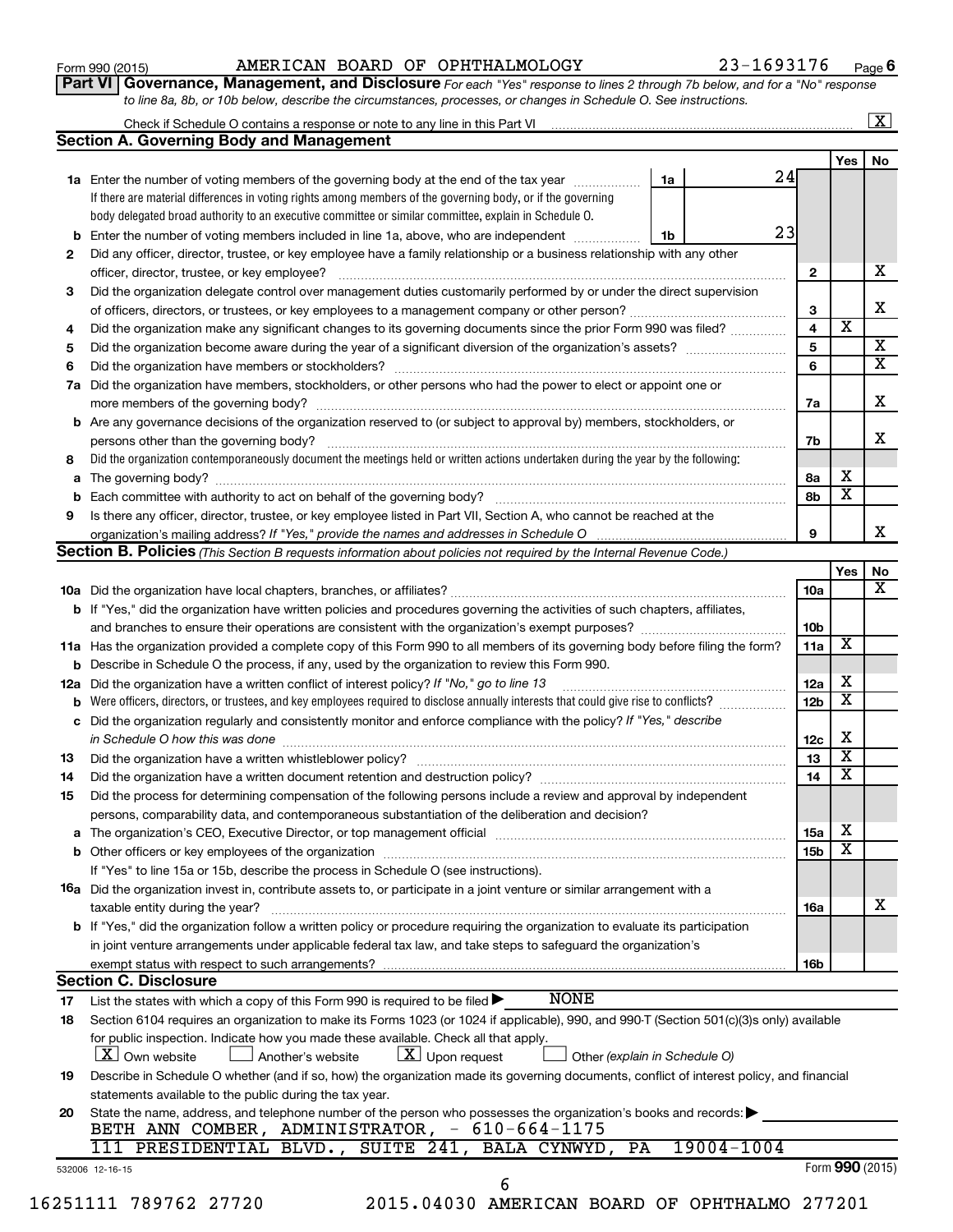$\Box$ 

| Part VII Compensation of Officers, Directors, Trustees, Key Employees, Highest Compensated |
|--------------------------------------------------------------------------------------------|
| <b>Employees, and Independent Contractors</b>                                              |

Check if Schedule O contains a response or note to any line in this Part VII

**Section A. Officers, Directors, Trustees, Key Employees, and Highest Compensated Employees**

**1a**  Complete this table for all persons required to be listed. Report compensation for the calendar year ending with or within the organization's tax year.

**•** List all of the organization's current officers, directors, trustees (whether individuals or organizations), regardless of amount of compensation. Enter -0- in columns  $(D)$ ,  $(E)$ , and  $(F)$  if no compensation was paid.

**•** List all of the organization's **current** key employees, if any. See instructions for definition of "key employee."

**•** List the organization's five current highest compensated employees (other than an officer, director, trustee, or key employee) who received reportable compensation (Box 5 of Form W-2 and/or Box 7 of Form 1099-MISC) of more than \$100,000 from the organization and any related organizations.

**•** List all of the organization's former officers, key employees, and highest compensated employees who received more than \$100,000 of reportable compensation from the organization and any related organizations.

**•** List all of the organization's former directors or trustees that received, in the capacity as a former director or trustee of the organization, more than \$10,000 of reportable compensation from the organization and any related organizations.

List persons in the following order: individual trustees or directors; institutional trustees; officers; key employees; highest compensated employees; and former such persons.

Check this box if neither the organization nor any related organization compensated any current officer, director, or trustee.  $\Box$ 

| (A)                            | (B)                  |                                |                                                                  | (C)         |              |                                   |        | (D)                             | (E)             | (F)                      |
|--------------------------------|----------------------|--------------------------------|------------------------------------------------------------------|-------------|--------------|-----------------------------------|--------|---------------------------------|-----------------|--------------------------|
| Name and Title                 | Average              |                                | (do not check more than one                                      |             | Position     |                                   |        | Reportable                      | Reportable      | Estimated                |
|                                | hours per            |                                | box, unless person is both an<br>officer and a director/trustee) |             |              |                                   |        | compensation                    | compensation    | amount of                |
|                                | week                 |                                |                                                                  |             |              |                                   |        | from                            | from related    | other                    |
|                                | (list any            |                                |                                                                  |             |              |                                   |        | the                             | organizations   | compensation             |
|                                | hours for<br>related |                                |                                                                  |             |              |                                   |        | organization<br>(W-2/1099-MISC) | (W-2/1099-MISC) | from the<br>organization |
|                                | organizations        |                                |                                                                  |             |              |                                   |        |                                 |                 | and related              |
|                                | below                |                                |                                                                  |             |              |                                   |        |                                 |                 | organizations            |
|                                | line)                | Individual trustee or director | nstitutional trustee                                             | Officer     | Key employee | Highest compensated<br>  employee | Former |                                 |                 |                          |
| (1) ANTHONY ARNOLD, MD         | 4.00                 |                                |                                                                  |             |              |                                   |        |                                 |                 |                          |
| BOARD DIRECTOR                 | 0.10                 | X                              |                                                                  |             |              |                                   |        | 20,952.                         | 0.              | 0.                       |
| (2) H. CULVER BOLDT. MD        | 4.00                 |                                |                                                                  |             |              |                                   |        |                                 |                 |                          |
| BOARD DIRECTOR                 | $0.10 \, \mathrm{X}$ |                                |                                                                  |             |              |                                   |        | 19,689.                         | О.              | $\mathbf 0$ .            |
| J. DOUGLASS CAMERON, MD<br>(3) | 4.00                 |                                |                                                                  |             |              |                                   |        |                                 |                 |                          |
| <b>BOARD DIRECTOR</b>          | 0.10                 | X                              |                                                                  |             |              |                                   |        | 19,456.                         | $\mathbf 0$ .   | 0.                       |
| (4) JOHN CLARKSON, MD          | 35.00                |                                |                                                                  |             |              |                                   |        |                                 |                 |                          |
| EXECUTIVE DIRECTOR             | $0.10 \, \text{X}$   |                                |                                                                  | $\mathbf X$ |              |                                   |        | 394,585.                        | $\mathbf 0$ .   | 91,094.                  |
| (5) PHILIP CUSTER, MD          | 4.00                 |                                |                                                                  |             |              |                                   |        |                                 |                 |                          |
| BOARD DIRECTOR                 | $0.10$ X             |                                |                                                                  |             |              |                                   |        | 24,809.                         | О.              | 0.                       |
| (6) NANCY HAMMING, MD          | 4.00                 |                                |                                                                  |             |              |                                   |        |                                 |                 |                          |
| VICE-CHAIR                     | 0.10x                |                                |                                                                  | $\mathbf X$ |              |                                   |        | 22,296.                         | $\mathbf 0$ .   | 0.                       |
| (7) PAUL LEE, MD               | 4.00                 |                                |                                                                  |             |              |                                   |        |                                 |                 |                          |
| BOARD DIRECTOR                 | $0.10$ X             |                                |                                                                  |             |              |                                   |        | 23,130.                         | О.              | 0.                       |
| (8)<br>CHRISTINE MCENTEE, MD   | 4.00                 |                                |                                                                  |             |              |                                   |        |                                 |                 |                          |
| BOARD DIRECTOR                 | $0.10$ X             |                                |                                                                  |             |              |                                   |        | 14,428.                         | О.              | $\mathbf 0$ .            |
| (9) MICHAEL SIATKOWSKI, MD     | 4.00                 |                                |                                                                  |             |              |                                   |        |                                 |                 |                          |
| BOARD DIRECTOR                 | $0.10 \, \mathrm{X}$ |                                |                                                                  |             |              |                                   |        | 22,527.                         | О.              | $\mathbf 0$ .            |
| (10) JOHN SUTPHIN JR., MD      | 4.00                 |                                |                                                                  |             |              |                                   |        |                                 |                 |                          |
| CHAIR                          | $0.10 \, \mathrm{X}$ |                                |                                                                  | $\mathbf X$ |              |                                   |        | 20,255.                         | О.              | 0.                       |
| (11) SOPHIA M. CHUNG, MD       | 4.00                 |                                |                                                                  |             |              |                                   |        |                                 |                 |                          |
| <b>BOARD DIRECTOR</b>          | 0.10                 | X                              |                                                                  |             |              |                                   |        | 24,285.                         | $\mathbf 0$ .   | $\boldsymbol{0}$ .       |
| (12) CLAUDE L. COWAN, MD       | 4.00                 |                                |                                                                  |             |              |                                   |        |                                 |                 |                          |
| <b>BOARD DIRECTOR</b>          | $0.10$ X             |                                |                                                                  |             |              |                                   |        | 22,521.                         | О.              | $\mathbf 0$ .            |
| (13) MATTHEW E. FITZGERALD     | 4.00                 |                                |                                                                  |             |              |                                   |        |                                 |                 |                          |
| BOARD DIRECTOR                 | 0.10x                |                                |                                                                  |             |              |                                   |        | 15,251.                         | $\mathbf 0$ .   | $\mathbf 0$ .            |
| (14) KENNETH M. GOINS, MD      | 4.00                 |                                |                                                                  |             |              |                                   |        |                                 |                 |                          |
| <b>BOARD DIRECTOR</b>          | $0.10$ X             |                                |                                                                  |             |              |                                   |        | 22,625.                         | О.              | $\mathbf 0$ .            |
| (15) DALE K. HEUER, MD         | 4.00                 |                                |                                                                  |             |              |                                   |        |                                 |                 |                          |
| BOARD DIRECTOR                 | 0.10                 | X                              |                                                                  |             |              |                                   |        | 23,158.                         | $\mathbf 0$ .   | $0\cdot$                 |
| (16) HAROLD SHAW JR., MD       | 4.00                 |                                |                                                                  |             |              |                                   |        |                                 |                 |                          |
| BOARD DIRECTOR                 | $0.10 \, \text{X}$   |                                |                                                                  |             |              |                                   |        | 19,154.                         | $\mathbf 0$ .   | 0.                       |
| (17) BHAVNA SHETH, MD          | 4.00                 |                                |                                                                  |             |              |                                   |        |                                 |                 |                          |
| BOARD DIRECTOR                 | $0.10$ X             |                                |                                                                  |             |              |                                   |        | 26,856.                         | $\mathbf 0$ .   | $0$ .                    |
| 532007 12-16-15                |                      |                                |                                                                  |             |              |                                   |        |                                 |                 | Form 990 (2015)          |

7

532007 12-16-15

16251111 789762 27720 2015.04030 AMERICAN BOARD OF OPHTHALMO 277201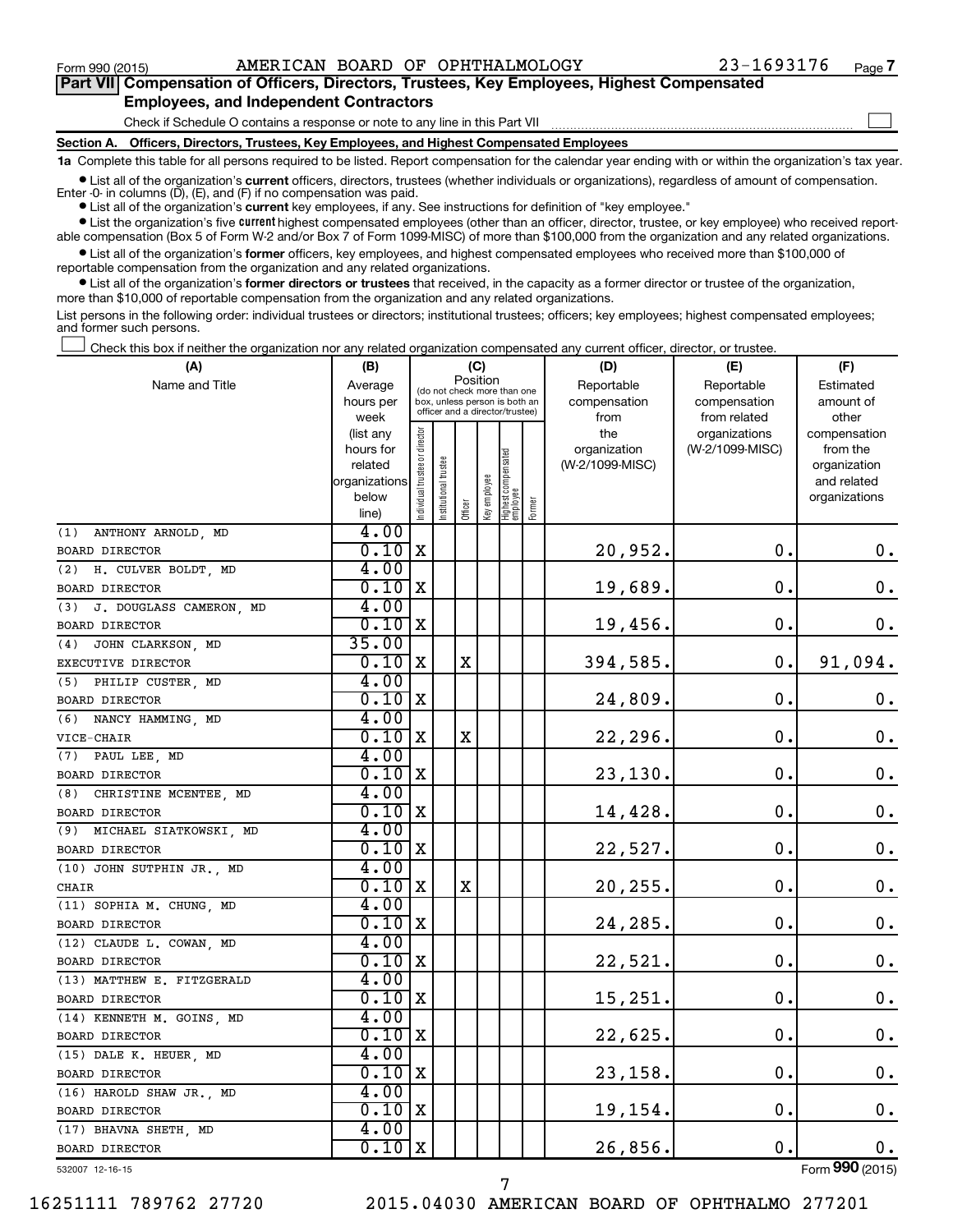| Form 990 (2015) |  |  |
|-----------------|--|--|
|                 |  |  |

Form 990 (2015) Page AMERICAN BOARD OF OPHTHALMOLOGY 23-1693176

23-1693176 Page 8

| Part VII Section A. Officers, Directors, Trustees, Key Employees, and Highest Compensated Employees (continued)                           |                |                                |                       |         |              |                                                              |        |                                |                 |                |                     |           |         |
|-------------------------------------------------------------------------------------------------------------------------------------------|----------------|--------------------------------|-----------------------|---------|--------------|--------------------------------------------------------------|--------|--------------------------------|-----------------|----------------|---------------------|-----------|---------|
| (A)                                                                                                                                       | (B)            |                                |                       | (C)     |              |                                                              |        | (D)                            | (E)             |                |                     | (F)       |         |
| Name and title                                                                                                                            | Average        |                                |                       |         | Position     |                                                              |        | Reportable                     | Reportable      |                |                     | Estimated |         |
|                                                                                                                                           | hours per      |                                |                       |         |              | (do not check more than one<br>box, unless person is both an |        | compensation                   | compensation    |                |                     | amount of |         |
|                                                                                                                                           | week           |                                |                       |         |              | officer and a director/trustee)                              |        | from                           | from related    |                |                     | other     |         |
|                                                                                                                                           | (list any      |                                |                       |         |              |                                                              |        | the                            | organizations   |                | compensation        |           |         |
|                                                                                                                                           | hours for      |                                |                       |         |              |                                                              |        | organization                   | (W-2/1099-MISC) |                |                     | from the  |         |
|                                                                                                                                           | related        | Individual trustee or director | Institutional trustee |         |              | Highest compensated<br> employee                             |        | (W-2/1099-MISC)                |                 |                | organization        |           |         |
|                                                                                                                                           | organizations  |                                |                       |         | Key employee |                                                              |        |                                |                 |                | and related         |           |         |
|                                                                                                                                           | below<br>line) |                                |                       | Officer |              |                                                              | Former |                                |                 |                | organizations       |           |         |
|                                                                                                                                           |                |                                |                       |         |              |                                                              |        |                                |                 |                |                     |           |         |
| (18) LANNING KLINE, MD                                                                                                                    | 4.00           |                                |                       |         |              |                                                              |        |                                |                 |                |                     |           |         |
| <b>BOARD DIRECTOR</b>                                                                                                                     | 0.10           | $\mathbf X$                    |                       |         |              |                                                              |        | 21,865.                        |                 | 0.             |                     |           | $0$ .   |
| (19) DEBRA SHETLAR, MD                                                                                                                    | 4.00           |                                |                       |         |              |                                                              |        |                                |                 |                |                     |           |         |
| BOARD DIRECTOR                                                                                                                            | 0.10           | $\mathbf X$                    |                       |         |              |                                                              |        | 21,118.                        |                 | 0.             |                     |           | 0.      |
| (20) DAVID C. HERMAN, MD                                                                                                                  | 4.00           |                                |                       |         |              |                                                              |        |                                |                 |                |                     |           |         |
| BOARD DIRECTOR                                                                                                                            | 0.10           | X                              |                       |         |              |                                                              |        | 19,008.                        | $\mathbf 0$ .   |                |                     |           | 0.      |
| (21) STEPHEN MCLEOD, MD                                                                                                                   | 4.00           |                                |                       |         |              |                                                              |        |                                |                 |                |                     |           |         |
| <b>BOARD DIRECTOR</b>                                                                                                                     | 0.10           | X                              |                       |         |              |                                                              |        | 19,657.                        | $\mathbf 0$ .   |                |                     |           | 0.      |
| (22) KEITH BARATZ, MD                                                                                                                     | 4.00           |                                |                       |         |              |                                                              |        |                                |                 |                |                     |           |         |
| BOARD DIRECTOR                                                                                                                            | 0.10           | X                              |                       |         |              |                                                              |        | 16,395.                        | $\mathbf 0$ .   |                |                     |           | 0.      |
| (23) JANE A. BAILEY, MD                                                                                                                   | 4.00           |                                |                       |         |              |                                                              |        |                                |                 |                |                     |           |         |
| BOARD DIRECTOR                                                                                                                            | 0.10           | X                              |                       |         |              |                                                              |        | 23,187.                        | $\mathbf 0$ .   |                |                     |           | 0.      |
| (24) JULIA STEVENS, MD                                                                                                                    | 4.00           |                                |                       |         |              |                                                              |        |                                |                 |                |                     |           |         |
| <b>BOARD DIRECTOR</b>                                                                                                                     | $0.10$ X       |                                |                       |         |              |                                                              |        | 23,115.                        | $\mathbf 0$ .   |                |                     |           | 0.      |
|                                                                                                                                           | 50.00          |                                |                       |         |              |                                                              |        |                                |                 |                |                     |           |         |
| (25) BETH ANN COMBER                                                                                                                      | 0.10           |                                |                       | Χ       |              |                                                              |        |                                |                 | 0.             |                     |           |         |
| ADMINISTRATOR                                                                                                                             |                |                                |                       |         |              |                                                              |        | 172,233.                       |                 |                |                     |           | 42,847. |
| (26) MICK ENG                                                                                                                             | 40.00          |                                |                       |         |              |                                                              |        |                                |                 |                |                     |           |         |
| IT COORDINATOR                                                                                                                            | 0.10           |                                |                       |         |              | X                                                            |        | 115,000.                       |                 | 0.             |                     |           | 23,000. |
| 1b Sub-total                                                                                                                              |                |                                |                       |         |              |                                                              |        | 1,167,555.                     |                 | 0.             | 156, 941.           |           |         |
| c Total from continuation sheets to Part VII, Section A manuscreen continuum                                                              |                |                                |                       |         |              |                                                              |        | 110,000.                       |                 | $\mathbf{0}$ . |                     |           | 30,400. |
|                                                                                                                                           |                |                                |                       |         |              |                                                              |        | 1, 277, 555.                   |                 | σ.             | 187, 341.           |           |         |
| Total number of individuals (including but not limited to those listed above) who received more than \$100,000 of reportable<br>2         |                |                                |                       |         |              |                                                              |        |                                |                 |                |                     |           |         |
| compensation from the organization $\blacktriangleright$                                                                                  |                |                                |                       |         |              |                                                              |        |                                |                 |                |                     |           | 4       |
|                                                                                                                                           |                |                                |                       |         |              |                                                              |        |                                |                 |                |                     | Yes       | No      |
| Did the organization list any former officer, director, or trustee, key employee, or highest compensated employee on<br>3                 |                |                                |                       |         |              |                                                              |        |                                |                 |                |                     |           |         |
| line 1a? If "Yes," complete Schedule J for such individual                                                                                |                |                                |                       |         |              |                                                              |        |                                |                 |                | 3                   |           | x       |
| For any individual listed on line 1a, is the sum of reportable compensation and other compensation from the organization<br>4             |                |                                |                       |         |              |                                                              |        |                                |                 |                |                     |           |         |
| and related organizations greater than \$150,000? If "Yes," complete Schedule J for such individual                                       |                |                                |                       |         |              |                                                              |        |                                |                 |                | 4                   | X         |         |
| Did any person listed on line 1a receive or accrue compensation from any unrelated organization or individual for services<br>5           |                |                                |                       |         |              |                                                              |        |                                |                 |                |                     |           |         |
| rendered to the organization? If "Yes," complete Schedule J for such person.                                                              |                |                                |                       |         |              |                                                              |        |                                |                 |                | 5                   |           | x       |
| <b>Section B. Independent Contractors</b>                                                                                                 |                |                                |                       |         |              |                                                              |        |                                |                 |                |                     |           |         |
| Complete this table for your five highest compensated independent contractors that received more than \$100,000 of compensation from<br>1 |                |                                |                       |         |              |                                                              |        |                                |                 |                |                     |           |         |
| the organization. Report compensation for the calendar year ending with or within the organization's tax year.                            |                |                                |                       |         |              |                                                              |        |                                |                 |                |                     |           |         |
|                                                                                                                                           |                |                                |                       |         |              |                                                              |        |                                |                 |                |                     |           |         |
| (A)<br>Name and business address                                                                                                          |                |                                | <b>NONE</b>           |         |              |                                                              |        | (B)<br>Description of services |                 |                | (C)<br>Compensation |           |         |
|                                                                                                                                           |                |                                |                       |         |              |                                                              |        |                                |                 |                |                     |           |         |
|                                                                                                                                           |                |                                |                       |         |              |                                                              |        |                                |                 |                |                     |           |         |
|                                                                                                                                           |                |                                |                       |         |              |                                                              |        |                                |                 |                |                     |           |         |
|                                                                                                                                           |                |                                |                       |         |              |                                                              |        |                                |                 |                |                     |           |         |
|                                                                                                                                           |                |                                |                       |         |              |                                                              |        |                                |                 |                |                     |           |         |
|                                                                                                                                           |                |                                |                       |         |              |                                                              |        |                                |                 |                |                     |           |         |
|                                                                                                                                           |                |                                |                       |         |              |                                                              |        |                                |                 |                |                     |           |         |
|                                                                                                                                           |                |                                |                       |         |              |                                                              |        |                                |                 |                |                     |           |         |
|                                                                                                                                           |                |                                |                       |         |              |                                                              |        |                                |                 |                |                     |           |         |
|                                                                                                                                           |                |                                |                       |         |              |                                                              |        |                                |                 |                |                     |           |         |
|                                                                                                                                           |                |                                |                       |         |              |                                                              |        |                                |                 |                |                     |           |         |
| Total number of independent contractors (including but not limited to those listed above) who received more than<br>2                     |                |                                |                       |         |              |                                                              |        |                                |                 |                |                     |           |         |
| \$100,000 of compensation from the organization                                                                                           |                |                                |                       |         |              | 0                                                            |        |                                |                 |                |                     |           |         |
| SEE PART VII, SECTION A CONTINUATION SHEETS                                                                                               |                |                                |                       |         |              |                                                              |        |                                |                 |                | Form 990 (2015)     |           |         |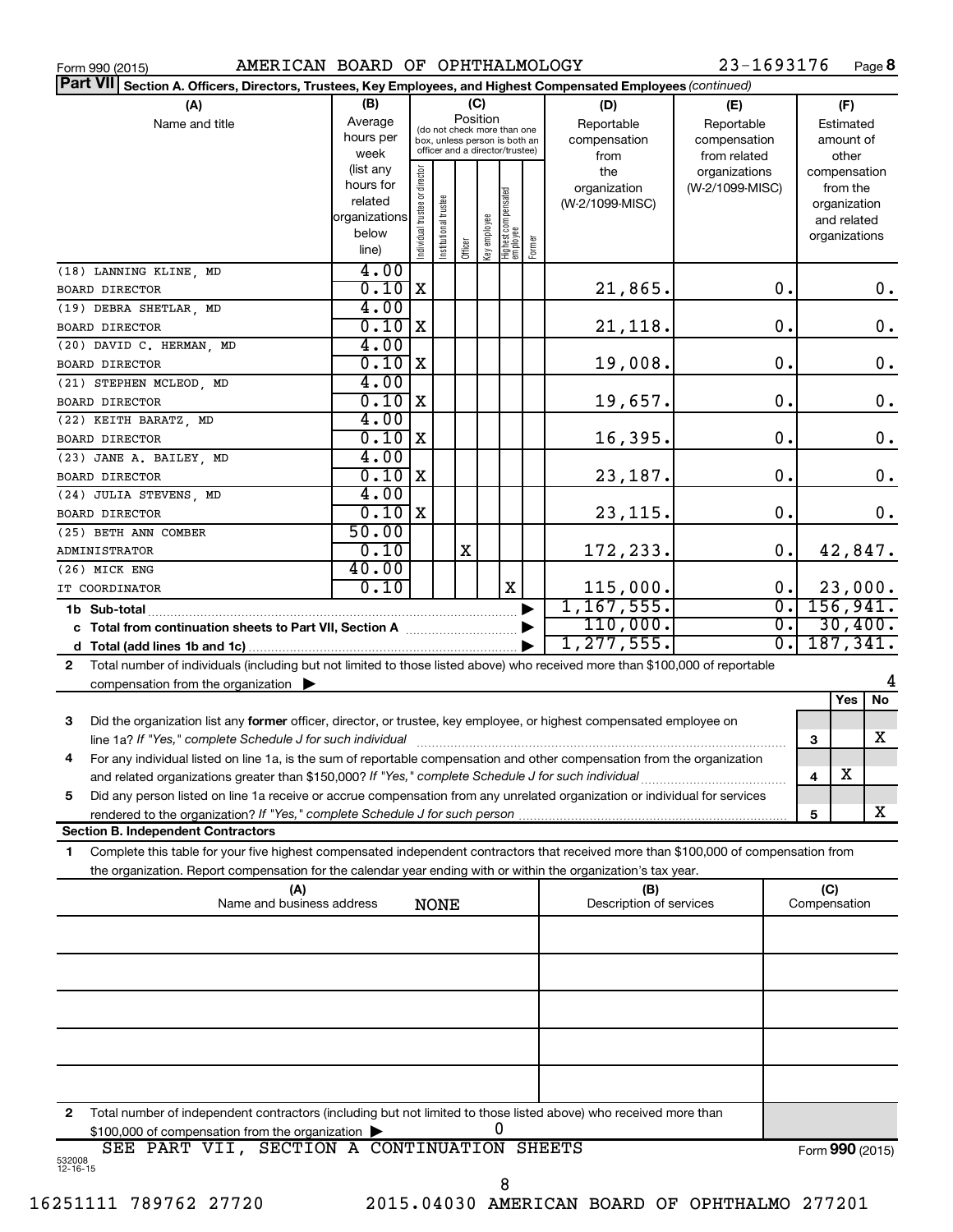| Form 990                                                                                                           | 23-1693176<br>AMERICAN BOARD OF OPHTHALMOLOGY |                                |                       |         |              |                              |        |                 |                               |                       |
|--------------------------------------------------------------------------------------------------------------------|-----------------------------------------------|--------------------------------|-----------------------|---------|--------------|------------------------------|--------|-----------------|-------------------------------|-----------------------|
| Part VII Section A.<br>Officers, Directors, Trustees, Key Employees, and Highest Compensated Employees (continued) |                                               |                                |                       |         |              |                              |        |                 |                               |                       |
| (A)                                                                                                                | (B)                                           |                                | (C)<br>(D)            |         |              |                              |        |                 | (E)                           | (F)                   |
| Name and title                                                                                                     | Average                                       |                                |                       |         | Position     |                              |        | Reportable      | Reportable                    | Estimated             |
|                                                                                                                    | hours                                         |                                |                       |         |              | (check all that apply)       |        | compensation    | compensation                  | amount of             |
|                                                                                                                    | per<br>week                                   |                                |                       |         |              |                              |        | from<br>the     | from related<br>organizations | other<br>compensation |
|                                                                                                                    | (list any                                     |                                |                       |         |              |                              |        | organization    | (W-2/1099-MISC)               | from the              |
|                                                                                                                    | hours for                                     |                                |                       |         |              |                              |        | (W-2/1099-MISC) |                               | organization          |
|                                                                                                                    | related                                       |                                |                       |         |              |                              |        |                 |                               | and related           |
|                                                                                                                    | organizations                                 |                                |                       |         |              |                              |        |                 |                               | organizations         |
|                                                                                                                    | below<br>line)                                | Individual trustee or director | Institutional trustee | Officer | Key employee | Highest compensated employee | Former |                 |                               |                       |
| (27) BRIAN MARTIN                                                                                                  | 40.00                                         |                                |                       |         |              |                              |        |                 |                               |                       |
| IT COORDINATOR                                                                                                     | 0.10                                          |                                |                       |         |              | $\mathbf x$                  |        | 110,000.        | $0$ .                         | 30,400.               |
|                                                                                                                    |                                               |                                |                       |         |              |                              |        |                 |                               |                       |
|                                                                                                                    |                                               |                                |                       |         |              |                              |        |                 |                               |                       |
|                                                                                                                    |                                               |                                |                       |         |              |                              |        |                 |                               |                       |
|                                                                                                                    |                                               |                                |                       |         |              |                              |        |                 |                               |                       |
|                                                                                                                    |                                               |                                |                       |         |              |                              |        |                 |                               |                       |
|                                                                                                                    |                                               |                                |                       |         |              |                              |        |                 |                               |                       |
|                                                                                                                    |                                               |                                |                       |         |              |                              |        |                 |                               |                       |
|                                                                                                                    |                                               |                                |                       |         |              |                              |        |                 |                               |                       |
|                                                                                                                    |                                               |                                |                       |         |              |                              |        |                 |                               |                       |
|                                                                                                                    |                                               |                                |                       |         |              |                              |        |                 |                               |                       |
|                                                                                                                    |                                               |                                |                       |         |              |                              |        |                 |                               |                       |
|                                                                                                                    |                                               |                                |                       |         |              |                              |        |                 |                               |                       |
|                                                                                                                    |                                               |                                |                       |         |              |                              |        |                 |                               |                       |
|                                                                                                                    |                                               |                                |                       |         |              |                              |        |                 |                               |                       |
|                                                                                                                    |                                               |                                |                       |         |              |                              |        |                 |                               |                       |
|                                                                                                                    |                                               |                                |                       |         |              |                              |        |                 |                               |                       |
|                                                                                                                    |                                               |                                |                       |         |              |                              |        |                 |                               |                       |
|                                                                                                                    |                                               |                                |                       |         |              |                              |        |                 |                               |                       |
|                                                                                                                    |                                               |                                |                       |         |              |                              |        |                 |                               |                       |
|                                                                                                                    |                                               |                                |                       |         |              |                              |        |                 |                               |                       |
|                                                                                                                    |                                               |                                |                       |         |              |                              |        |                 |                               |                       |
|                                                                                                                    |                                               |                                |                       |         |              |                              |        |                 |                               |                       |
|                                                                                                                    |                                               |                                |                       |         |              |                              |        |                 |                               |                       |
|                                                                                                                    |                                               |                                |                       |         |              |                              |        |                 |                               |                       |
|                                                                                                                    |                                               |                                |                       |         |              |                              |        |                 |                               |                       |
|                                                                                                                    |                                               |                                |                       |         |              |                              |        |                 |                               |                       |
|                                                                                                                    |                                               |                                |                       |         |              |                              |        |                 |                               |                       |
|                                                                                                                    |                                               |                                |                       |         |              |                              |        |                 |                               |                       |
|                                                                                                                    |                                               |                                |                       |         |              |                              |        |                 |                               |                       |
|                                                                                                                    |                                               |                                |                       |         |              |                              |        |                 |                               |                       |
|                                                                                                                    |                                               |                                |                       |         |              |                              |        |                 |                               |                       |
|                                                                                                                    |                                               |                                |                       |         |              |                              |        |                 |                               |                       |
|                                                                                                                    |                                               |                                |                       |         |              |                              |        |                 |                               |                       |
|                                                                                                                    |                                               |                                |                       |         |              |                              |        |                 |                               |                       |
|                                                                                                                    |                                               |                                |                       |         |              |                              |        |                 |                               |                       |
|                                                                                                                    |                                               |                                |                       |         |              |                              |        |                 |                               |                       |
|                                                                                                                    |                                               |                                |                       |         |              |                              |        | 110,000.        |                               | 30,400.               |

532201 04-01-15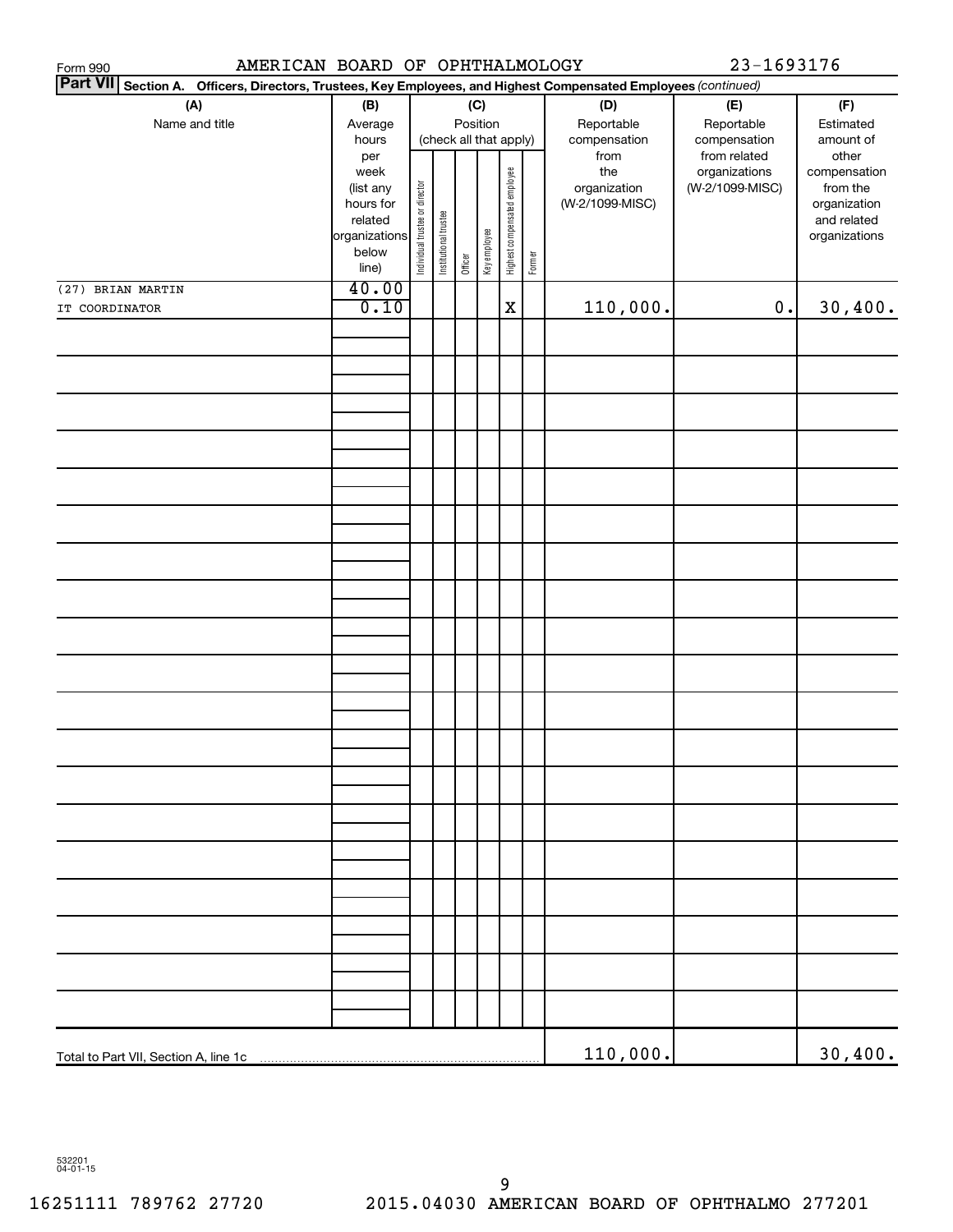|                                                           | <b>Part VIII</b> |    | <b>Statement of Revenue</b>                                                                                          |                |                      |                   |                                          |                                  |                                                                    |
|-----------------------------------------------------------|------------------|----|----------------------------------------------------------------------------------------------------------------------|----------------|----------------------|-------------------|------------------------------------------|----------------------------------|--------------------------------------------------------------------|
|                                                           |                  |    |                                                                                                                      |                |                      |                   |                                          |                                  |                                                                    |
|                                                           |                  |    |                                                                                                                      |                |                      | Total revenue     | Related or<br>exempt function<br>revenue | Unrelated<br>business<br>revenue | (D)<br>Revenue excluded<br>from tax under<br>sections<br>512 - 514 |
| Contributions, Gifts, Grants<br>and Other Similar Amounts |                  |    | 1 a Federated campaigns                                                                                              | 1a             |                      |                   |                                          |                                  |                                                                    |
|                                                           |                  |    | <b>b</b> Membership dues                                                                                             | 1 <sub>b</sub> |                      |                   |                                          |                                  |                                                                    |
|                                                           |                  |    | c Fundraising events                                                                                                 | 1 <sub>c</sub> |                      |                   |                                          |                                  |                                                                    |
|                                                           |                  |    | d Related organizations                                                                                              | 1 <sub>d</sub> |                      |                   |                                          |                                  |                                                                    |
|                                                           |                  |    | e Government grants (contributions)                                                                                  | 1e             |                      |                   |                                          |                                  |                                                                    |
|                                                           |                  |    | f All other contributions, gifts, grants, and                                                                        |                |                      |                   |                                          |                                  |                                                                    |
|                                                           |                  |    | similar amounts not included above                                                                                   | 1f             |                      |                   |                                          |                                  |                                                                    |
|                                                           |                  |    | Noncash contributions included in lines 1a-1f: \$                                                                    |                |                      |                   |                                          |                                  |                                                                    |
|                                                           |                  |    |                                                                                                                      |                |                      |                   |                                          |                                  |                                                                    |
|                                                           |                  |    |                                                                                                                      |                | <b>Business Code</b> |                   |                                          |                                  |                                                                    |
|                                                           | 2а               |    | EXAMINATION FEES                                                                                                     |                | 541900<br>541900     | 4, 173, 275.      | 4, 173, 275.                             |                                  |                                                                    |
|                                                           |                  | b  | EXAM DEVELOPMENT                                                                                                     |                |                      | 173,330.          | 173,330.                                 |                                  |                                                                    |
|                                                           |                  |    | VERIFICATION CHARGES<br>CERTIFICATION DIPLOMAS                                                                       |                | 541900<br>541900     | 6, 200.<br>3,660. | 6, 200.<br>3,660.                        |                                  |                                                                    |
|                                                           |                  |    | ITO PILOT                                                                                                            |                | 541900               | 2,000,            | 2,000.                                   |                                  |                                                                    |
| Program Service<br>Revenue                                |                  |    | All other program service revenue                                                                                    |                |                      |                   |                                          |                                  |                                                                    |
|                                                           |                  | f. |                                                                                                                      |                |                      | 4, 358, 465.      |                                          |                                  |                                                                    |
|                                                           | 3                |    | Investment income (including dividends, interest, and                                                                |                |                      |                   |                                          |                                  |                                                                    |
|                                                           |                  |    |                                                                                                                      |                |                      | 162,753.          |                                          |                                  | 162,753.                                                           |
|                                                           | 4                |    | Income from investment of tax-exempt bond proceeds                                                                   |                |                      |                   |                                          |                                  |                                                                    |
|                                                           | 5                |    |                                                                                                                      |                |                      |                   |                                          |                                  |                                                                    |
|                                                           |                  |    |                                                                                                                      | (i) Real       | (ii) Personal        |                   |                                          |                                  |                                                                    |
|                                                           |                  |    | 6 a Gross rents                                                                                                      |                |                      |                   |                                          |                                  |                                                                    |
|                                                           |                  |    | <b>b</b> Less: rental expenses                                                                                       |                |                      |                   |                                          |                                  |                                                                    |
|                                                           |                  |    | c Rental income or (loss)                                                                                            |                |                      |                   |                                          |                                  |                                                                    |
|                                                           |                  |    |                                                                                                                      |                |                      |                   |                                          |                                  |                                                                    |
|                                                           |                  |    | 7 a Gross amount from sales of                                                                                       | (i) Securities | (ii) Other           |                   |                                          |                                  |                                                                    |
|                                                           |                  |    | assets other than inventory                                                                                          | 1,588,759.     |                      |                   |                                          |                                  |                                                                    |
|                                                           |                  |    | <b>b</b> Less: cost or other basis                                                                                   |                |                      |                   |                                          |                                  |                                                                    |
|                                                           |                  |    | and sales expenses                                                                                                   | 1,456,755.     |                      |                   |                                          |                                  |                                                                    |
|                                                           |                  |    |                                                                                                                      | 132,004.       |                      |                   |                                          |                                  |                                                                    |
|                                                           |                  |    |                                                                                                                      |                | ▶                    | 132,004.          |                                          |                                  | 132,004.                                                           |
| <b>Other Revenue</b>                                      |                  |    | 8 a Gross income from fundraising events (not<br>including \$<br><u> 1990 - John Barn Barn, amerikansk politiker</u> | of             |                      |                   |                                          |                                  |                                                                    |
|                                                           |                  |    | contributions reported on line 1c). See                                                                              |                |                      |                   |                                          |                                  |                                                                    |
|                                                           |                  |    |                                                                                                                      |                |                      |                   |                                          |                                  |                                                                    |
|                                                           |                  |    |                                                                                                                      |                |                      |                   |                                          |                                  |                                                                    |
|                                                           |                  |    | 9 a Gross income from gaming activities. See                                                                         |                |                      |                   |                                          |                                  |                                                                    |
|                                                           |                  |    |                                                                                                                      |                |                      |                   |                                          |                                  |                                                                    |
|                                                           |                  |    |                                                                                                                      |                |                      |                   |                                          |                                  |                                                                    |
|                                                           |                  |    |                                                                                                                      |                |                      |                   |                                          |                                  |                                                                    |
|                                                           |                  |    | 10 a Gross sales of inventory, less returns                                                                          |                |                      |                   |                                          |                                  |                                                                    |
|                                                           |                  |    | and allowances $\ldots$ , $\ldots$ , $\ldots$ , $\ldots$ , $\ldots$ , $\ldots$ , $\ldots$                            |                |                      |                   |                                          |                                  |                                                                    |
|                                                           |                  |    | <b>b</b> Less: cost of goods sold $\ldots$ <b>b</b>                                                                  |                |                      |                   |                                          |                                  |                                                                    |
|                                                           |                  |    | c Net income or (loss) from sales of inventory                                                                       |                |                      |                   |                                          |                                  |                                                                    |
|                                                           |                  |    | Miscellaneous Revenue                                                                                                |                | <b>Business Code</b> |                   |                                          |                                  |                                                                    |
|                                                           | 11 a             |    |                                                                                                                      |                |                      |                   |                                          |                                  |                                                                    |
|                                                           |                  | b  | <u> 1989 - John Harry Harry Harry Harry Harry Harry Harry Harry Harry Harry Harry Harry Harry Harry Harry Harry</u>  |                |                      |                   |                                          |                                  |                                                                    |
|                                                           |                  | с  | <u> 1989 - Johann Barbara, martxa alemaniar a</u>                                                                    |                |                      |                   |                                          |                                  |                                                                    |
|                                                           |                  | d  |                                                                                                                      |                |                      |                   |                                          |                                  |                                                                    |
|                                                           |                  |    |                                                                                                                      |                |                      |                   |                                          |                                  |                                                                    |
|                                                           | 12               |    |                                                                                                                      |                |                      | 4,653,222.        | 4, 358, 465.                             | $\mathbf{0}$ .                   | 294,757.                                                           |
| 532009 12-16-15                                           |                  |    |                                                                                                                      |                |                      |                   |                                          |                                  | Form 990 (2015)                                                    |

Form 990 (2015) Page AMERICAN BOARD OF OPHTHALMOLOGY 23-1693176

**9**

532009 12-16-15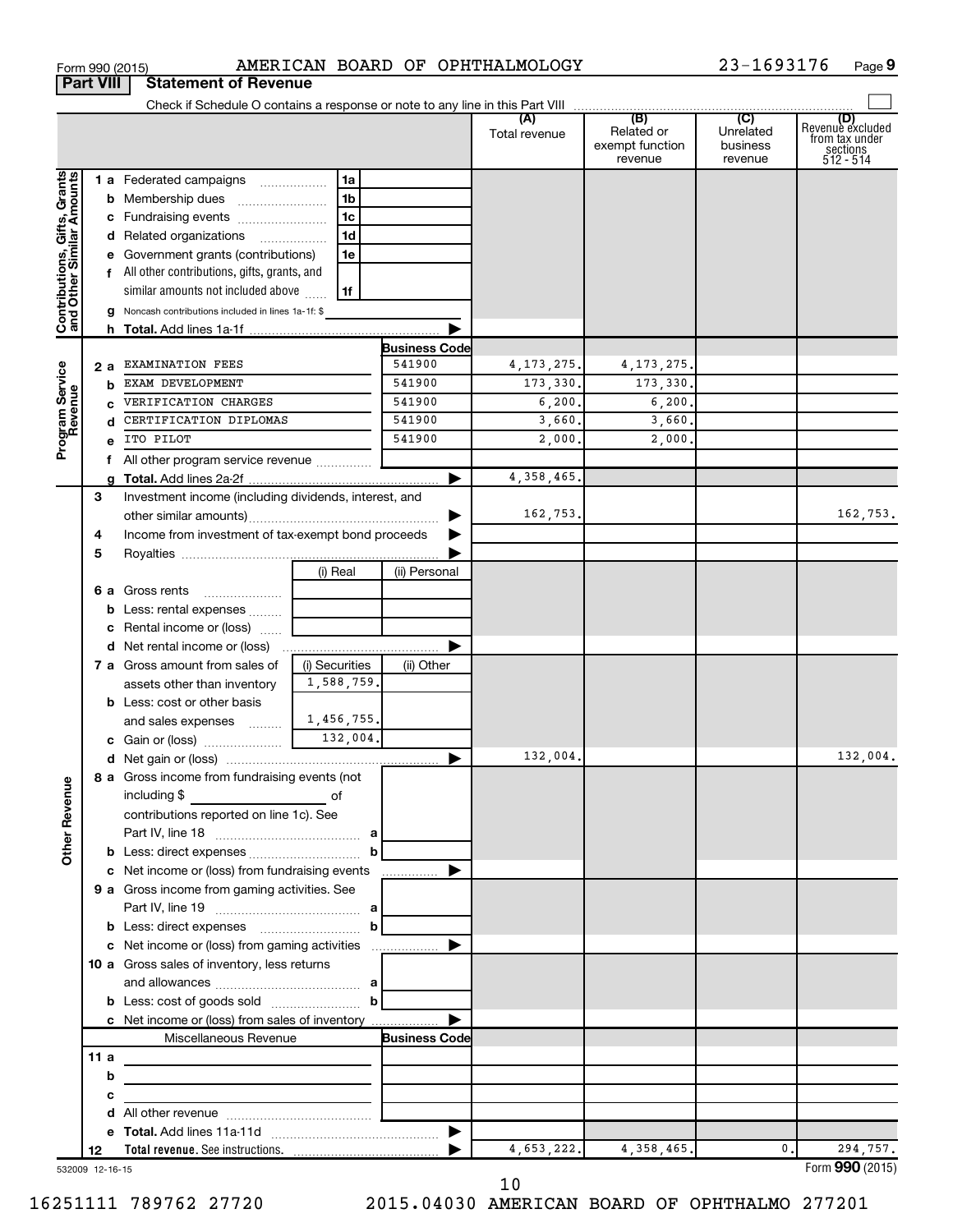**Part IX | Statement of Functional Expenses** 

Form 990 (2015) Page AMERICAN BOARD OF OPHTHALMOLOGY 23-1693176

|          | Section 501(c)(3) and 501(c)(4) organizations must complete all columns. All other organizations must complete column (A). |                       |                                    |                                    |                                |  |  |  |  |  |  |
|----------|----------------------------------------------------------------------------------------------------------------------------|-----------------------|------------------------------------|------------------------------------|--------------------------------|--|--|--|--|--|--|
|          | (C)                                                                                                                        |                       |                                    |                                    |                                |  |  |  |  |  |  |
|          | Do not include amounts reported on lines 6b,<br>7b, 8b, 9b, and 10b of Part VIII.                                          | (A)<br>Total expenses | (B)<br>Program service<br>expenses | Management and<br>general expenses | (D)<br>Fundraising<br>expenses |  |  |  |  |  |  |
| 1.       | Grants and other assistance to domestic organizations                                                                      |                       |                                    |                                    |                                |  |  |  |  |  |  |
|          | and domestic governments. See Part IV, line 21<br>$\mathbf{r}$                                                             |                       |                                    |                                    |                                |  |  |  |  |  |  |
| 2        | Grants and other assistance to domestic                                                                                    |                       |                                    |                                    |                                |  |  |  |  |  |  |
|          | individuals. See Part IV, line 22                                                                                          |                       |                                    |                                    |                                |  |  |  |  |  |  |
| 3        | Grants and other assistance to foreign                                                                                     |                       |                                    |                                    |                                |  |  |  |  |  |  |
|          | organizations, foreign governments, and foreign                                                                            |                       |                                    |                                    |                                |  |  |  |  |  |  |
|          | individuals. See Part IV, lines 15 and 16                                                                                  |                       |                                    |                                    |                                |  |  |  |  |  |  |
| 4        | Benefits paid to or for members                                                                                            |                       |                                    |                                    |                                |  |  |  |  |  |  |
| 5        | Compensation of current officers, directors,                                                                               |                       |                                    |                                    |                                |  |  |  |  |  |  |
|          | trustees, and key employees                                                                                                | 1,186,496.            |                                    |                                    |                                |  |  |  |  |  |  |
| 6        | Compensation not included above, to disqualified                                                                           |                       |                                    |                                    |                                |  |  |  |  |  |  |
|          | persons (as defined under section 4958(f)(1)) and                                                                          |                       |                                    |                                    |                                |  |  |  |  |  |  |
|          | persons described in section 4958(c)(3)(B)                                                                                 | 765,278.              |                                    |                                    |                                |  |  |  |  |  |  |
| 7<br>8   | Pension plan accruals and contributions (include                                                                           |                       |                                    |                                    |                                |  |  |  |  |  |  |
|          | section 401(k) and 403(b) employer contributions)                                                                          | 152,285.              |                                    |                                    |                                |  |  |  |  |  |  |
| 9        | Other employee benefits                                                                                                    | 186,599.              |                                    |                                    |                                |  |  |  |  |  |  |
| 10       |                                                                                                                            | 84,389.               |                                    |                                    |                                |  |  |  |  |  |  |
| 11       | Fees for services (non-employees):                                                                                         |                       |                                    |                                    |                                |  |  |  |  |  |  |
|          |                                                                                                                            |                       |                                    |                                    |                                |  |  |  |  |  |  |
| b        |                                                                                                                            | 45,781.               |                                    |                                    |                                |  |  |  |  |  |  |
| c        |                                                                                                                            | 30,470.               |                                    |                                    |                                |  |  |  |  |  |  |
| d        |                                                                                                                            |                       |                                    |                                    |                                |  |  |  |  |  |  |
|          | Professional fundraising services. See Part IV, line 17                                                                    |                       |                                    |                                    |                                |  |  |  |  |  |  |
| f        | Investment management fees                                                                                                 | 42,342.               |                                    |                                    |                                |  |  |  |  |  |  |
| g        | Other. (If line 11g amount exceeds 10% of line 25,                                                                         |                       |                                    |                                    |                                |  |  |  |  |  |  |
|          | column (A) amount, list line 11g expenses on Sch O.)                                                                       |                       |                                    |                                    |                                |  |  |  |  |  |  |
| 12       |                                                                                                                            |                       |                                    |                                    |                                |  |  |  |  |  |  |
| 13       |                                                                                                                            | 180, 189.             |                                    |                                    |                                |  |  |  |  |  |  |
| 14       |                                                                                                                            | 31,382.               |                                    |                                    |                                |  |  |  |  |  |  |
| 15       |                                                                                                                            |                       |                                    |                                    |                                |  |  |  |  |  |  |
| 16       |                                                                                                                            | 163,823.              |                                    |                                    |                                |  |  |  |  |  |  |
| 17       |                                                                                                                            | 176, 333.             |                                    |                                    |                                |  |  |  |  |  |  |
| 18       | Payments of travel or entertainment expenses                                                                               |                       |                                    |                                    |                                |  |  |  |  |  |  |
|          | for any federal, state, or local public officials                                                                          |                       |                                    |                                    |                                |  |  |  |  |  |  |
| 19       | Conferences, conventions, and meetings                                                                                     | 81,884.               |                                    |                                    |                                |  |  |  |  |  |  |
| 20       | Interest                                                                                                                   |                       |                                    |                                    |                                |  |  |  |  |  |  |
| 21<br>22 | Depreciation, depletion, and amortization                                                                                  | 71,578.               |                                    |                                    |                                |  |  |  |  |  |  |
| 23       | Insurance                                                                                                                  | 55,098.               |                                    |                                    |                                |  |  |  |  |  |  |
| 24       | Other expenses. Itemize expenses not covered                                                                               |                       |                                    |                                    |                                |  |  |  |  |  |  |
|          | above. (List miscellaneous expenses in line 24e. If line                                                                   |                       |                                    |                                    |                                |  |  |  |  |  |  |
|          | 24e amount exceeds 10% of line 25, column (A)<br>amount, list line 24e expenses on Schedule O.)                            |                       |                                    |                                    |                                |  |  |  |  |  |  |
| a        | EXAMINATION ADMIN.                                                                                                         | 1,462,564.            |                                    |                                    |                                |  |  |  |  |  |  |
| b        | CERTIFICATION EXPENSES                                                                                                     | 122,812.              |                                    |                                    |                                |  |  |  |  |  |  |
|          | PROGRAM EXPENSES                                                                                                           | 106,907.              |                                    |                                    |                                |  |  |  |  |  |  |
| d        |                                                                                                                            |                       |                                    |                                    |                                |  |  |  |  |  |  |
|          | e All other expenses                                                                                                       |                       |                                    |                                    |                                |  |  |  |  |  |  |
| 25       | Total functional expenses. Add lines 1 through 24e                                                                         | 4,946,210.            |                                    |                                    |                                |  |  |  |  |  |  |
| 26       | Joint costs. Complete this line only if the organization                                                                   |                       |                                    |                                    |                                |  |  |  |  |  |  |
|          | reported in column (B) joint costs from a combined                                                                         |                       |                                    |                                    |                                |  |  |  |  |  |  |
|          | educational campaign and fundraising solicitation.                                                                         |                       |                                    |                                    |                                |  |  |  |  |  |  |
|          | Check here $\blacktriangleright$<br>if following SOP 98-2 (ASC 958-720)                                                    |                       |                                    |                                    |                                |  |  |  |  |  |  |

532010 12-16-15

Form (2015) **990**

16251111 789762 27720 2015.04030 AMERICAN BOARD OF OPHTHALMO 277201 11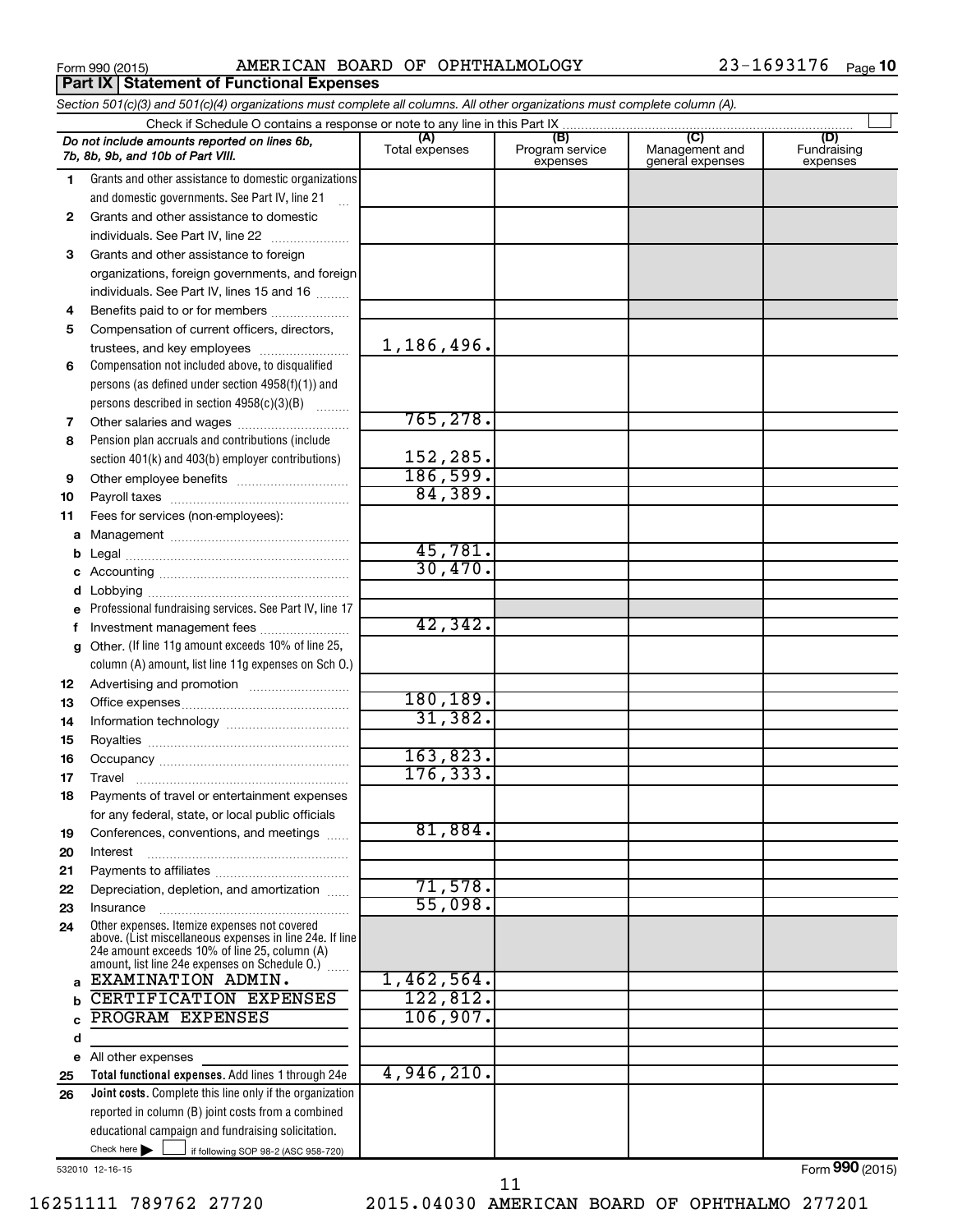16251111 789762 27720 2015.04030 AMERICAN BOARD OF OPHTHALMO 277201 12

|                             |    |                                                                                                                                                                                                                               | (A)<br>Beginning of year |                          | (B)<br>End of year    |
|-----------------------------|----|-------------------------------------------------------------------------------------------------------------------------------------------------------------------------------------------------------------------------------|--------------------------|--------------------------|-----------------------|
|                             | 1  |                                                                                                                                                                                                                               | 545, 443.                | $\mathbf{1}$             | 283, 242.             |
|                             | 2  |                                                                                                                                                                                                                               | 921, 385.                | $\mathbf{2}$             | 313,082.              |
|                             | З  |                                                                                                                                                                                                                               |                          | З                        |                       |
|                             | 4  |                                                                                                                                                                                                                               | 148, 315.                | $\overline{4}$           | 76,497.               |
|                             | 5  | Loans and other receivables from current and former officers, directors,                                                                                                                                                      |                          |                          |                       |
|                             |    | trustees, key employees, and highest compensated employees. Complete                                                                                                                                                          |                          |                          |                       |
|                             |    | Part II of Schedule L                                                                                                                                                                                                         |                          | 5                        |                       |
|                             | 6  | Loans and other receivables from other disqualified persons (as defined under                                                                                                                                                 |                          |                          |                       |
|                             |    | section 4958(f)(1)), persons described in section 4958(c)(3)(B), and contributing                                                                                                                                             |                          |                          |                       |
|                             |    | employers and sponsoring organizations of section 501(c)(9) voluntary                                                                                                                                                         |                          |                          |                       |
|                             |    | employees' beneficiary organizations (see instr). Complete Part II of Sch L                                                                                                                                                   |                          | 6                        |                       |
| Assets                      | 7  |                                                                                                                                                                                                                               |                          | $\overline{\phantom{a}}$ |                       |
|                             | 8  |                                                                                                                                                                                                                               |                          | 8                        |                       |
|                             | 9  | Prepaid expenses and deferred charges [11] [11] Prepaid expenses and deferred charges [11] [11] Martin Marian Marian Marian Marian Marian Marian Marian Marian Marian Marian Marian Marian Marian Marian Marian Marian Marian | 112,414.                 | $\boldsymbol{9}$         | 159, 213.             |
|                             |    | 10a Land, buildings, and equipment: cost or other                                                                                                                                                                             |                          |                          |                       |
|                             |    | 1,678,708.<br>basis. Complete Part VI of Schedule D  10a                                                                                                                                                                      |                          |                          |                       |
|                             |    | $\boxed{10b}$ $1,479,144.$<br><b>b</b> Less: accumulated depreciation <i>mimimimini</i>                                                                                                                                       | 22,469.                  | 10 <sub>c</sub>          | 199,564.              |
|                             | 11 |                                                                                                                                                                                                                               | 7,022,477.               | 11                       | 6,965,173.            |
|                             | 12 |                                                                                                                                                                                                                               |                          | 12                       |                       |
|                             | 13 |                                                                                                                                                                                                                               |                          | 13                       |                       |
|                             | 14 |                                                                                                                                                                                                                               |                          | 14                       |                       |
|                             | 15 |                                                                                                                                                                                                                               | 1,532.<br>8,774,035.     | 15                       | 1,532.                |
|                             | 16 |                                                                                                                                                                                                                               | 339,692.                 | 16                       | 7,998,303.<br>31,870. |
|                             | 17 |                                                                                                                                                                                                                               |                          | 17                       |                       |
|                             | 18 |                                                                                                                                                                                                                               | 1,457,200.               | 18                       | 1,591,800.            |
|                             | 19 |                                                                                                                                                                                                                               |                          | 19                       |                       |
|                             | 20 |                                                                                                                                                                                                                               |                          | 20                       |                       |
|                             | 21 | Escrow or custodial account liability. Complete Part IV of Schedule D                                                                                                                                                         |                          | 21                       |                       |
| Liabilities                 | 22 | Loans and other payables to current and former officers, directors, trustees,                                                                                                                                                 |                          |                          |                       |
|                             |    | key employees, highest compensated employees, and disqualified persons.                                                                                                                                                       |                          | 22                       |                       |
|                             | 23 | Secured mortgages and notes payable to unrelated third parties                                                                                                                                                                |                          | 23                       |                       |
|                             | 24 | Unsecured notes and loans payable to unrelated third parties                                                                                                                                                                  |                          | 24                       |                       |
|                             | 25 | Other liabilities (including federal income tax, payables to related third                                                                                                                                                    |                          |                          |                       |
|                             |    | parties, and other liabilities not included on lines 17-24). Complete Part X of                                                                                                                                               |                          |                          |                       |
|                             |    | Schedule D                                                                                                                                                                                                                    |                          | 25                       |                       |
|                             | 26 |                                                                                                                                                                                                                               | 1,796,892.               | 26                       | 1,623,670.            |
|                             |    | Organizations that follow SFAS 117 (ASC 958), check here ><br>and                                                                                                                                                             |                          |                          |                       |
|                             |    | complete lines 27 through 29, and lines 33 and 34.                                                                                                                                                                            |                          |                          |                       |
| Net Assets or Fund Balances | 27 |                                                                                                                                                                                                                               |                          | 27                       |                       |
|                             | 28 |                                                                                                                                                                                                                               |                          | 28                       |                       |
|                             | 29 | Permanently restricted net assets                                                                                                                                                                                             |                          | 29                       |                       |
|                             |    | Organizations that do not follow SFAS 117 (ASC 958), check here $\blacktriangleright \boxed{X}$                                                                                                                               |                          |                          |                       |
|                             |    | and complete lines 30 through 34.                                                                                                                                                                                             |                          |                          |                       |
|                             | 30 |                                                                                                                                                                                                                               | 0.                       | 30                       | 0.                    |
|                             | 31 | Paid-in or capital surplus, or land, building, or equipment fund                                                                                                                                                              | $\overline{0}$ .         | 31                       | $\overline{0}$ .      |
|                             | 32 | Retained earnings, endowment, accumulated income, or other funds                                                                                                                                                              | 6,977,143.               | 32                       | 6, 374, 633.          |
|                             | 33 |                                                                                                                                                                                                                               | 6,977,143.               | 33                       | 6, 374, 633.          |
|                             | 34 |                                                                                                                                                                                                                               | 8,774,035.               | 34                       | 7,998,303.            |

Form (2015) **990**

**Part X Balance Sheet**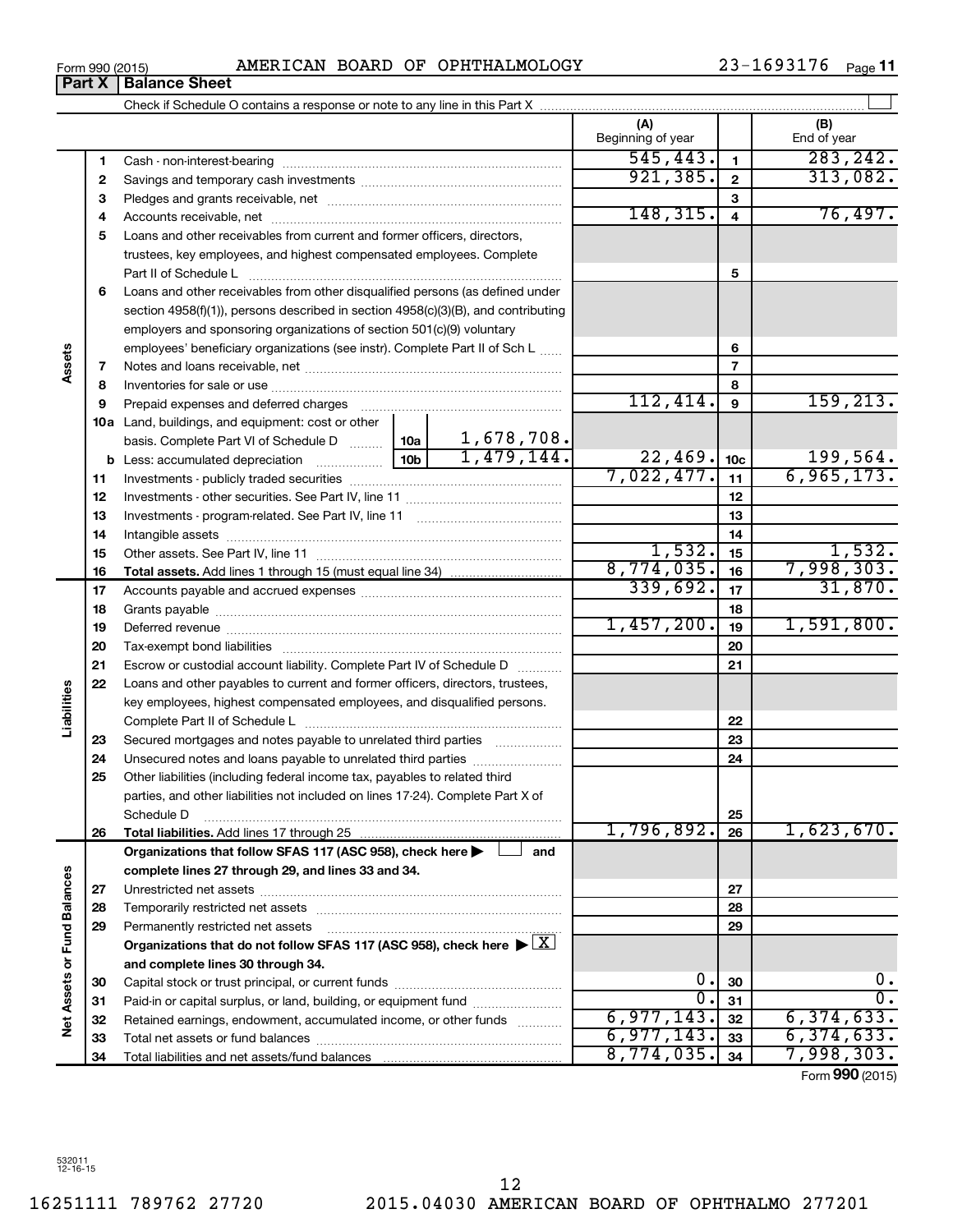|    | AMERICAN BOARD OF OPHTHALMOLOGY<br>Form 990 (2015)                                                                                                                                                                             |                         | 23-1693176     |     | Page 12             |
|----|--------------------------------------------------------------------------------------------------------------------------------------------------------------------------------------------------------------------------------|-------------------------|----------------|-----|---------------------|
|    | Part XI Reconciliation of Net Assets                                                                                                                                                                                           |                         |                |     |                     |
|    | Check if Schedule O contains a response or note to any line in this Part XI [11] [12] Check if Schedule O contains a response or note to any line in this Part XI                                                              |                         |                |     |                     |
|    |                                                                                                                                                                                                                                |                         |                |     |                     |
| 1  |                                                                                                                                                                                                                                | 1                       | 4,653,222.     |     |                     |
| 2  |                                                                                                                                                                                                                                | $\overline{2}$          | 4,946,210.     |     |                     |
| 3  |                                                                                                                                                                                                                                | 3                       | $-292,988.$    |     |                     |
| 4  |                                                                                                                                                                                                                                | $\overline{\mathbf{4}}$ | 6,977,143.     |     |                     |
| 5  | Net unrealized gains (losses) on investments [111] www.martime.community.community.community.community.communi                                                                                                                 | 5                       | $-309,522.$    |     |                     |
| 6  | Donated services and use of facilities                                                                                                                                                                                         | 6                       |                |     |                     |
| 7  | Investment expenses                                                                                                                                                                                                            | $\overline{7}$          |                |     |                     |
| 8  | Prior period adjustments material contents and content and content and content and content and content and content and content and content and content and content and content and content and content and content and content | 8                       |                |     |                     |
| 9  |                                                                                                                                                                                                                                | 9                       |                |     | $\overline{0}$ .    |
| 10 | Net assets or fund balances at end of year. Combine lines 3 through 9 (must equal Part X, line 33,                                                                                                                             |                         |                |     |                     |
|    | column (B))                                                                                                                                                                                                                    | 10                      | 6, 374, 633.   |     |                     |
|    | Part XII Financial Statements and Reporting                                                                                                                                                                                    |                         |                |     |                     |
|    |                                                                                                                                                                                                                                |                         |                |     |                     |
|    |                                                                                                                                                                                                                                |                         |                | Yes | No                  |
| 1  | $\mathbf{X}$ Accrual<br>Accounting method used to prepare the Form 990: [130] Cash<br>Other                                                                                                                                    |                         |                |     |                     |
|    | If the organization changed its method of accounting from a prior year or checked "Other," explain in Schedule O.                                                                                                              |                         |                |     |                     |
|    |                                                                                                                                                                                                                                |                         | 2a             |     | x                   |
|    | If "Yes," check a box below to indicate whether the financial statements for the year were compiled or reviewed on a                                                                                                           |                         |                |     |                     |
|    | separate basis, consolidated basis, or both:                                                                                                                                                                                   |                         |                |     |                     |
|    | Both consolidated and separate basis<br>Separate basis<br><b>Consolidated basis</b>                                                                                                                                            |                         |                |     |                     |
|    |                                                                                                                                                                                                                                |                         | 2 <sub>b</sub> | х   |                     |
|    | If "Yes," check a box below to indicate whether the financial statements for the year were audited on a separate basis,                                                                                                        |                         |                |     |                     |
|    | consolidated basis, or both:                                                                                                                                                                                                   |                         |                |     |                     |
|    | $\boxed{\text{X}}$ Consolidated basis<br>Both consolidated and separate basis<br>Separate basis                                                                                                                                |                         |                |     |                     |
|    | c If "Yes" to line 2a or 2b, does the organization have a committee that assumes responsibility for oversight of the audit,                                                                                                    |                         |                |     |                     |
|    | review, or compilation of its financial statements and selection of an independent accountant?                                                                                                                                 |                         | 2 <sub>c</sub> | х   |                     |
|    | If the organization changed either its oversight process or selection process during the tax year, explain in Schedule O.                                                                                                      |                         |                |     |                     |
|    | 3a As a result of a federal award, was the organization required to undergo an audit or audits as set forth in the Single Audit                                                                                                |                         |                |     |                     |
|    | Act and OMB Circular A-133?                                                                                                                                                                                                    |                         | 3a             |     | x                   |
|    | <b>b</b> If "Yes," did the organization undergo the required audit or audits? If the organization did not undergo the required audit                                                                                           |                         |                |     |                     |
|    |                                                                                                                                                                                                                                |                         | 3b             |     |                     |
|    |                                                                                                                                                                                                                                |                         | c.             |     | $000 \text{ hours}$ |

Form (2015) **990**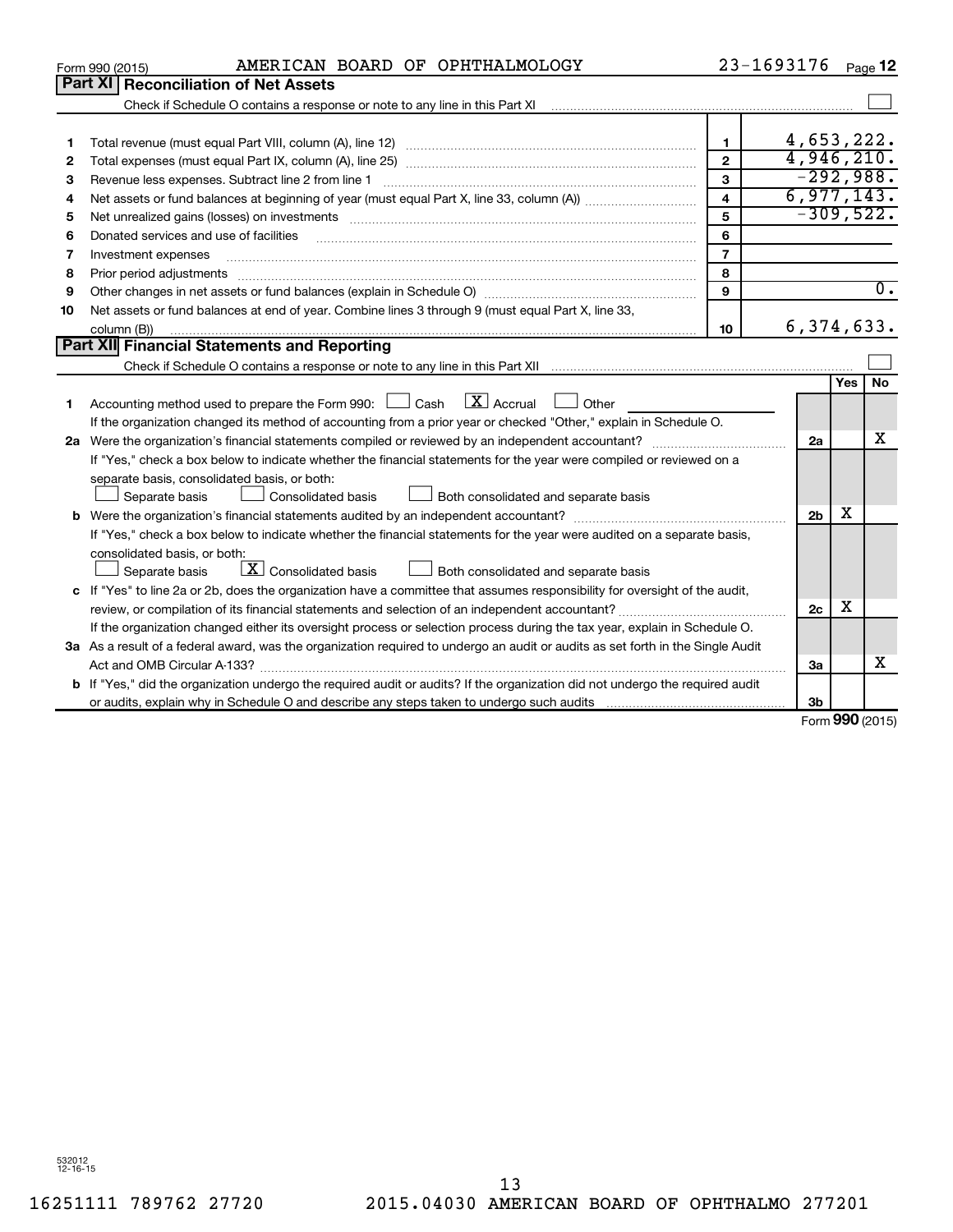| <b>SCHEDULE D</b> |  |
|-------------------|--|
|-------------------|--|

| (Form 990) |  |
|------------|--|
|------------|--|

# **SCHEDULE D Supplemental Financial Statements**<br> **Form 990 2015**<br> **Part IV** line 6.7.8.9.10, 11a, 11b, 11d, 11d, 11d, 11d, 11d, 12a, 0r, 12b

**(Form 990) | Complete if the organization answered "Yes" on Form 990, Part IV, line 6, 7, 8, 9, 10, 11a, 11b, 11c, 11d, 11e, 11f, 12a, or 12b.**

**| Attach to Form 990. | Information about Schedule D (Form 990) and its instructions is at**  *www.irs.gov/form990.*



|          | Department of the Treasury<br>Internal Revenue Service                                                                                                    | ► Attach to Form 990.<br>Information about Schedule D (Form 990) and its instructions is at www.irs.gov/form990. |                         | Inspection                            |
|----------|-----------------------------------------------------------------------------------------------------------------------------------------------------------|------------------------------------------------------------------------------------------------------------------|-------------------------|---------------------------------------|
|          | Name of the organization                                                                                                                                  |                                                                                                                  |                         | <b>Employer identification number</b> |
|          | AMERICAN BOARD OF OPHTHALMOLOGY                                                                                                                           |                                                                                                                  |                         | 23-1693176                            |
| Part I   | Organizations Maintaining Donor Advised Funds or Other Similar Funds or Accounts. Complete if the                                                         |                                                                                                                  |                         |                                       |
|          | organization answered "Yes" on Form 990, Part IV, line 6.                                                                                                 |                                                                                                                  |                         |                                       |
|          |                                                                                                                                                           | (a) Donor advised funds                                                                                          |                         | (b) Funds and other accounts          |
| 1.       |                                                                                                                                                           |                                                                                                                  |                         |                                       |
| 2        | Aggregate value of contributions to (during year)                                                                                                         |                                                                                                                  |                         |                                       |
| З        | Aggregate value of grants from (during year)                                                                                                              |                                                                                                                  |                         |                                       |
| 4        |                                                                                                                                                           |                                                                                                                  |                         |                                       |
| 5        | Did the organization inform all donors and donor advisors in writing that the assets held in donor advised funds                                          |                                                                                                                  |                         |                                       |
|          |                                                                                                                                                           |                                                                                                                  |                         | Yes<br>No                             |
| 6        | Did the organization inform all grantees, donors, and donor advisors in writing that grant funds can be used only                                         |                                                                                                                  |                         |                                       |
|          | for charitable purposes and not for the benefit of the donor or donor advisor, or for any other purpose conferring                                        |                                                                                                                  |                         |                                       |
| Part II  | impermissible private benefit?<br>Conservation Easements. Complete if the organization answered "Yes" on Form 990, Part IV, line 7.                       |                                                                                                                  |                         | Yes<br>No                             |
|          | Purpose(s) of conservation easements held by the organization (check all that apply).                                                                     |                                                                                                                  |                         |                                       |
| 1.       | Preservation of land for public use (e.g., recreation or education)                                                                                       | Preservation of a historically important land area                                                               |                         |                                       |
|          | Protection of natural habitat                                                                                                                             | Preservation of a certified historic structure                                                                   |                         |                                       |
|          | Preservation of open space                                                                                                                                |                                                                                                                  |                         |                                       |
| 2        | Complete lines 2a through 2d if the organization held a qualified conservation contribution in the form of a conservation easement on the last            |                                                                                                                  |                         |                                       |
|          | day of the tax year.                                                                                                                                      |                                                                                                                  |                         | Held at the End of the Tax Year       |
| а        |                                                                                                                                                           |                                                                                                                  | 2a                      |                                       |
| b        | Total acreage restricted by conservation easements                                                                                                        |                                                                                                                  | 2b                      |                                       |
|          |                                                                                                                                                           |                                                                                                                  | 2c                      |                                       |
| d        | Number of conservation easements included in (c) acquired after 8/17/06, and not on a historic structure                                                  |                                                                                                                  |                         |                                       |
|          |                                                                                                                                                           |                                                                                                                  | 2d                      |                                       |
| 3        | Number of conservation easements modified, transferred, released, extinguished, or terminated by the organization during the tax                          |                                                                                                                  |                         |                                       |
|          | $year \triangleright$                                                                                                                                     |                                                                                                                  |                         |                                       |
| 4        | Number of states where property subject to conservation easement is located >                                                                             |                                                                                                                  |                         |                                       |
| 5        | Does the organization have a written policy regarding the periodic monitoring, inspection, handling of                                                    |                                                                                                                  |                         |                                       |
|          | violations, and enforcement of the conservation easements it holds?                                                                                       |                                                                                                                  |                         | Yes<br>No                             |
| 6        | Staff and volunteer hours devoted to monitoring, inspecting, handling of violations, and enforcing conservation easements during the year                 |                                                                                                                  |                         |                                       |
|          |                                                                                                                                                           |                                                                                                                  |                         |                                       |
| 7        | Amount of expenses incurred in monitoring, inspecting, handling of violations, and enforcing conservation easements during the year                       |                                                                                                                  |                         |                                       |
|          | $\blacktriangleright$ S                                                                                                                                   |                                                                                                                  |                         |                                       |
| 8        | Does each conservation easement reported on line 2(d) above satisfy the requirements of section 170(h)(4)(B)(i)                                           |                                                                                                                  |                         |                                       |
|          |                                                                                                                                                           |                                                                                                                  |                         | J No<br>Yes                           |
| 9        | In Part XIII, describe how the organization reports conservation easements in its revenue and expense statement, and balance sheet, and                   |                                                                                                                  |                         |                                       |
|          | include, if applicable, the text of the footnote to the organization's financial statements that describes the organization's accounting for              |                                                                                                                  |                         |                                       |
| Part III | conservation easements.<br>Organizations Maintaining Collections of Art, Historical Treasures, or Other Similar Assets.                                   |                                                                                                                  |                         |                                       |
|          | Complete if the organization answered "Yes" on Form 990, Part IV, line 8.                                                                                 |                                                                                                                  |                         |                                       |
|          | 1a If the organization elected, as permitted under SFAS 116 (ASC 958), not to report in its revenue statement and balance sheet works of art,             |                                                                                                                  |                         |                                       |
|          | historical treasures, or other similar assets held for public exhibition, education, or research in furtherance of public service, provide, in Part XIII, |                                                                                                                  |                         |                                       |
|          | the text of the footnote to its financial statements that describes these items.                                                                          |                                                                                                                  |                         |                                       |
| b        | If the organization elected, as permitted under SFAS 116 (ASC 958), to report in its revenue statement and balance sheet works of art, historical         |                                                                                                                  |                         |                                       |
|          | treasures, or other similar assets held for public exhibition, education, or research in furtherance of public service, provide the following amounts     |                                                                                                                  |                         |                                       |
|          | relating to these items:                                                                                                                                  |                                                                                                                  |                         |                                       |
|          |                                                                                                                                                           |                                                                                                                  |                         |                                       |
|          |                                                                                                                                                           |                                                                                                                  | $\blacktriangleright$ s |                                       |
| 2        | If the organization received or held works of art, historical treasures, or other similar assets for financial gain, provide                              |                                                                                                                  |                         |                                       |
|          | the following amounts required to be reported under SFAS 116 (ASC 958) relating to these items:                                                           |                                                                                                                  |                         |                                       |
|          |                                                                                                                                                           |                                                                                                                  | - \$                    |                                       |
|          |                                                                                                                                                           |                                                                                                                  | $\blacktriangleright$ s |                                       |
|          | LHA For Paperwork Reduction Act Notice, see the Instructions for Form 990.                                                                                |                                                                                                                  |                         | Schedule D (Form 990) 2015            |

14

532051 11-02-15

16251111 789762 27720 2015.04030 AMERICAN BOARD OF OPHTHALMO 277201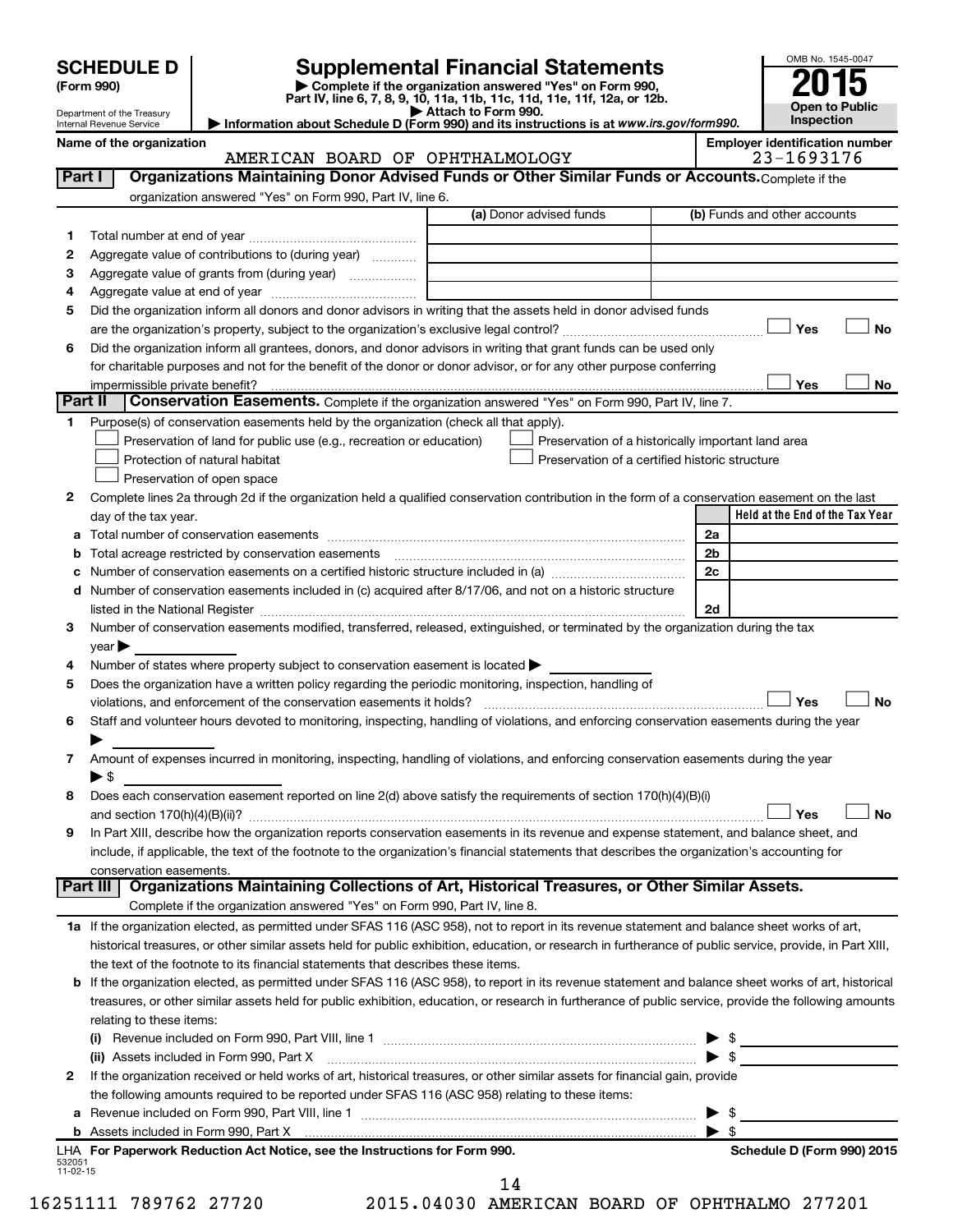|               | Schedule D (Form 990) 2015                                                                                                                        | AMERICAN BOARD OF OPHTHALMOLOGY         |   |                |                                                                             |                                 | 23-1693176 Page 2 |                |                  |     |
|---------------|---------------------------------------------------------------------------------------------------------------------------------------------------|-----------------------------------------|---|----------------|-----------------------------------------------------------------------------|---------------------------------|-------------------|----------------|------------------|-----|
|               | Part III<br>Organizations Maintaining Collections of Art, Historical Treasures, or Other Similar Assets (continued)                               |                                         |   |                |                                                                             |                                 |                   |                |                  |     |
| З             | Using the organization's acquisition, accession, and other records, check any of the following that are a significant use of its collection items |                                         |   |                |                                                                             |                                 |                   |                |                  |     |
|               | (check all that apply):                                                                                                                           |                                         |   |                |                                                                             |                                 |                   |                |                  |     |
| a             | Public exhibition                                                                                                                                 |                                         |   |                | Loan or exchange programs                                                   |                                 |                   |                |                  |     |
| b             | Scholarly research                                                                                                                                |                                         |   | Other          |                                                                             |                                 |                   |                |                  |     |
| c             | Preservation for future generations                                                                                                               |                                         |   |                |                                                                             |                                 |                   |                |                  |     |
|               | Provide a description of the organization's collections and explain how they further the organization's exempt purpose in Part XIII.              |                                         |   |                |                                                                             |                                 |                   |                |                  |     |
| 5             | During the year, did the organization solicit or receive donations of art, historical treasures, or other similar assets                          |                                         |   |                |                                                                             |                                 |                   |                |                  |     |
|               |                                                                                                                                                   |                                         |   |                |                                                                             |                                 |                   | Yes            |                  | No  |
|               | <b>Part IV</b><br>Escrow and Custodial Arrangements. Complete if the organization answered "Yes" on Form 990, Part IV, line 9, or                 |                                         |   |                |                                                                             |                                 |                   |                |                  |     |
|               | reported an amount on Form 990, Part X, line 21.                                                                                                  |                                         |   |                |                                                                             |                                 |                   |                |                  |     |
|               | 1a Is the organization an agent, trustee, custodian or other intermediary for contributions or other assets not included                          |                                         |   |                |                                                                             |                                 |                   |                |                  |     |
|               |                                                                                                                                                   |                                         |   |                |                                                                             |                                 |                   | Yes            |                  | No  |
|               | b If "Yes," explain the arrangement in Part XIII and complete the following table:                                                                |                                         |   |                |                                                                             |                                 |                   |                |                  |     |
|               |                                                                                                                                                   |                                         |   |                |                                                                             |                                 |                   | Amount         |                  |     |
|               |                                                                                                                                                   |                                         |   |                |                                                                             | 1c                              |                   |                |                  |     |
|               |                                                                                                                                                   |                                         |   |                |                                                                             | 1d                              |                   |                |                  |     |
|               | e Distributions during the year measurement contained and all the year measurement of the year measurement of                                     |                                         |   |                |                                                                             | 1e<br>1f                        |                   |                |                  |     |
|               | 2a Did the organization include an amount on Form 990, Part X, line 21, for escrow or custodial account liability?                                |                                         |   |                |                                                                             |                                 |                   | Yes            |                  | No  |
|               |                                                                                                                                                   |                                         |   |                |                                                                             |                                 |                   |                |                  |     |
| <b>Part V</b> | Endowment Funds. Complete if the organization answered "Yes" on Form 990, Part IV, line 10.                                                       |                                         |   |                |                                                                             |                                 |                   |                |                  |     |
|               |                                                                                                                                                   | (a) Current year                        |   | (b) Prior year | (c) Two years back $\vert$ (d) Three years back $\vert$ (e) Four years back |                                 |                   |                |                  |     |
| 1a            | Beginning of year balance                                                                                                                         |                                         |   |                |                                                                             |                                 |                   |                |                  |     |
|               |                                                                                                                                                   |                                         |   |                |                                                                             |                                 |                   |                |                  |     |
|               | Net investment earnings, gains, and losses                                                                                                        |                                         |   |                |                                                                             |                                 |                   |                |                  |     |
|               |                                                                                                                                                   |                                         |   |                |                                                                             |                                 |                   |                |                  |     |
|               | e Other expenditures for facilities                                                                                                               |                                         |   |                |                                                                             |                                 |                   |                |                  |     |
|               | and programs                                                                                                                                      |                                         |   |                |                                                                             |                                 |                   |                |                  |     |
|               |                                                                                                                                                   |                                         |   |                |                                                                             |                                 |                   |                |                  |     |
| g             |                                                                                                                                                   |                                         |   |                |                                                                             |                                 |                   |                |                  |     |
| 2             | Provide the estimated percentage of the current year end balance (line 1g, column (a)) held as:                                                   |                                         |   |                |                                                                             |                                 |                   |                |                  |     |
|               | Board designated or quasi-endowment                                                                                                               |                                         | % |                |                                                                             |                                 |                   |                |                  |     |
|               | Permanent endowment                                                                                                                               | %                                       |   |                |                                                                             |                                 |                   |                |                  |     |
|               | c Temporarily restricted endowment $\blacktriangleright$                                                                                          | %                                       |   |                |                                                                             |                                 |                   |                |                  |     |
|               | The percentages on lines 2a, 2b, and 2c should equal 100%.                                                                                        |                                         |   |                |                                                                             |                                 |                   |                |                  |     |
|               | 3a Are there endowment funds not in the possession of the organization that are held and administered for the organization                        |                                         |   |                |                                                                             |                                 |                   |                |                  |     |
|               | by:                                                                                                                                               |                                         |   |                |                                                                             |                                 |                   |                | Yes              | No. |
|               | (i)                                                                                                                                               |                                         |   |                |                                                                             |                                 |                   | 3a(i)          |                  |     |
|               |                                                                                                                                                   |                                         |   |                |                                                                             |                                 |                   | 3a(ii)         |                  |     |
|               |                                                                                                                                                   |                                         |   |                |                                                                             |                                 |                   | 3b             |                  |     |
|               | Describe in Part XIII the intended uses of the organization's endowment funds.                                                                    |                                         |   |                |                                                                             |                                 |                   |                |                  |     |
|               | <b>Land, Buildings, and Equipment.</b><br><b>Part VI</b>                                                                                          |                                         |   |                |                                                                             |                                 |                   |                |                  |     |
|               | Complete if the organization answered "Yes" on Form 990, Part IV, line 11a. See Form 990, Part X, line 10.                                        |                                         |   |                |                                                                             |                                 |                   |                |                  |     |
|               | Description of property                                                                                                                           | (a) Cost or other<br>basis (investment) |   |                | (b) Cost or other<br>basis (other)                                          | (c) Accumulated<br>depreciation |                   | (d) Book value |                  |     |
|               |                                                                                                                                                   |                                         |   |                |                                                                             |                                 |                   |                |                  |     |
| b             |                                                                                                                                                   |                                         |   |                |                                                                             |                                 |                   |                |                  |     |
|               |                                                                                                                                                   |                                         |   |                |                                                                             |                                 |                   |                |                  |     |
|               |                                                                                                                                                   |                                         |   |                | 300, 987.                                                                   | 169,943.                        |                   |                | 131,044.         |     |
|               |                                                                                                                                                   |                                         |   |                | 1,377,721.                                                                  | 1,309,201.                      |                   |                | 68,520.          |     |
|               | Total. Add lines 1a through 1e. (Column (d) must equal Form 990, Part X, column (B), line 10c.)                                                   |                                         |   |                |                                                                             |                                 |                   |                | 199,564 <b>.</b> |     |

**Schedule D (Form 990) 2015**

532052 09-21-15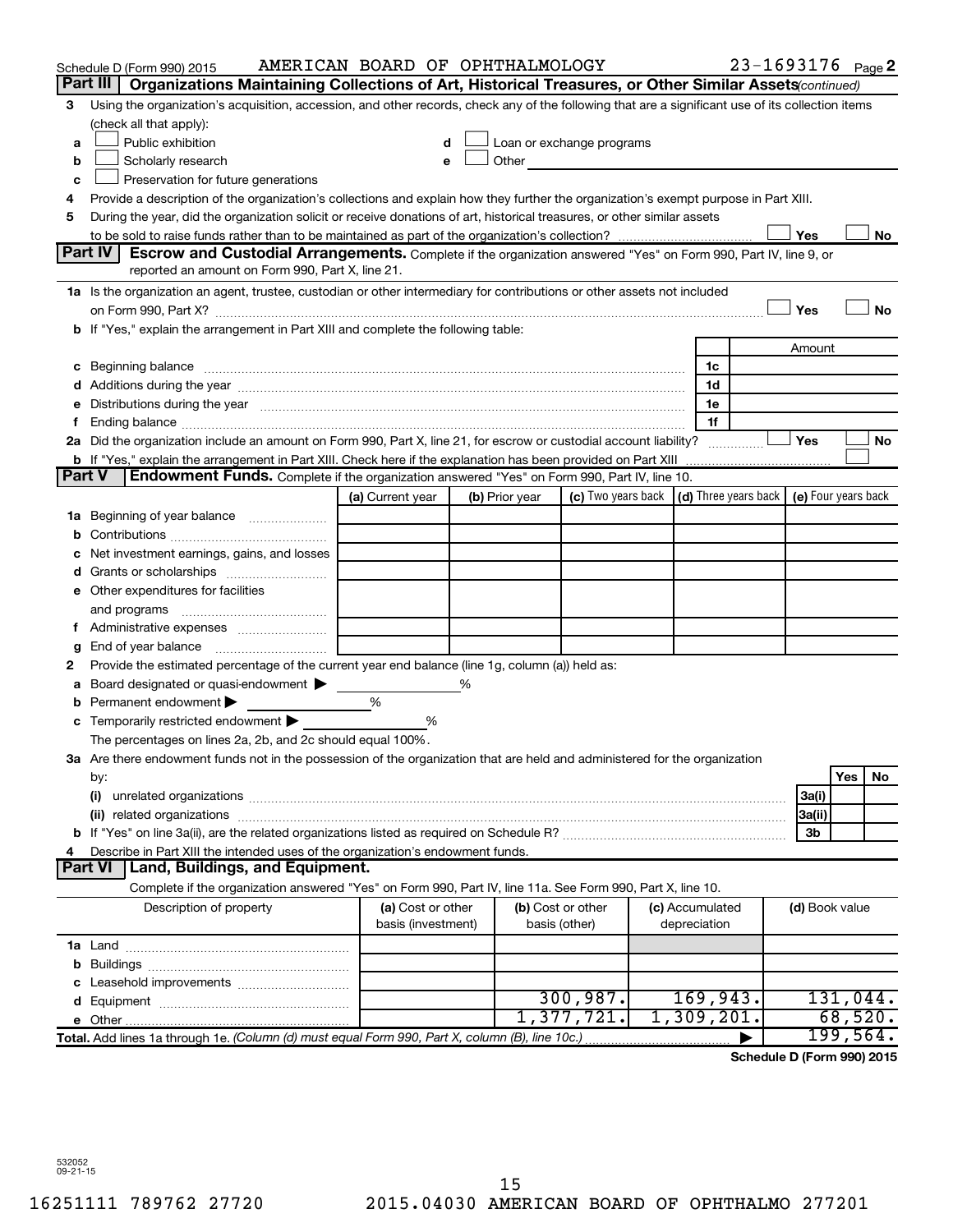|            | AMERICAN BOARD OF OPHTHALMOLOGY<br>Schedule D (Form 990) 2015                                                                                        |                 |                | 23-1693176 Page 3                                         |
|------------|------------------------------------------------------------------------------------------------------------------------------------------------------|-----------------|----------------|-----------------------------------------------------------|
| Part VIII  | <b>Investments - Other Securities.</b>                                                                                                               |                 |                |                                                           |
|            | Complete if the organization answered "Yes" on Form 990, Part IV, line 11b. See Form 990, Part X, line 12.                                           |                 |                |                                                           |
|            | (a) Description of security or category (including name of security)                                                                                 | (b) Book value  |                | (c) Method of valuation: Cost or end-of-year market value |
|            |                                                                                                                                                      |                 |                |                                                           |
|            | (2) Closely-held equity interests                                                                                                                    |                 |                |                                                           |
| (3) Other  |                                                                                                                                                      |                 |                |                                                           |
| (A)        |                                                                                                                                                      |                 |                |                                                           |
| (B)        |                                                                                                                                                      |                 |                |                                                           |
| (C)        |                                                                                                                                                      |                 |                |                                                           |
| (D)        |                                                                                                                                                      |                 |                |                                                           |
| (E)        |                                                                                                                                                      |                 |                |                                                           |
| (F)<br>(G) |                                                                                                                                                      |                 |                |                                                           |
| (H)        |                                                                                                                                                      |                 |                |                                                           |
|            | Total. (Col. (b) must equal Form 990, Part X, col. (B) line 12.) $\blacktriangleright$                                                               |                 |                |                                                           |
|            | Part VIII Investments - Program Related.                                                                                                             |                 |                |                                                           |
|            | Complete if the organization answered "Yes" on Form 990, Part IV, line 11c. See Form 990, Part X, line 13.                                           |                 |                |                                                           |
|            | (a) Description of investment                                                                                                                        | (b) Book value  |                | (c) Method of valuation: Cost or end-of-year market value |
| (1)        |                                                                                                                                                      |                 |                |                                                           |
| (2)        |                                                                                                                                                      |                 |                |                                                           |
| (3)        |                                                                                                                                                      |                 |                |                                                           |
| (4)        |                                                                                                                                                      |                 |                |                                                           |
| (5)        |                                                                                                                                                      |                 |                |                                                           |
| (6)        |                                                                                                                                                      |                 |                |                                                           |
| (7)        |                                                                                                                                                      |                 |                |                                                           |
| (8)        |                                                                                                                                                      |                 |                |                                                           |
| (9)        |                                                                                                                                                      |                 |                |                                                           |
|            | Total. (Col. (b) must equal Form 990, Part X, col. (B) line 13.) $\blacktriangleright$                                                               |                 |                |                                                           |
| Part IX    | <b>Other Assets.</b>                                                                                                                                 |                 |                |                                                           |
|            | Complete if the organization answered "Yes" on Form 990, Part IV, line 11d. See Form 990, Part X, line 15.                                           |                 |                |                                                           |
|            |                                                                                                                                                      | (a) Description |                | (b) Book value                                            |
| (1)        |                                                                                                                                                      |                 |                |                                                           |
| (2)        |                                                                                                                                                      |                 |                |                                                           |
| (3)        |                                                                                                                                                      |                 |                |                                                           |
| (4)<br>(5) |                                                                                                                                                      |                 |                |                                                           |
| (6)        |                                                                                                                                                      |                 |                |                                                           |
| (7)        |                                                                                                                                                      |                 |                |                                                           |
| (8)        |                                                                                                                                                      |                 |                |                                                           |
| (9)        |                                                                                                                                                      |                 |                |                                                           |
|            | Total. (Column (b) must equal Form 990, Part X, col. (B) line 15.)                                                                                   |                 |                |                                                           |
| Part X     | <b>Other Liabilities.</b>                                                                                                                            |                 |                |                                                           |
|            | Complete if the organization answered "Yes" on Form 990, Part IV, line 11e or 11f. See Form 990, Part X, line 25.                                    |                 |                |                                                           |
| 1.         | (a) Description of liability                                                                                                                         |                 | (b) Book value |                                                           |
| (1)        | Federal income taxes                                                                                                                                 |                 |                |                                                           |
| (2)        |                                                                                                                                                      |                 |                |                                                           |
| (3)        |                                                                                                                                                      |                 |                |                                                           |
| (4)        |                                                                                                                                                      |                 |                |                                                           |
| (5)        |                                                                                                                                                      |                 |                |                                                           |
| (6)        |                                                                                                                                                      |                 |                |                                                           |
| (7)        |                                                                                                                                                      |                 |                |                                                           |
| (8)        |                                                                                                                                                      |                 |                |                                                           |
| (9)        |                                                                                                                                                      |                 |                |                                                           |
|            | Total. (Column (b) must equal Form 990, Part X, col. (B) line 25.)                                                                                   |                 |                |                                                           |
|            | 2. Liability for uncertain tax positions. In Part XIII, provide the text of the footnote to the organization's financial statements that reports the |                 |                |                                                           |
|            | organization's liability for uncertain tax positions under FIN 48 (ASC 740). Check here if the text of the footnote has been provided in Part XIII   |                 |                | X                                                         |
|            |                                                                                                                                                      |                 |                | Schedule D (Form 990) 2015                                |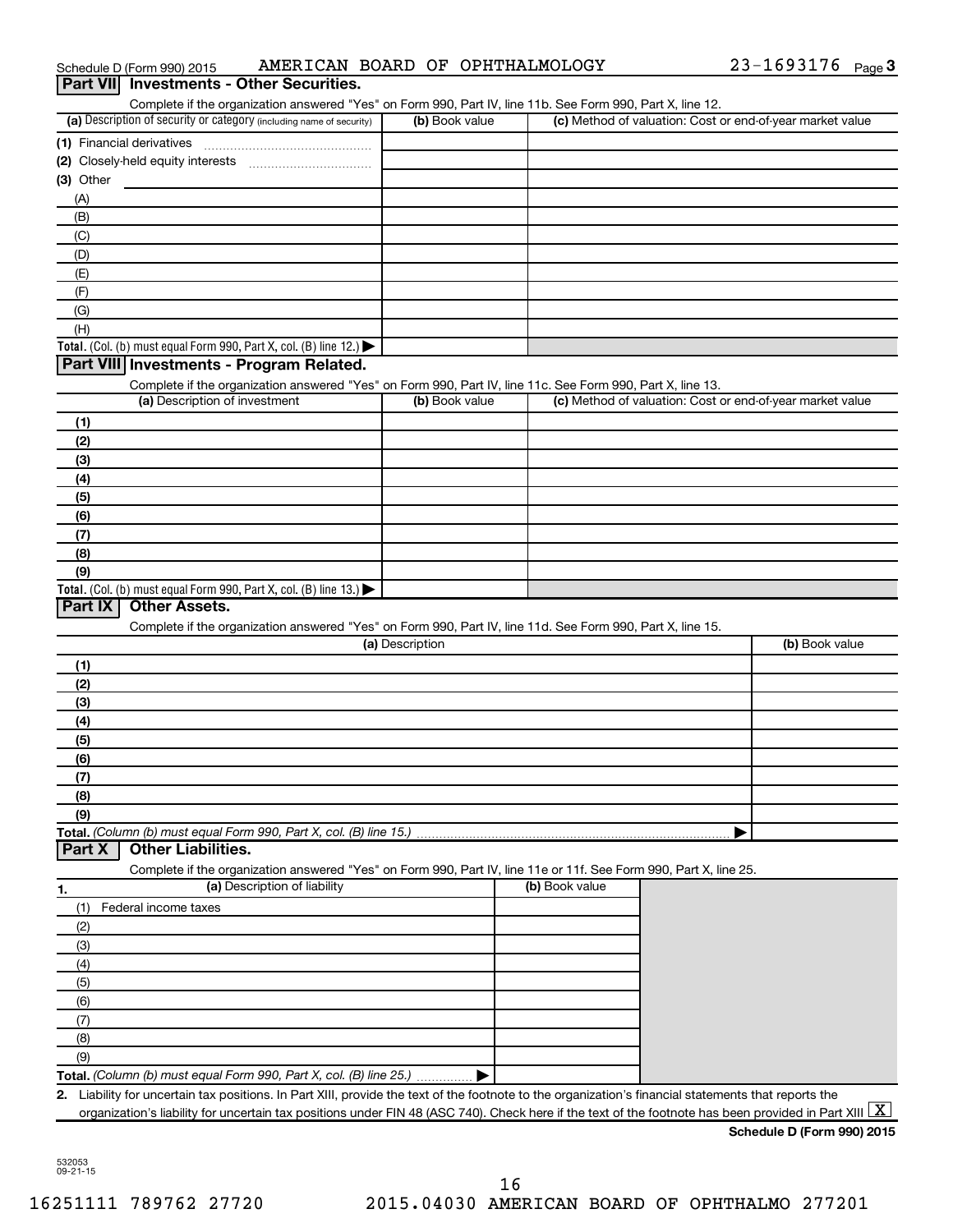|    | AMERICAN BOARD OF OPHTHALMOLOGY<br>Schedule D (Form 990) 2015                                                                                                                                                                                         |                |             |                | $23 - 1693176$ Page 4 |  |  |  |
|----|-------------------------------------------------------------------------------------------------------------------------------------------------------------------------------------------------------------------------------------------------------|----------------|-------------|----------------|-----------------------|--|--|--|
|    | Reconciliation of Revenue per Audited Financial Statements With Revenue per Return.<br>Part XI                                                                                                                                                        |                |             |                |                       |  |  |  |
|    | Complete if the organization answered "Yes" on Form 990, Part IV, line 12a.                                                                                                                                                                           |                |             |                |                       |  |  |  |
| 1  | Total revenue, gains, and other support per audited financial statements                                                                                                                                                                              |                |             | $\blacksquare$ | 4,300,606.            |  |  |  |
| 2  | Amounts included on line 1 but not on Form 990, Part VIII, line 12:                                                                                                                                                                                   |                |             |                |                       |  |  |  |
| a  |                                                                                                                                                                                                                                                       | 2a             | $-309,522.$ |                |                       |  |  |  |
|    | 2 <sub>b</sub>                                                                                                                                                                                                                                        |                |             |                |                       |  |  |  |
| c  | 2 <sub>c</sub>                                                                                                                                                                                                                                        |                |             |                |                       |  |  |  |
|    |                                                                                                                                                                                                                                                       | 2d             | $-43,094$ . |                |                       |  |  |  |
|    | e Add lines 2a through 2d <b>[10]</b> [10] <b>All the Add lines 2a</b> through 2d <b>[10] All the Add lines 2a</b> through 2d <b>[10] All the Add lines 2a</b> through 2d <b>[10] All the Add lines 2a</b> through 2d <b>[10] All the Add Lines 2</b> |                |             | <b>2e</b>      | $-352,616.$           |  |  |  |
| 3  |                                                                                                                                                                                                                                                       |                |             | 3              | 4,653,222.            |  |  |  |
| 4  | Amounts included on Form 990, Part VIII, line 12, but not on line 1:                                                                                                                                                                                  |                |             |                |                       |  |  |  |
|    |                                                                                                                                                                                                                                                       | 4a             |             |                |                       |  |  |  |
|    |                                                                                                                                                                                                                                                       | 4 <sub>b</sub> |             |                |                       |  |  |  |
| c. | Add lines 4a and 4b                                                                                                                                                                                                                                   |                |             | 4с             | $0 \cdot$             |  |  |  |
|    |                                                                                                                                                                                                                                                       |                |             | 5              | 4,653,222.            |  |  |  |
| 5  |                                                                                                                                                                                                                                                       |                |             |                |                       |  |  |  |
|    | Part XII   Reconciliation of Expenses per Audited Financial Statements With Expenses per Return.                                                                                                                                                      |                |             |                |                       |  |  |  |
|    | Complete if the organization answered "Yes" on Form 990, Part IV, line 12a.                                                                                                                                                                           |                |             |                |                       |  |  |  |
| 1. |                                                                                                                                                                                                                                                       |                |             | $\mathbf{1}$   | 4,903,868.            |  |  |  |
| 2  | Amounts included on line 1 but not on Form 990, Part IX, line 25:                                                                                                                                                                                     |                |             |                |                       |  |  |  |
| a  | Donated services and use of facilities [111] matter contracts and use of facilities [11] matter contracts and use of facilities [11] matter contracts and use of facilities [11] matter contracts and the Donate Service and D                        | 2a             |             |                |                       |  |  |  |
|    |                                                                                                                                                                                                                                                       | 2 <sub>b</sub> |             |                |                       |  |  |  |
| C. |                                                                                                                                                                                                                                                       | 2 <sub>c</sub> |             |                |                       |  |  |  |
|    |                                                                                                                                                                                                                                                       | 2d             |             |                |                       |  |  |  |
|    |                                                                                                                                                                                                                                                       |                |             | 2e             | 0.                    |  |  |  |
| 3  |                                                                                                                                                                                                                                                       |                |             | 3              | 4,903,868.            |  |  |  |
| 4  | Amounts included on Form 990, Part IX, line 25, but not on line 1:                                                                                                                                                                                    |                |             |                |                       |  |  |  |
|    | a Investment expenses not included on Form 990, Part VIII, line 7b [11, 11, 11, 11, 11]                                                                                                                                                               | 4a             |             |                |                       |  |  |  |
|    |                                                                                                                                                                                                                                                       | 4 <sub>b</sub> | 42,342.     |                |                       |  |  |  |
|    | c Add lines 4a and 4b                                                                                                                                                                                                                                 |                |             | 4c             | 42,342.               |  |  |  |
|    | Part XIII Supplemental Information.                                                                                                                                                                                                                   |                |             |                | 4,946,210.            |  |  |  |

Provide the descriptions required for Part II, lines 3, 5, and 9; Part III, lines 1a and 4; Part IV, lines 1b and 2b; Part V, line 4; Part X, line 2; Part XI, lines 2d and 4b; and Part XII, lines 2d and 4b. Also complete this part to provide any additional information.

#### PART X, LINE 2:

| THE BOARD ACCOUNTS FOR UNCERTAINTIES IN INCOME TAXES IN ACCORDANCE WITH   |  |  |  |  |
|---------------------------------------------------------------------------|--|--|--|--|
| AUTHORITATIVE GUIDANCE, WHICH PRESCRIBES A RECOGNITION THRESHOLD OF       |  |  |  |  |
| MORE-LIKELY-THAN-NOT TO BE SUSTAINED UPON EXAMINATION BY THE APPROPRIATE  |  |  |  |  |
| TAXING AUTHORITY. MEASUREMENT OF THE TAX UNCERTAINTY OCCURS IF THE        |  |  |  |  |
| RECOGNITION THRESHOLD HAS BEEN MET. MANAGEMENT DETERMINED THAT THERE WERE |  |  |  |  |
| NO TAX UNCERTAINTIES THAT MET THE RECOGNITION THRESHOLD FOR THE YEARS     |  |  |  |  |
| ENDED DECEMBER 31, 2015 AND 2014.                                         |  |  |  |  |
|                                                                           |  |  |  |  |

#### THE ORGANIZATION'S FEDERAL EXEMPT ORGANIZATION BUSINESS INCOME TAX RETURNS

FOR 2015, 2014, AND 2013 REMAIN SUBJECT TO EXAMINATION BY THE IRS.

532054 09-21-15

**Schedule D (Form 990) 2015**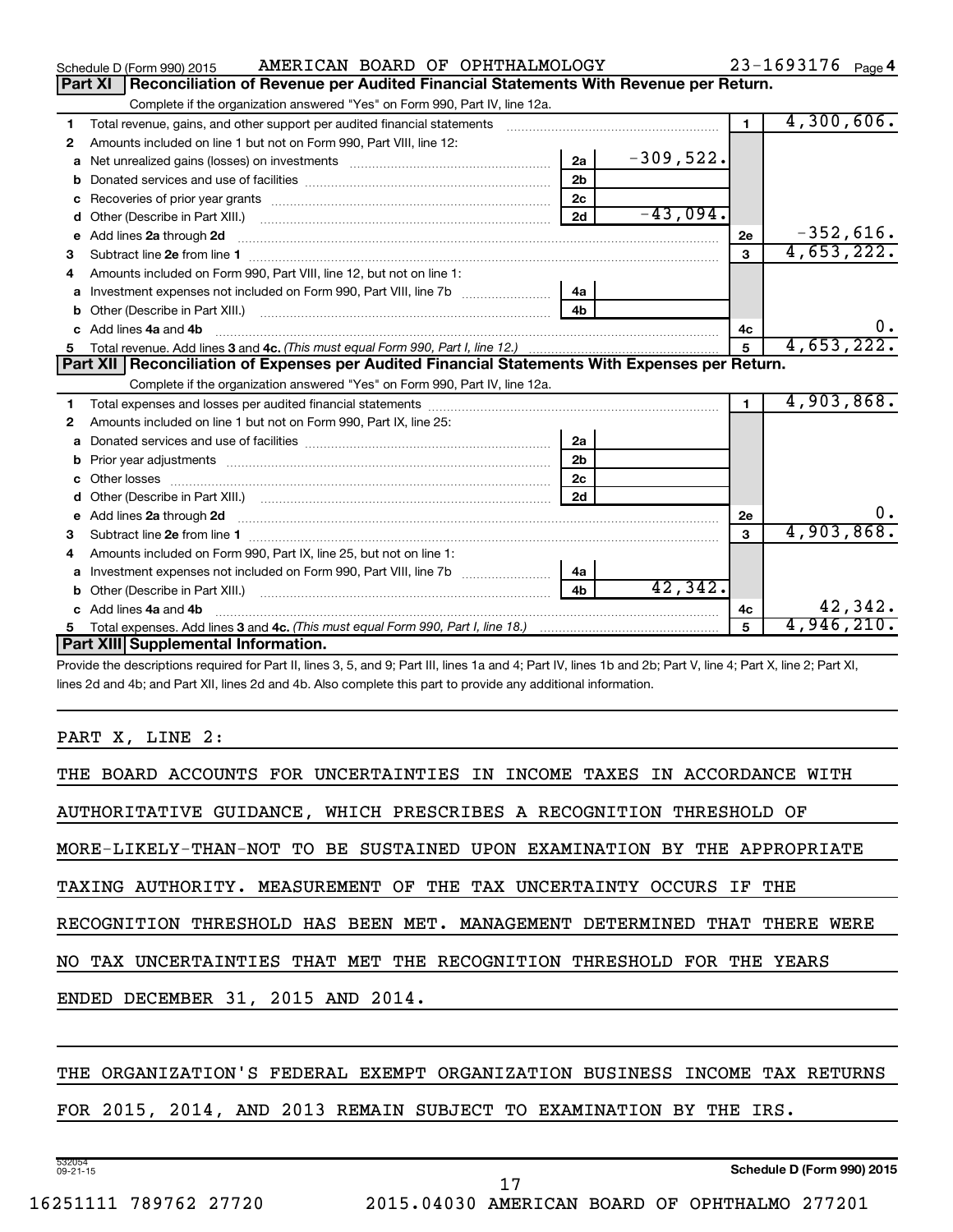| PART XI, LINE 2D - OTHER ADJUSTMENTS:                                        |             |
|------------------------------------------------------------------------------|-------------|
| $\overline{\phantom{a}3,382.}$<br>EDUCATION FUND INCOME, SEPARATELY REPORTED |             |
| ADJUSTMENT FOR EDUCATION FUND'S UNREALIZED GAINS                             | $-4,134.$   |
| <b>INVESTMENT FEES</b>                                                       | $-42,342$ . |
| $-43,094.$<br>TOTAL TO SCHEDULE D, PART XI, LINE 2D                          |             |
| PART XII, LINE 4B - OTHER ADJUSTMENTS:                                       |             |
| <b>INVESTMENT FEES</b>                                                       | 42,342.     |
|                                                                              |             |
|                                                                              |             |
|                                                                              |             |
|                                                                              |             |
|                                                                              |             |
|                                                                              |             |

*(continued)* **Part XIII Supplemental Information**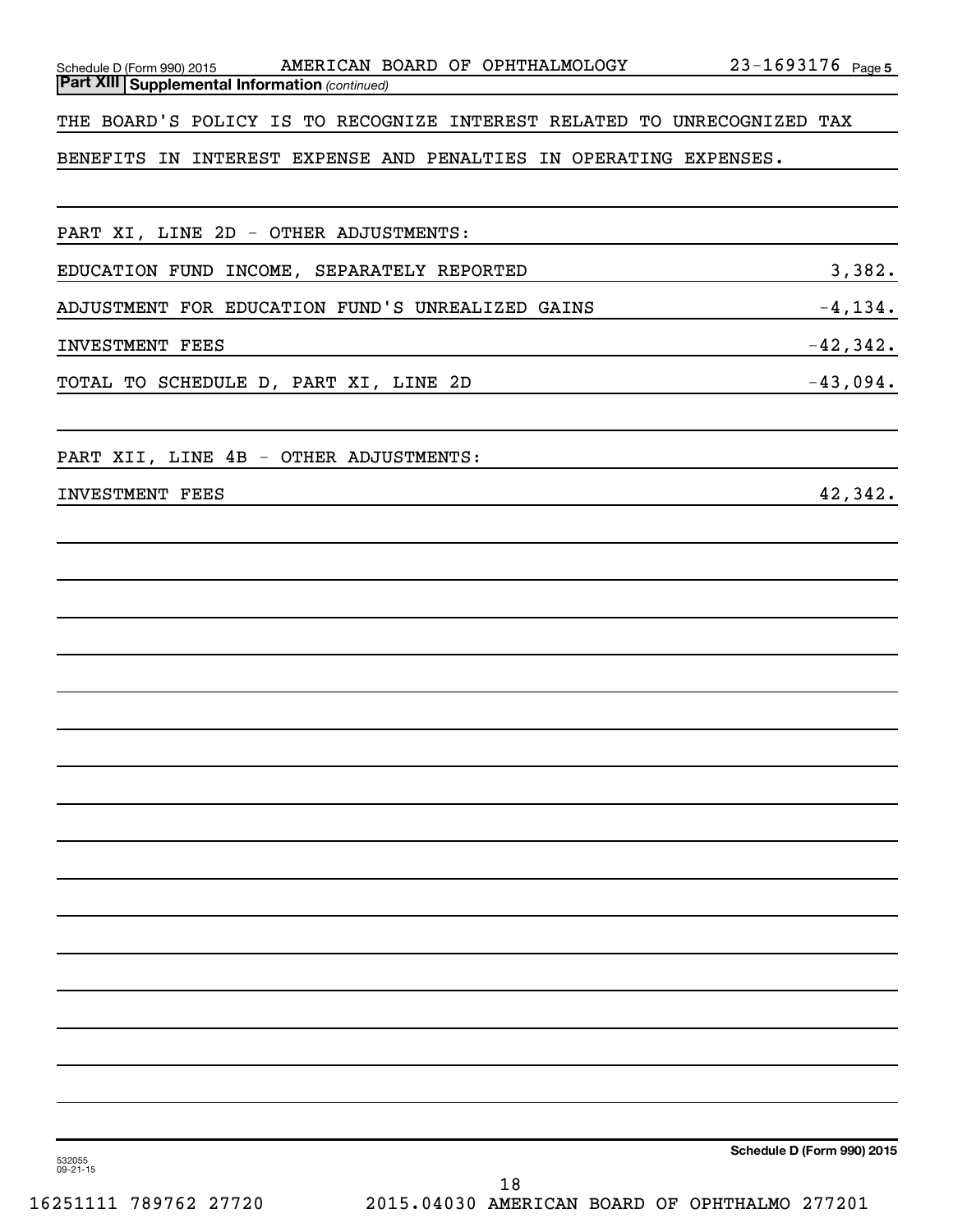|                                                                                                            | <b>SCHEDULE J</b>                                                 | <b>Compensation Information</b>                                                                                           |                            | OMB No. 1545-0047     |            |                              |  |
|------------------------------------------------------------------------------------------------------------|-------------------------------------------------------------------|---------------------------------------------------------------------------------------------------------------------------|----------------------------|-----------------------|------------|------------------------------|--|
|                                                                                                            | (Form 990)                                                        | For certain Officers, Directors, Trustees, Key Employees, and Highest                                                     |                            | 2015                  |            |                              |  |
|                                                                                                            |                                                                   | <b>Compensated Employees</b>                                                                                              |                            |                       |            |                              |  |
|                                                                                                            |                                                                   | Complete if the organization answered "Yes" on Form 990, Part IV, line 23.<br>Attach to Form 990.                         |                            | <b>Open to Public</b> |            |                              |  |
|                                                                                                            | Department of the Treasury<br>Internal Revenue Service            | Information about Schedule J (Form 990) and its instructions is at www.irs.gov/form990.                                   |                            | Inspection            |            |                              |  |
|                                                                                                            | <b>Employer identification number</b><br>Name of the organization |                                                                                                                           |                            |                       |            |                              |  |
| 23-1693176<br>AMERICAN BOARD OF OPHTHALMOLOGY                                                              |                                                                   |                                                                                                                           |                            |                       |            |                              |  |
|                                                                                                            | Part I                                                            | <b>Questions Regarding Compensation</b>                                                                                   |                            |                       |            |                              |  |
|                                                                                                            |                                                                   |                                                                                                                           |                            |                       | <b>Yes</b> | No                           |  |
|                                                                                                            |                                                                   | Check the appropriate box(es) if the organization provided any of the following to or for a person listed on Form 990,    |                            |                       |            |                              |  |
| Part VII, Section A, line 1a. Complete Part III to provide any relevant information regarding these items. |                                                                   |                                                                                                                           |                            |                       |            |                              |  |
|                                                                                                            | First-class or charter travel                                     | Housing allowance or residence for personal use                                                                           |                            |                       |            |                              |  |
|                                                                                                            | $\underline{\mathbf{X}}$ Travel for companions                    | Payments for business use of personal residence                                                                           |                            |                       |            |                              |  |
|                                                                                                            |                                                                   | Health or social club dues or initiation fees<br>Tax indemnification and gross-up payments                                |                            |                       |            |                              |  |
|                                                                                                            |                                                                   | Discretionary spending account<br>Personal services (e.g., maid, chauffeur, chef)                                         |                            |                       |            |                              |  |
|                                                                                                            |                                                                   |                                                                                                                           |                            |                       |            |                              |  |
|                                                                                                            |                                                                   | <b>b</b> If any of the boxes on line 1a are checked, did the organization follow a written policy regarding payment or    |                            |                       |            |                              |  |
|                                                                                                            |                                                                   |                                                                                                                           |                            | 1b                    | х          |                              |  |
| 2                                                                                                          |                                                                   | Did the organization require substantiation prior to reimbursing or allowing expenses incurred by all directors,          |                            |                       |            |                              |  |
|                                                                                                            |                                                                   |                                                                                                                           |                            | $\mathbf{2}$          | х          |                              |  |
|                                                                                                            |                                                                   |                                                                                                                           |                            |                       |            |                              |  |
| З                                                                                                          |                                                                   | Indicate which, if any, of the following the filing organization used to establish the compensation of the organization's |                            |                       |            |                              |  |
|                                                                                                            |                                                                   | CEO/Executive Director. Check all that apply. Do not check any boxes for methods used by a related organization to        |                            |                       |            |                              |  |
|                                                                                                            |                                                                   | establish compensation of the CEO/Executive Director, but explain in Part III.                                            |                            |                       |            |                              |  |
|                                                                                                            | $ \mathbf{X} $ Compensation committee                             | Written employment contract                                                                                               |                            |                       |            |                              |  |
|                                                                                                            |                                                                   | $ \mathbf{X} $ Compensation survey or study<br>Independent compensation consultant                                        |                            |                       |            |                              |  |
|                                                                                                            |                                                                   | $ \mathbf{X} $ Approval by the board or compensation committee<br>Form 990 of other organizations                         |                            |                       |            |                              |  |
|                                                                                                            |                                                                   |                                                                                                                           |                            |                       |            |                              |  |
| 4                                                                                                          |                                                                   | During the year, did any person listed on Form 990, Part VII, Section A, line 1a, with respect to the filing              |                            |                       |            |                              |  |
|                                                                                                            | organization or a related organization:                           |                                                                                                                           |                            |                       |            |                              |  |
| а                                                                                                          |                                                                   | Receive a severance payment or change-of-control payment?                                                                 |                            | 4a                    |            | х                            |  |
| b                                                                                                          |                                                                   |                                                                                                                           |                            | 4b                    |            | $\overline{\textbf{x}}$<br>X |  |
| c                                                                                                          |                                                                   |                                                                                                                           |                            | 4c                    |            |                              |  |
|                                                                                                            |                                                                   | If "Yes" to any of lines 4a-c, list the persons and provide the applicable amounts for each item in Part III.             |                            |                       |            |                              |  |
|                                                                                                            |                                                                   |                                                                                                                           |                            |                       |            |                              |  |
|                                                                                                            |                                                                   | Only section 501(c)(3), 501(c)(4), and 501(c)(29) organizations must complete lines 5-9.                                  |                            |                       |            |                              |  |
|                                                                                                            |                                                                   | For persons listed on Form 990, Part VII, Section A, line 1a, did the organization pay or accrue any compensation         |                            |                       |            |                              |  |
|                                                                                                            | contingent on the revenues of:                                    |                                                                                                                           |                            |                       |            |                              |  |
|                                                                                                            |                                                                   |                                                                                                                           |                            | 5а<br>5b              |            |                              |  |
|                                                                                                            |                                                                   | If "Yes" to line 5a or 5b, describe in Part III.                                                                          |                            |                       |            |                              |  |
|                                                                                                            |                                                                   |                                                                                                                           |                            |                       |            |                              |  |
| 6.                                                                                                         | contingent on the net earnings of:                                | For persons listed on Form 990, Part VII, Section A, line 1a, did the organization pay or accrue any compensation         |                            |                       |            |                              |  |
|                                                                                                            |                                                                   |                                                                                                                           |                            |                       |            |                              |  |
|                                                                                                            |                                                                   |                                                                                                                           |                            | 6a<br>6b              |            |                              |  |
|                                                                                                            |                                                                   | If "Yes" on line 6a or 6b, describe in Part III.                                                                          |                            |                       |            |                              |  |
|                                                                                                            |                                                                   | 7 For persons listed on Form 990, Part VII, Section A, line 1a, did the organization provide any non-fixed payments       |                            |                       |            |                              |  |
|                                                                                                            |                                                                   |                                                                                                                           |                            | 7                     |            |                              |  |
| 8                                                                                                          |                                                                   | Were any amounts reported on Form 990, Part VII, paid or accrued pursuant to a contract that was subject to the           |                            |                       |            |                              |  |
|                                                                                                            |                                                                   |                                                                                                                           |                            | 8                     |            |                              |  |
| 9                                                                                                          |                                                                   | If "Yes" to line 8, did the organization also follow the rebuttable presumption procedure described in                    |                            |                       |            |                              |  |
|                                                                                                            |                                                                   |                                                                                                                           |                            | 9                     |            |                              |  |
|                                                                                                            |                                                                   | LHA For Paperwork Reduction Act Notice, see the Instructions for Form 990.                                                | Schedule J (Form 990) 2015 |                       |            |                              |  |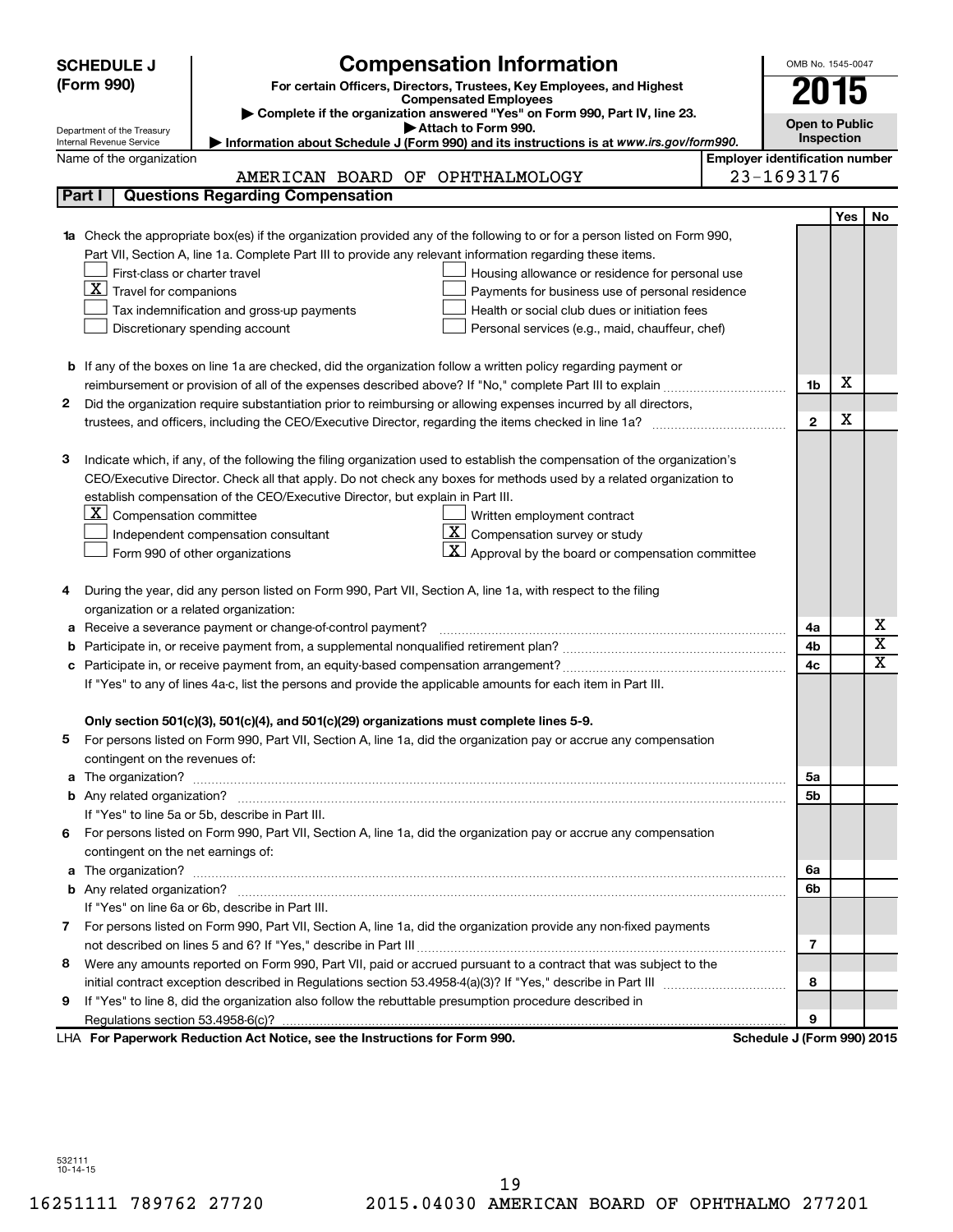**2**

#### Part II | Officers, Directors, Trustees, Key Employees, and Highest Compensated Employees. Use duplicate copies if additional space is needed.

For each individual whose compensation must be reported on Schedule J, report compensation from the organization on row (i) and from related organizations, described in the instructions, on row (ii). Do not list any individuals that are not listed on Form 990, Part VII.

Note: The sum of columns (B)(i)-(iii) for each listed individual must equal the total amount of Form 990, Part VII, Section A, line 1a, applicable column (D) and (E) amounts for that individual.

| (A) Name and Title       |            |                          | (B) Breakdown of W-2 and/or 1099-MISC compensation |                                           | (C) Retirement and             | (D) Nontaxable              | (E) Total of columns        | (F) Compensation                                           |
|--------------------------|------------|--------------------------|----------------------------------------------------|-------------------------------------------|--------------------------------|-----------------------------|-----------------------------|------------------------------------------------------------|
|                          |            | (i) Base<br>compensation | (ii) Bonus &<br>incentive<br>compensation          | (iii) Other<br>reportable<br>compensation | other deferred<br>compensation | benefits                    | $(B)(i)-(D)$                | in column (B)<br>reported as deferred<br>on prior Form 990 |
| JOHN CLARKSON, MD<br>(1) | (i)        | 363,800.                 | 30,000.                                            | 785.                                      | $\overline{0}$ .               | 91,094.                     | 485,679.                    | $\overline{0}$ .                                           |
| EXECUTIVE DIRECTOR       | (ii)       | $\overline{0}$ .         | $\overline{0}$ .                                   | $\overline{0}$ .                          | $\overline{0}$ .               | $\overline{\mathfrak{o}}$ . | $\overline{\mathfrak{o}}$ . | $\overline{\mathbf{0}}$ .                                  |
| BETH ANN COMBER<br>(2)   | (i)        | 172, 233.                | $\overline{0}$ .                                   | $\overline{0}$ .                          | 34,447.                        | 8,400.                      | 215,080.                    | $\overline{\mathbf{0}}$ .                                  |
| <b>ADMINISTRATOR</b>     | (ii)       | $\overline{0}$ .         | $\overline{\mathfrak{o}}$ .                        | $\overline{0}$ .                          | $\overline{\mathfrak{o}}$ .    | $\overline{0}$ .            | $\overline{0}$ .            | $\overline{0}$ .                                           |
|                          | (i)        |                          |                                                    |                                           |                                |                             |                             |                                                            |
|                          | (ii)       |                          |                                                    |                                           |                                |                             |                             |                                                            |
|                          | (i)        |                          |                                                    |                                           |                                |                             |                             |                                                            |
|                          | (ii)       |                          |                                                    |                                           |                                |                             |                             |                                                            |
|                          | $(\sf{i})$ |                          |                                                    |                                           |                                |                             |                             |                                                            |
|                          | (ii)       |                          |                                                    |                                           |                                |                             |                             |                                                            |
|                          | $(\sf{i})$ |                          |                                                    |                                           |                                |                             |                             |                                                            |
|                          | (ii)       |                          |                                                    |                                           |                                |                             |                             |                                                            |
|                          | $(\sf{i})$ |                          |                                                    |                                           |                                |                             |                             |                                                            |
|                          | (ii)       |                          |                                                    |                                           |                                |                             |                             |                                                            |
|                          | (i)        |                          |                                                    |                                           |                                |                             |                             |                                                            |
|                          | (ii)       |                          |                                                    |                                           |                                |                             |                             |                                                            |
|                          | (i)        |                          |                                                    |                                           |                                |                             |                             |                                                            |
|                          | (ii)       |                          |                                                    |                                           |                                |                             |                             |                                                            |
|                          | (i)        |                          |                                                    |                                           |                                |                             |                             |                                                            |
|                          | (ii)       |                          |                                                    |                                           |                                |                             |                             |                                                            |
|                          | (i)        |                          |                                                    |                                           |                                |                             |                             |                                                            |
|                          | (ii)       |                          |                                                    |                                           |                                |                             |                             |                                                            |
|                          | (i)        |                          |                                                    |                                           |                                |                             |                             |                                                            |
|                          | (ii)       |                          |                                                    |                                           |                                |                             |                             |                                                            |
|                          | (i)        |                          |                                                    |                                           |                                |                             |                             |                                                            |
|                          | (ii)       |                          |                                                    |                                           |                                |                             |                             |                                                            |
|                          | (i)        |                          |                                                    |                                           |                                |                             |                             |                                                            |
|                          | (ii)       |                          |                                                    |                                           |                                |                             |                             |                                                            |
|                          | (i)        |                          |                                                    |                                           |                                |                             |                             |                                                            |
|                          | (ii)       |                          |                                                    |                                           |                                |                             |                             |                                                            |
|                          | $(\sf{i})$ |                          |                                                    |                                           |                                |                             |                             |                                                            |
|                          | (ii)       |                          |                                                    |                                           |                                |                             |                             |                                                            |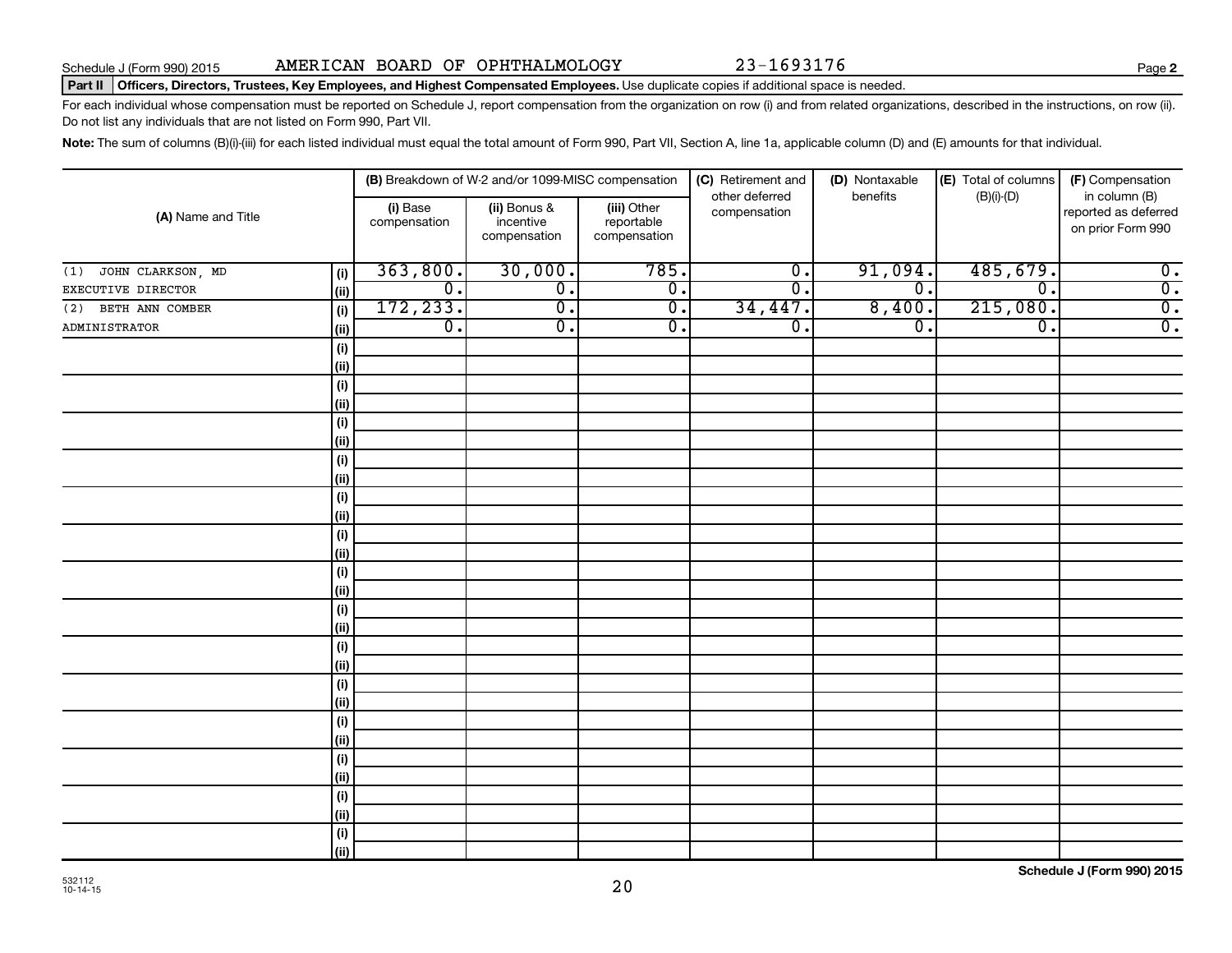Provide the information, explanation, or descriptions required for Part I, lines 1a, 1b, 3, 4a, 4b, 4c, 5a, 5b, 6a, 6b, 7, and 8, and for Part II. Also complete this part for any additional information.

#### PART I, LINE 1A:

TRAVEL FOR THE EXECUTIVE DIRECTOR'S SPOUSE, MRS. DIANA CLARKSON, IS

REIMBURSED BY ABO. THESE AMOUNTS ARE REPORTED TO DR. CLARKSON AS

COMPENSATION UNDER A SEPARATE FORM 1099. RECEIPTS ARE REQUIRED AND TRAVEL

#### IS RELATED TO ABO BUSINESS ONLY.

PART I, LINE 1B:

THE PROFESSIONAL SERVICES AGREEMENT FOR THE EXECUTIVE DIRECTOR INCLUDES A

PROVISION FOR SPOUSAL TRAVEL.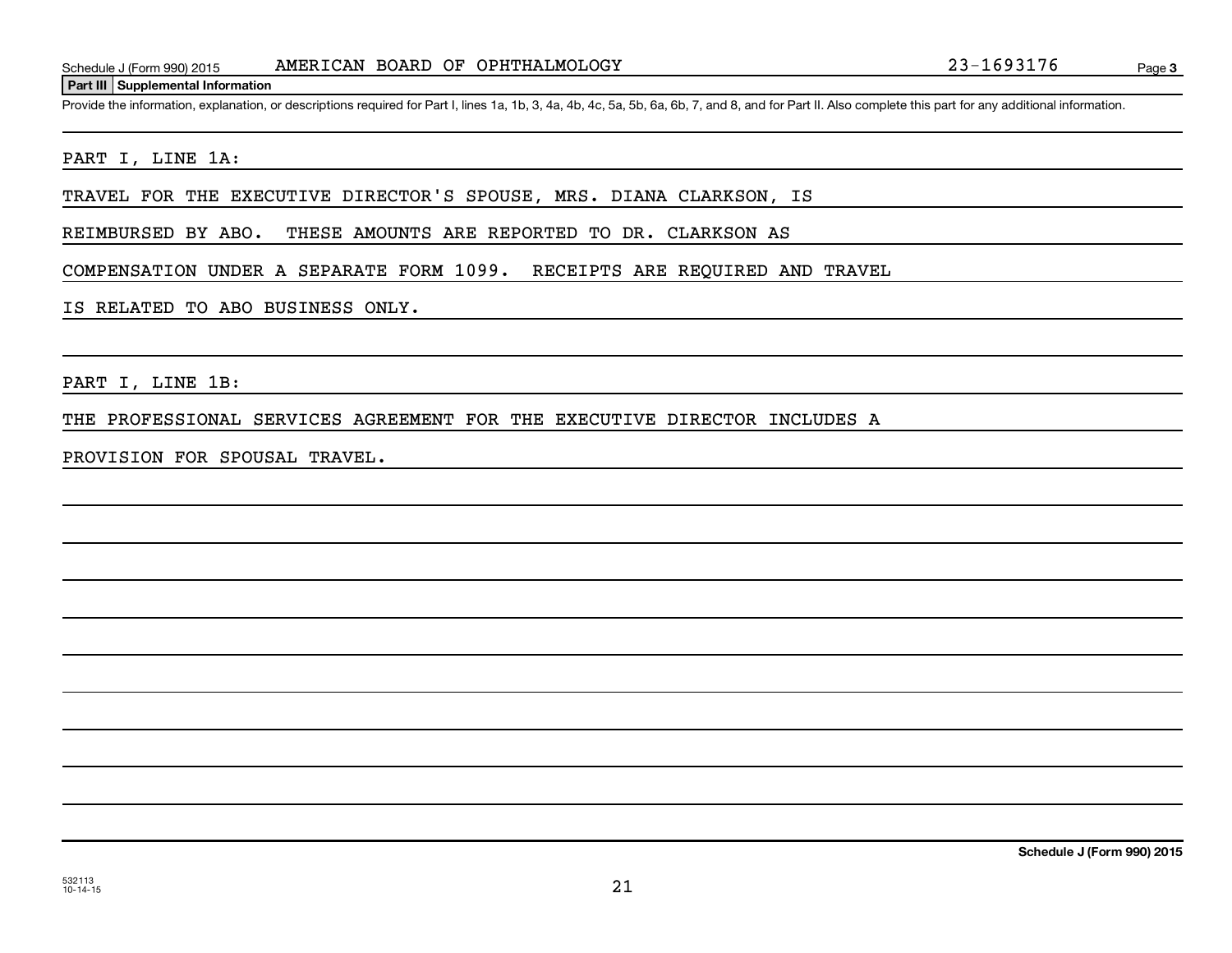**(Form 990 or 990-EZ)**

Department of the Treasury Internal Revenue Service Name of the organization

SCHEDULE O **Supplemental Information to Form 990 or 990-EZ 2015**<br>(Form 990 or 990-EZ) Complete to provide information for responses to specific questions on

**Complete to provide information for responses to specific questions on Form 990 or 990-EZ or to provide any additional information. | Attach to Form 990 or 990-EZ.**

**Information about Schedule O (Form 990 or 990-EZ) and its instructions is at WWW.irs.gov/form990.** 

OMB No. 1545-0047 **Open to Public Inspection**

AMERICAN BOARD OF OPHTHALMOLOGY 23-1693176

**Employer identification number**

FORM 990, PART III, LINE 1, DESCRIPTION OF ORGANIZATION MISSION:

OUR MISSION IS TO SERVE THE PUBLIC BY IMPROVING THE QUALITY OF

OPHTHALMIC PRACTICE THROUGH A PROCESS OF CERTIFICATION AND MAINTENANCE

OF CERTIFICATION THAT FOSTERS EXCELLENCE AND ENCOURAGES CONTINUAL

LEARNING.

FORM 990, PART III, LINE 4A, PROGRAM SERVICE ACCOMPLISHMENTS:

QUALIFYING EXAMINATION (WQE) AND AN ORAL EXAMINATION. PHYSICIANS WHO

MEET ALL OF THE REQUIREMENTS FOR INITIAL CERTIFICATION BECOME

DIPLOMATES OF THE BOARD AND EARN A CERTIFICATE VALID FOR A PERIOD OF 10

YEARS. SINCE THE EARLY 1990S, ALL DIPLOMATES ARE REQUIRED TO ACTIVELY

MAINTAIN THEIR CERTIFICATE THROUGH A LIFELONG LEARNING AND PRACTICE

IMPROVEMENT PROCESS KNOWN AS MAINTENANCE OF CERTIFICATION IN ORDER TO

EXTEND THE VALIDITY OF THAT CERTIFICATE. THE ABO CONDUCTS A

WRITTEN QUALIFYING EXAMINATION AND TWO CORRESPONDING ORAL EXAMINATIONS

FOR QUALIFIED CANDIDATES.

SUCCESSFUL CANDIDATES ARE CERTIFIED BY THE AMERICAN BOARD OF OPHTHALMOLOGY FOR A PERIOD OF TEN YEARS. THE ABO ISSUED CERTIFICATIONS TO 451 PEOPLE IN 2015.

FORM 990, PART III, LINE 4B, PROGRAM SERVICE ACCOMPLISHMENTS: THE GOAL OF MOC IS TO CONTINUALLY SET THE STANDARDS OF EXCELLENCE IN THE QUALITY OF OPHTHALMIC CARE BY FOCUSING ON SIX GENERAL COMPETENCIES INTEGRAL TO QUALITY CARE: PATIENT CARE, MEDICAL KNOWLEDGE, PRACTICE-BASED LEARNING AND IMPROVEMENT, INTERPERSONAL AND

532211  $09 - 02 - 15$ LHA For Paperwork Reduction Act Notice, see the Instructions for Form 990 or 990-EZ. Schedule O (Form 990 or 990-EZ) (2015)

16251111 789762 27720 2015.04030 AMERICAN BOARD OF OPHTHALMO 277201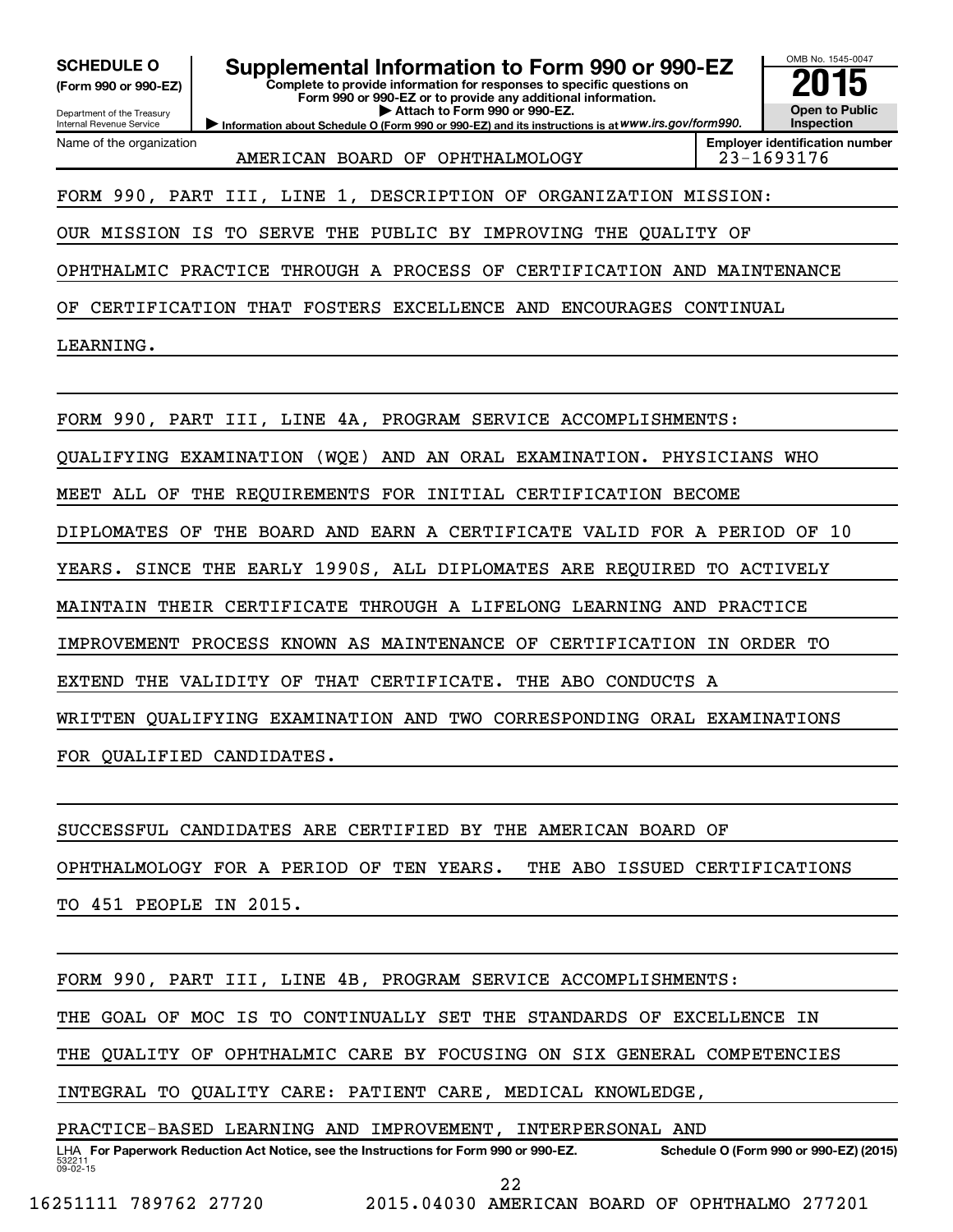| Schedule O (Form 990 or 990-EZ) (2015)                                     | Page 2                                              |
|----------------------------------------------------------------------------|-----------------------------------------------------|
| Name of the organization<br>AMERICAN BOARD OF OPHTHALMOLOGY                | <b>Employer identification number</b><br>23-1693176 |
| COMMUNICATION SKILLS, PROFESSIONALISM, AND SYSTEMS-BASED PRACTICE. THE     |                                                     |
| ABO ALSO RECOGNIZES A SEVENTH COMPETENCY IN<br>SURGICAL SKILLS. THE        |                                                     |
| AMERICAN BOARD OF OPHTHALMOLOGY'S MOC PROCESS IS THE ONLY MAINTENANCE      |                                                     |
| CERTIFICATION PROCESS FOR EYE CARE SPECIALISTS OFFICIALLY RECOGNIZED<br>OF |                                                     |
| THE AMERICAN BOARD OF MEDICAL SPECIALTIES. THE ABO ADMINISTERS A<br>BY .   |                                                     |
| FOUR-PART PROGRAM THAT ENABLES BOARD CERTIFIED OPHTHALMOLOGISTS TO         |                                                     |
| MAINTAIN THEIR CERTIFICATION OVER A TEN-YEAR CYCLE. THE MOC PROGRAM        |                                                     |
| INCLUDES EVIDENCE OF PROFESSIONAL STANDING, EVIDENCE OF LIFELONG           |                                                     |
| LEARNING AND SELF-ASSESSMENT, DEMONSTRATION OF COGNITIVE EXPERTISE, AND    |                                                     |
| PRACTICE ASSESSMENT ACTIVITIES. THE ABO RECERTIFIED 783                    |                                                     |
| OPHTHALMOLOGISTS IN 2015.                                                  |                                                     |

FORM 990, PART III, LINE 4D, OTHER PROGRAM SERVICES: TEST DEVELOPMENT SERVICES: THE AMERICAN BOARD OF OPHTHALMOLOGY PROVIDES TEST DEVELOPMENT SERVICES IN THE FORM OF CONTENT OUTLINE DEVELOPMENT, TEST ITEM DEVELOPMENT, EXAM REVIEW AND DEVELOPMENT OF EXAM FORMS TO OTHER ORGANIZATIONS.

532212 09-02-15 **Schedule O (Form 990 or 990-EZ) (2015)** FORM 990, PART VI, SECTION A, LINE 1: THERE SHALL BE AN EXECUTIVE COMMITTEE OF THE BOARD OF DIRECTORS CONSISTING OF THE CHAIR, VICE-CHAIR, EXECUTIVE DIRECTOR OF THE BOARD OF DIRECTORS, PUBLIC DIRECTORS IN THEIR SECOND TERM, AND THE CHAIRS OF THE WRITTEN EXAMINATIONS COMMITTEE, THE ORAL EXAMINATIONS COMMITTEE, FINANCE COMMITTEE, ADMISSIONS COMMITTEE, NOMINATING AND GOVERNANCE COMMITTEE, EXAMINERS COMMITTEE AND THE MAINTENANCE OF CERTIFICATION COMMITTEE. THE IMMEDIATE PAST CHAIR OF THE BOARD OF DIRECTORS SHALL BE AN EX-OFFICIO VOTING MEMBER THEREOF IF HE OR SHE IS STILL A DIRECTOR WHOSE TERM HAS NOT EXPIRED. DURING THE PERIOD BETWEEN REGULAR MEETINGS OF THE BOARD OF DIRECTORS, THE 16251111 789762 27720 2015.04030 AMERICAN BOARD OF OPHTHALMO 277201 23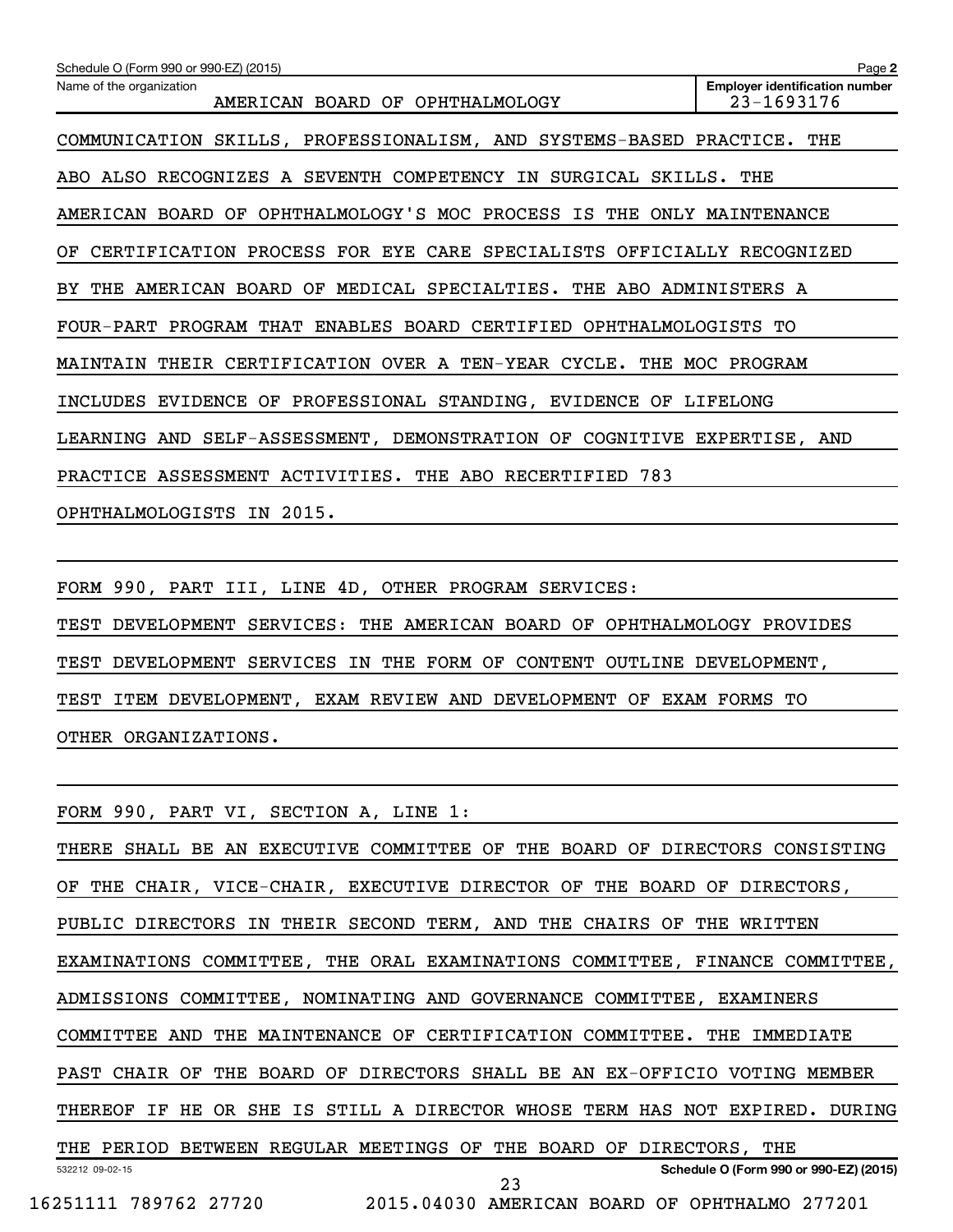| Schedule O (Form 990 or 990-EZ) (2015)                                         | Page 2                                              |
|--------------------------------------------------------------------------------|-----------------------------------------------------|
| Name of the organization<br>AMERICAN BOARD OF OPHTHALMOLOGY                    | <b>Employer identification number</b><br>23-1693176 |
| COMMITTEE SHALL BE VESTED WITH ALL POWERS AND AUTHORITY<br>EXECUTIVE           | WHICH THE                                           |
| BOARD OF DIRECTORS MAY EXERCISE, PROVIDED THE ACTIONS OF                       | SUCH<br>EXECUTIVE                                   |
| SHALL NOT REVOKE PRIOR BUT STILL EFFECTIVE ACTION<br>COMMITTEE                 | TAKEN BY THE                                        |
| THE EXECUTIVE COMMITTEE SHALL REPORT ITS ACTIONS TO THE<br>BOARD OF DIRECTORS. |                                                     |
| BOARD OF DIRECTORS AT EACH REGULAR MEETING OF<br>THE                           | BOARD OF DIRECTORS.                                 |

FORM 990, PART VI, SECTION A, LINE 4:

THE ORGANIZATION'S BYLAWS WERE REVISED IN JUNE 2015. THE REVISION CLARIFIES THAT THE EXECUTIVE DIRECTOR SHALL BE A PRACTICING OPHTHALMOLOGIST WHO IS PARTICIPATING IN MAINTENANCE OF CERTIFICATION. THE BYLAWS ALSO REMOVED THE REQUIREMENT THAT THE EXECUTIVE DIRECTOR MUST BE A FORMER BOARD DIRECTOR.

FORM 990, PART VI, SECTION B, LINE 11: MANAGEMENT ENGAGED AN ACCOUNTING FIRM TO DRAFT THE FORM 990. ONCE COMPLETE THE FINANCE COMMITTEE WILL REVIEW THE 990 WITH MANAGEMENT. THE 990 WILL THEN BE PROVIDED TO ALL BOARD DIRECTORS FOR THEIR REVIEW PRIOR TO FILING.

FORM 990, PART VI, SECTION B, LINE 12C:

ON AN ANNUAL BASIS, ALL EMPLOYEES AND BOARD MEMBERS RECEIVE AN ANNUAL LETTER WHICH INCLUDES THE ORGANIZATION'S CONFLICT OF INTEREST STATEMENT. ALL EMPLOYEES AND BOARD MEMBERS ARE REQUIRED TO ACKNOWLEDGE THEIR RECEIPT AND REVIEW OF THIS POLICY IN A WRITTEN RESPONSE. IN ADDITION, THEY ARE REQUIRED TO DISCLOSE ANY KNOWN OR POTENTIAL CONFLICTS. THE COI COMMITTEE REVIEWS ANNUAL DISCLOSURE FORMS, SEEKS FURTHER INFORMATION WHEN POTENTIAL CONFLICTS ARE IDENTIFIED AND WORKS WITH THE INDIVIDUALS TO ELIMINATE THE CONFLICTS. IF A BOARD MEMBER HAS A CONFLICT THAT CANNOT BE ELIMINATED, HE OR SHE RECUSES HERSELF FROM ANY DECISIONS MADE REGARDING THE CONFLICTED TRANSACTION.

24

532212 09-02-15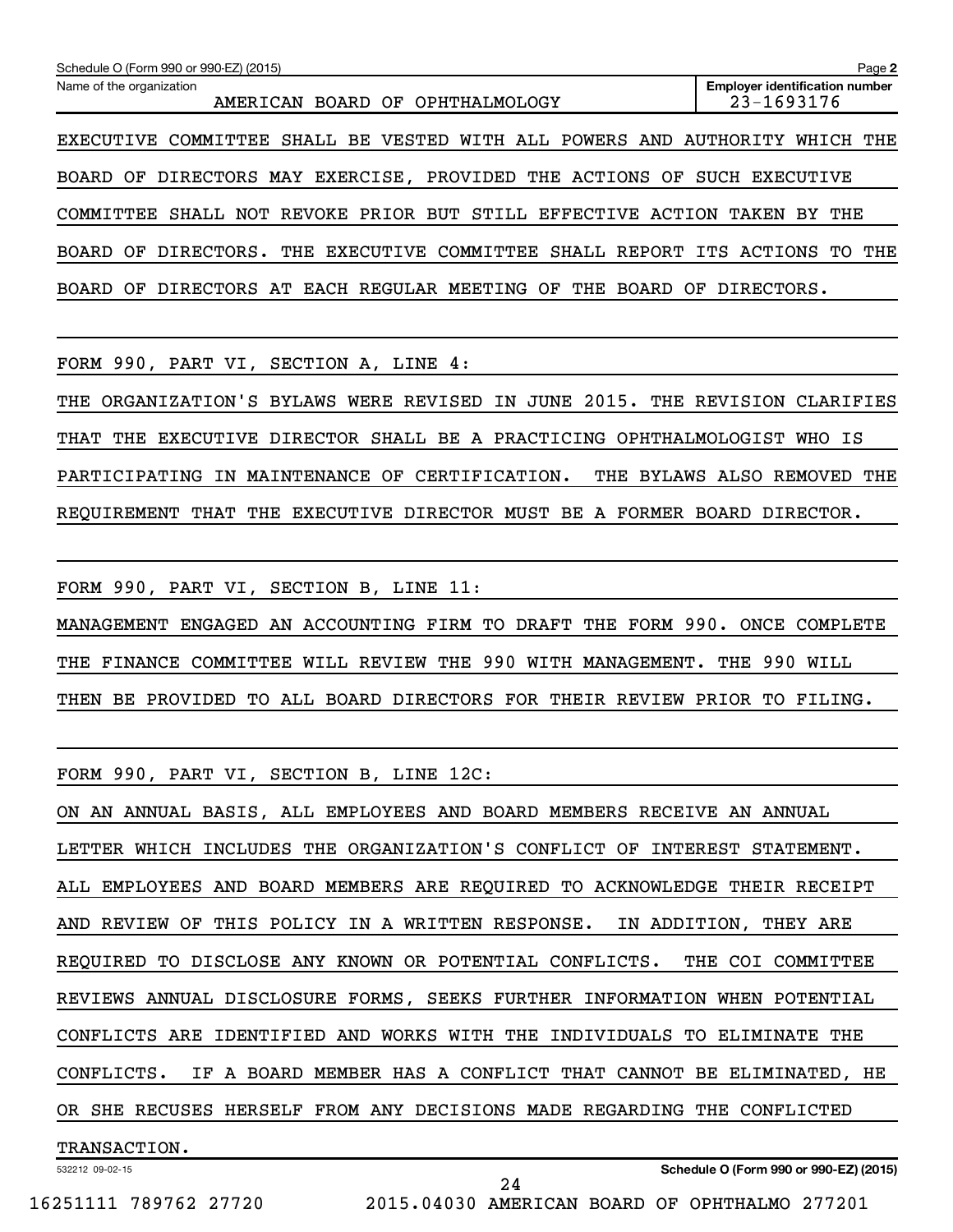| Schedule O (Form 990 or 990-EZ) (2015)<br>Page 2            |                                                     |  |  |  |  |  |
|-------------------------------------------------------------|-----------------------------------------------------|--|--|--|--|--|
| Name of the organization<br>AMERICAN BOARD OF OPHTHALMOLOGY | <b>Employer identification number</b><br>23-1693176 |  |  |  |  |  |
|                                                             |                                                     |  |  |  |  |  |

FORM 990, PART VI, SECTION B, LINE 15:

THE BOARD DIRECTORS ARE PAID A PER DIEM FOR ALL FACE-TO-FACE MEETINGS. IN ADDITION TO MEETINGS, THE BOARD DIRECTORS WORK APPROXIMATELY 10% OR 4 HOURS PER WEEK ON AN ANNUAL BASIS FOR THE BOARD. THE PER DIEM REIMBURSEMENT FOR DIRECTORS IS REFLECTIVE OF THE BENCHMARK OF THE MEDIAN SALARY OF A FULL PROFESSOR OF OPHTHALMOLOGY ACCORDING TO THE AAMC FACULTY SURVEY REPORT (BASED ON 250 DAYS OF WORK/YEAR). ALL EXPENSES INCURRED BY DIRECTORS ARE PAID BY THE DIRECTORS FROM THE PER DIEM. DIRECTORS ARE ALSO REIMBURSED TRAVEL COSTS. COMPENSATION FOR INDIVIDUAL DIRECTORS MAY VARY BASED ON ADDITIONAL ABO ACTIVITIES FOR THE CURRENT YEAR IN WHICH SOME BUT NOT ALL DIRECTORS MAY PARTICIPATE.

THE EXECUTIVE DIRECTOR'S COMPENSATION IS DETERMINED BY THE EXECUTIVE DIRECTOR COMPENSATION COMMITTEE, WHICH USES A STANDARD FORMULA IN ADDITION TO REVIEW OF SIMILAR ORGANIZATIONS' 990'S. THE EXECUTIVE DIRECTOR IS ALSO EVALUATED BY THE BOARD AND STAFF ON AN ANNUAL BASIS. THE FORMULA USED FOR EXECUTIVE DIRECTOR COMPENSATION IS DETERMINED ACCORDING TO THE AAMC FACULTY SURVEY REPORT AND IS EQUAL TO:

#### - 75% OF THE MEDIAN SALARY FOR CHAIR

- 25% OF 75TH PERCENTILE SALARY FOR FULL PROFESSOR

STAFF COMPENSATION RANGES ARE DETERMINED BASED ON JOB SCOPE AND PERFORMANCE IN REFERENCE TO AN INDEPENDENT SALARY SURVEY THAT INCLUDES BOTH NATIONAL AND LOCAL BENCHMARKS. THIS SURVEY IS CONDUCTED ONCE EVERY TWO TO THREE

25

YEARS WITH ANNUAL UPDATES.

532212 09-02-15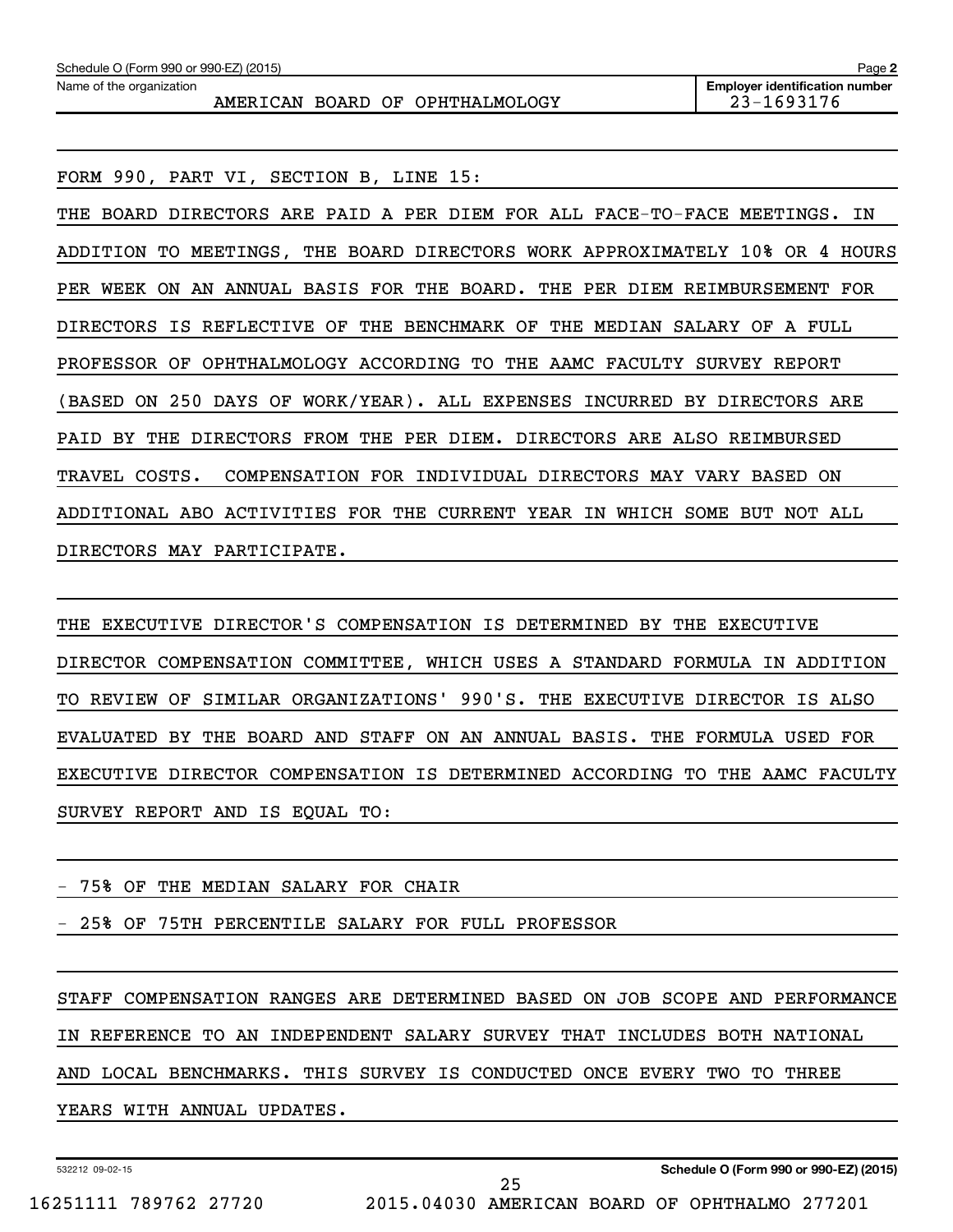| Schedule O (Form 990 or 990-EZ) (2015)<br>Page 2            |                                                     |  |  |  |  |
|-------------------------------------------------------------|-----------------------------------------------------|--|--|--|--|
| Name of the organization<br>AMERICAN BOARD OF OPHTHALMOLOGY | <b>Employer identification number</b><br>23-1693176 |  |  |  |  |
| FORM 990, PART VI, SECTION C, LINE 19:                      |                                                     |  |  |  |  |

THE ORGANIZATION'S GOVERNING DOCUMENTS, CONFLICT OF INTEREST POLICY, AND

FINANCIAL STATEMENTS ARE MADE AVAILABLE UPON REQUEST.

FORM 990, PAGE 7, PART VII, COLUMN B:

THE EXECUTIVE DIRECTOR IS A PART TIME EMPLOYEE WHO SERVES THE ABO AT

70% TIME. THIS IS BASED ON A 50 HOUR WORK WEEK.

THE BOARD OF DIRECTORS SPEND AN AVERAGE OF 10% OF A 40-HOUR WORK WEEK

CONDUCTING WORK FOR THE BOARD. THIS WORK INCLUDES PRIMARILY EXAMINATION

DEVELOPMENT, HOWEVER, IT ALSO INCLUDES POLICY AND GOVERNANCE WORK.

THE STAFF WORK A STANDARD 40 HOUR WORK WEEK. THE ADMINISTRATOR WORKS A 50 HOUR WORK WEEK.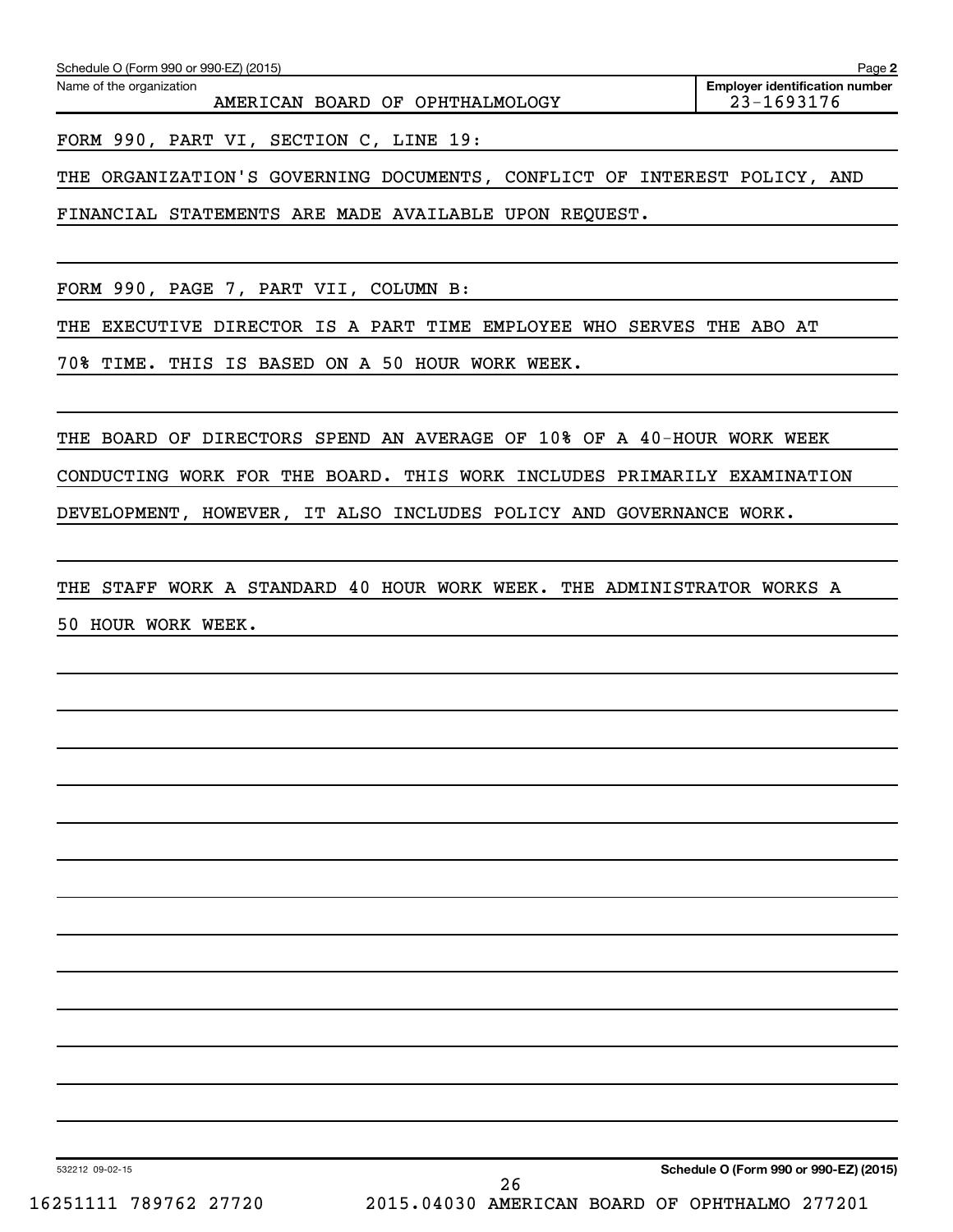| <b>SCHEDULE R</b> |
|-------------------|
|                   |

### **Related Organizations and Unrelated Partnerships**

**(Form 990) Complete if the organization answered "Yes" on Form 990, Part IV, line 33, 34, 35b, 36, or 37.** |

**Attach to Form 990. Contract to Public Contract of Public** 

Department of the Treasury Internal Revenue Service Name of the organization

**Most Information about Schedule R (Form 990) and its instructions is at www.irs.gov/form990.** This pection **Employer identification number**

OMB No. 1545-0047

**2015**<br>Open to Public

AMERICAN BOARD OF OPHTHALMOLOGY

Part I ldentification of Disregarded Entities Complete if the organization answered "Yes" on Form 990, Part IV, line 33.

| (a)<br>Name, address, and EIN (if applicable)<br>of disregarded entity | (b)<br>Primary activity | (c)<br>Legal domicile (state or<br>foreign country) | (d)<br>Total income | (e)<br>End-of-year assets | (f)<br>Direct controlling<br>entity |
|------------------------------------------------------------------------|-------------------------|-----------------------------------------------------|---------------------|---------------------------|-------------------------------------|
|                                                                        |                         |                                                     |                     |                           |                                     |
|                                                                        |                         |                                                     |                     |                           |                                     |
|                                                                        |                         |                                                     |                     |                           |                                     |
|                                                                        |                         |                                                     |                     |                           |                                     |

#### **Part II** Identification of Related Tax-Exempt Organizations Complete if the organization answered "Yes" on Form 990, Part IV, line 34 because it had one or more related tax-exempt<br>Complete it is a seriest of the two wears organizations during the tax year.

| (a)<br>Name, address, and EIN<br>of related organization | (b)<br>Primary activity | (c)<br>Legal domicile (state or<br>foreign country) | (d)<br>Exempt Code<br>section | (e)<br>Public charity<br>status (if section | (f)<br>Direct controlling<br>entity |     | $(g)$<br>Section 512(b)(13)<br>controlled<br>entity? |  |
|----------------------------------------------------------|-------------------------|-----------------------------------------------------|-------------------------------|---------------------------------------------|-------------------------------------|-----|------------------------------------------------------|--|
|                                                          |                         |                                                     |                               | 501(c)(3))                                  |                                     | Yes | No                                                   |  |
| ABO EDUCATION FUND - 41-1654622                          |                         |                                                     |                               |                                             |                                     |     |                                                      |  |
| 111 PRESIDENTIAL BLVD                                    |                         |                                                     |                               |                                             | AMERICAN BOARD OF                   |     |                                                      |  |
| BALA CYNWYD, PA 19004                                    | <b>EDUCATION</b>        | PENNSYLVANIA                                        | 501(C)(3)                     | LINE 11B, II                                | <b>OPTHALMOLOGY</b>                 | X   |                                                      |  |
|                                                          |                         |                                                     |                               |                                             |                                     |     |                                                      |  |
|                                                          |                         |                                                     |                               |                                             |                                     |     |                                                      |  |
|                                                          |                         |                                                     |                               |                                             |                                     |     |                                                      |  |

**For Paperwork Reduction Act Notice, see the Instructions for Form 990. Schedule R (Form 990) 2015**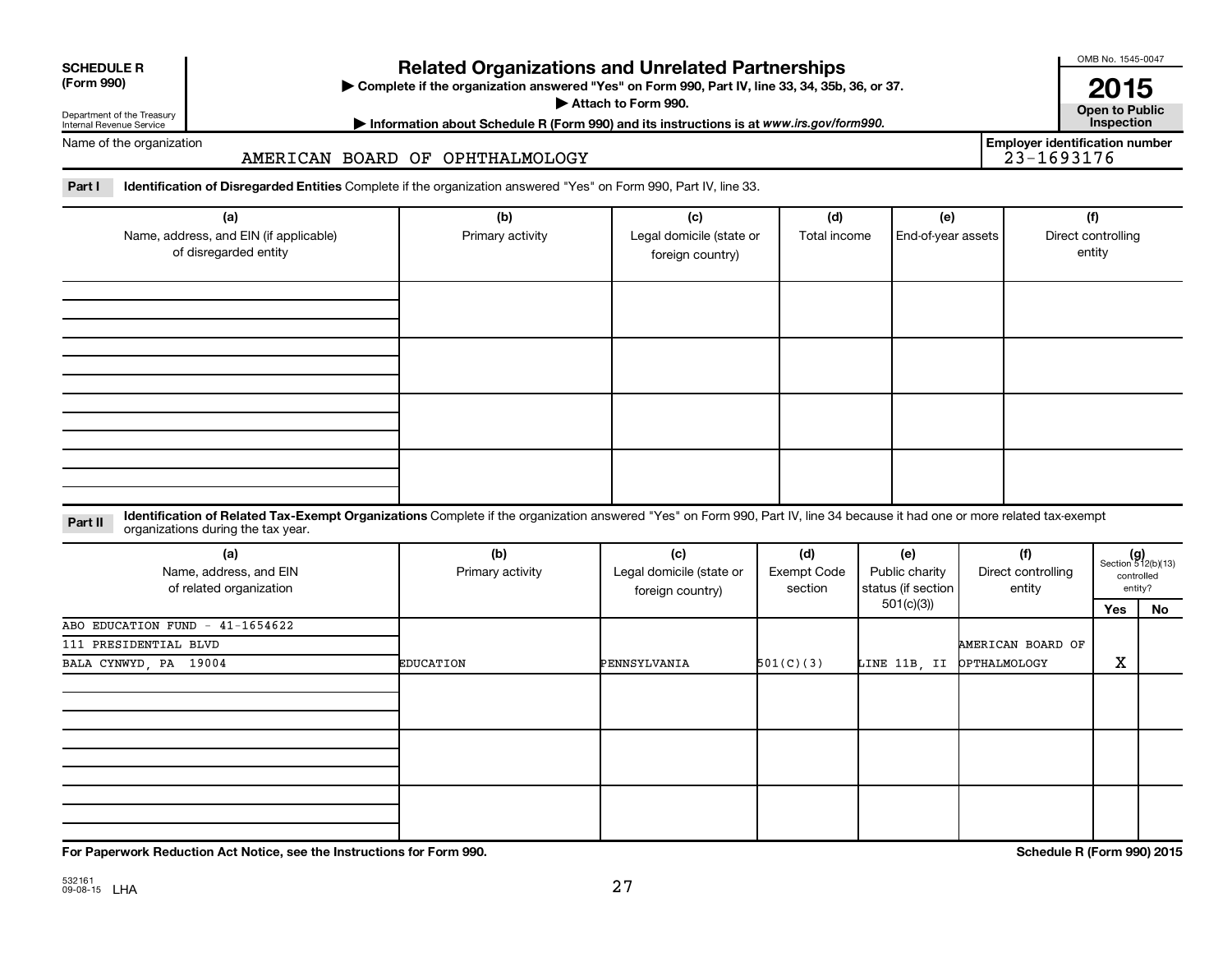#### Schedule R (Form 990) 2015 AMERICAN BOARD OF OPHTHALMOLOGY 23-1693176 Page

**2**

Part III Identification of Related Organizations Taxable as a Partnership Complete if the organization answered "Yes" on Form 990, Part IV, line 34 because it had one or more related<br>Read to the organizations tracted as a organizations treated as a partnership during the tax year.

| (a)                                                                                                                                                                                                                                                                       | (b)              | (c)                                       | (d)                          |     | (e)                                                                                        | (f)                      |     | (g)                               |                                  | (h) |                                               | (i)                    | (i)                                         | (k) |
|---------------------------------------------------------------------------------------------------------------------------------------------------------------------------------------------------------------------------------------------------------------------------|------------------|-------------------------------------------|------------------------------|-----|--------------------------------------------------------------------------------------------|--------------------------|-----|-----------------------------------|----------------------------------|-----|-----------------------------------------------|------------------------|---------------------------------------------|-----|
| Name, address, and EIN<br>of related organization                                                                                                                                                                                                                         | Primary activity | Legal<br>domicile<br>(state or<br>foreign | Direct controlling<br>entity |     | Predominant income<br>(related, unrelated,<br>excluded from tax under<br>sections 512-514) | Share of total<br>income |     | Share of<br>end-of-year<br>assets | Disproportionate<br>allocations? |     | Code V-UBI<br>amount in box<br>20 of Schedule |                        | General or Percentage<br>managing ownership |     |
|                                                                                                                                                                                                                                                                           |                  | country)                                  |                              |     |                                                                                            |                          |     |                                   |                                  | Yes | No                                            | K-1 (Form 1065) Yes No |                                             |     |
|                                                                                                                                                                                                                                                                           |                  |                                           |                              |     |                                                                                            |                          |     |                                   |                                  |     |                                               |                        |                                             |     |
|                                                                                                                                                                                                                                                                           |                  |                                           |                              |     |                                                                                            |                          |     |                                   |                                  |     |                                               |                        |                                             |     |
|                                                                                                                                                                                                                                                                           |                  |                                           |                              |     |                                                                                            |                          |     |                                   |                                  |     |                                               |                        |                                             |     |
|                                                                                                                                                                                                                                                                           |                  |                                           |                              |     |                                                                                            |                          |     |                                   |                                  |     |                                               |                        |                                             |     |
|                                                                                                                                                                                                                                                                           |                  |                                           |                              |     |                                                                                            |                          |     |                                   |                                  |     |                                               |                        |                                             |     |
|                                                                                                                                                                                                                                                                           |                  |                                           |                              |     |                                                                                            |                          |     |                                   |                                  |     |                                               |                        |                                             |     |
|                                                                                                                                                                                                                                                                           |                  |                                           |                              |     |                                                                                            |                          |     |                                   |                                  |     |                                               |                        |                                             |     |
|                                                                                                                                                                                                                                                                           |                  |                                           |                              |     |                                                                                            |                          |     |                                   |                                  |     |                                               |                        |                                             |     |
|                                                                                                                                                                                                                                                                           |                  |                                           |                              |     |                                                                                            |                          |     |                                   |                                  |     |                                               |                        |                                             |     |
|                                                                                                                                                                                                                                                                           |                  |                                           |                              |     |                                                                                            |                          |     |                                   |                                  |     |                                               |                        |                                             |     |
|                                                                                                                                                                                                                                                                           |                  |                                           |                              |     |                                                                                            |                          |     |                                   |                                  |     |                                               |                        |                                             |     |
|                                                                                                                                                                                                                                                                           |                  |                                           |                              |     |                                                                                            |                          |     |                                   |                                  |     |                                               |                        |                                             |     |
|                                                                                                                                                                                                                                                                           |                  |                                           |                              |     |                                                                                            |                          |     |                                   |                                  |     |                                               |                        |                                             |     |
|                                                                                                                                                                                                                                                                           |                  |                                           |                              |     |                                                                                            |                          |     |                                   |                                  |     |                                               |                        |                                             |     |
|                                                                                                                                                                                                                                                                           |                  |                                           |                              |     |                                                                                            |                          |     |                                   |                                  |     |                                               |                        |                                             |     |
|                                                                                                                                                                                                                                                                           |                  |                                           |                              |     |                                                                                            |                          |     |                                   |                                  |     |                                               |                        |                                             |     |
| Identification of Related Organizations Taxable as a Corporation or Trust Complete if the organization answered "Yes" on Form 990, Part IV, line 34 because it had one or more related<br>Part IV<br>organizations treated as a corporation or trust during the tax year. |                  |                                           |                              |     |                                                                                            |                          |     |                                   |                                  |     |                                               |                        |                                             |     |
| (a)                                                                                                                                                                                                                                                                       |                  |                                           | (b)                          | (c) | (d)                                                                                        |                          | (e) |                                   | (f)                              |     |                                               | (g)                    | (h)                                         | (i) |

| (a)                                               | (b)              | (c)                                                                   | (d) | (e)                                             | (f)                      | (g)                               | (h)                       |          |                                                                                                                                |
|---------------------------------------------------|------------------|-----------------------------------------------------------------------|-----|-------------------------------------------------|--------------------------|-----------------------------------|---------------------------|----------|--------------------------------------------------------------------------------------------------------------------------------|
| Name, address, and EIN<br>of related organization | Primary activity | Direct controlling<br>Legal domicile<br>state or<br>entity<br>foreign |     | Type of entity<br>(C corp, S corp,<br>or trust) | Share of total<br>income | Share of<br>end-of-year<br>assets | Percentage<br>  ownership |          | $\begin{array}{c} \textbf{(i)}\\ \text{Section}\\ 512 \text{(b)} \text{(13)}\\ \text{controlled}\\ \text{entity?} \end{array}$ |
|                                                   |                  | country)                                                              |     |                                                 |                          |                                   |                           | Yes   No |                                                                                                                                |
|                                                   |                  |                                                                       |     |                                                 |                          |                                   |                           |          |                                                                                                                                |
|                                                   |                  |                                                                       |     |                                                 |                          |                                   |                           |          |                                                                                                                                |
|                                                   |                  |                                                                       |     |                                                 |                          |                                   |                           |          |                                                                                                                                |
|                                                   |                  |                                                                       |     |                                                 |                          |                                   |                           |          |                                                                                                                                |
|                                                   |                  |                                                                       |     |                                                 |                          |                                   |                           |          |                                                                                                                                |
|                                                   |                  |                                                                       |     |                                                 |                          |                                   |                           |          |                                                                                                                                |
|                                                   |                  |                                                                       |     |                                                 |                          |                                   |                           |          |                                                                                                                                |
|                                                   |                  |                                                                       |     |                                                 |                          |                                   |                           |          |                                                                                                                                |
|                                                   |                  |                                                                       |     |                                                 |                          |                                   |                           |          |                                                                                                                                |
|                                                   |                  |                                                                       |     |                                                 |                          |                                   |                           |          |                                                                                                                                |
|                                                   |                  |                                                                       |     |                                                 |                          |                                   |                           |          |                                                                                                                                |
|                                                   |                  |                                                                       |     |                                                 |                          |                                   |                           |          |                                                                                                                                |
|                                                   |                  |                                                                       |     |                                                 |                          |                                   |                           |          |                                                                                                                                |
|                                                   |                  |                                                                       |     |                                                 |                          |                                   |                           |          |                                                                                                                                |
|                                                   |                  | --                                                                    |     |                                                 |                          |                                   |                           |          |                                                                                                                                |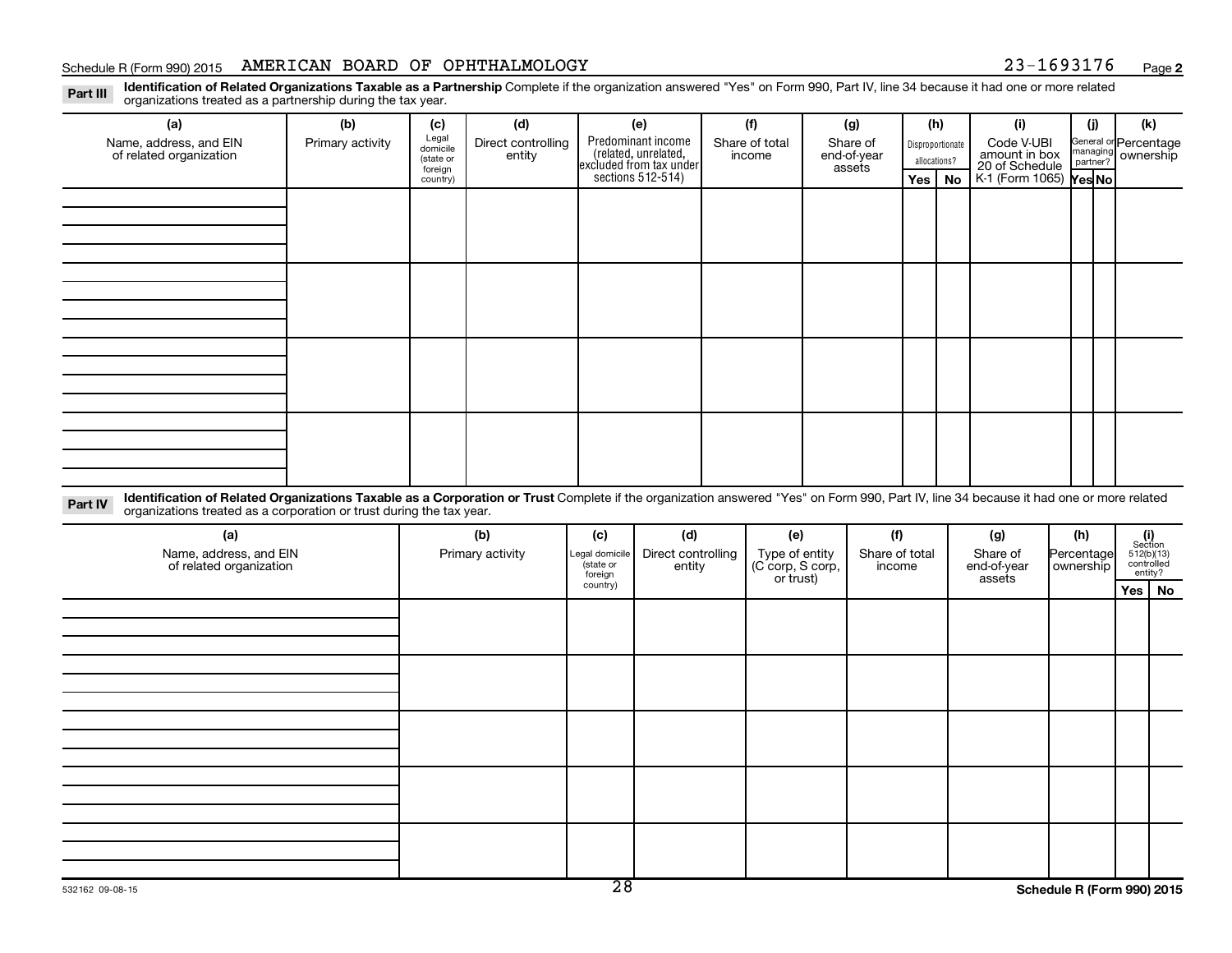#### Schedule R (Form 990) 2015 AMERICAN BOARD OF OPHTHALMOLOGY 23-1693176 Page

|                                                                                                                                                                                                                                | Note. Complete line 1 if any entity is listed in Parts II, III, or IV of this schedule.                                                                                                                                        |  |                        |                                              |                 | Yes | No                      |  |  |  |  |
|--------------------------------------------------------------------------------------------------------------------------------------------------------------------------------------------------------------------------------|--------------------------------------------------------------------------------------------------------------------------------------------------------------------------------------------------------------------------------|--|------------------------|----------------------------------------------|-----------------|-----|-------------------------|--|--|--|--|
|                                                                                                                                                                                                                                | During the tax year, did the organization engage in any of the following transactions with one or more related organizations listed in Parts II-IV?                                                                            |  |                        |                                              |                 |     |                         |  |  |  |  |
|                                                                                                                                                                                                                                |                                                                                                                                                                                                                                |  |                        |                                              | 1a              |     | $\overline{\texttt{x}}$ |  |  |  |  |
|                                                                                                                                                                                                                                | b Gift, grant, or capital contribution to related organization(s) manufactured contains and contribution to related organization(s) manufactured contribution to related organization(s)                                       |  |                        |                                              | 1 <sub>b</sub>  |     | $\overline{\texttt{x}}$ |  |  |  |  |
|                                                                                                                                                                                                                                | 1 <sub>c</sub>                                                                                                                                                                                                                 |  |                        |                                              |                 |     |                         |  |  |  |  |
|                                                                                                                                                                                                                                | d Loans or loan guarantees to or for related organization(s) www.communities.com/www.communities.com/www.communities.com/www.communities.com/www.communities.com/www.communities.com/www.communities.com/www.communities.com/w |  |                        |                                              |                 |     |                         |  |  |  |  |
| e Loans or loan guarantees by related organization(s) mature material content to construct the content of the content of the content of the content of the content of the content of the content of the content of the content |                                                                                                                                                                                                                                |  |                        |                                              |                 |     |                         |  |  |  |  |
| 1.                                                                                                                                                                                                                             | Dividends from related organization(s) material content and content and content and content and content and content and content and content and content and content and content and content and content and content and conten |  |                        |                                              |                 |     |                         |  |  |  |  |
| a                                                                                                                                                                                                                              | Sale of assets to related organization(s) www.assettion.com/www.assettion.com/www.assettion.com/www.assettion.com/www.assettion.com/www.assettion.com/www.assettion.com/www.assettion.com/www.assettion.com/www.assettion.com/ |  |                        |                                              | 1g              |     | $\overline{\mathbf{x}}$ |  |  |  |  |
|                                                                                                                                                                                                                                | h Purchase of assets from related organization(s) manufactured content to content the content of the content of the content of the content of the content of the content of the content of the content of the content of the c |  |                        |                                              |                 |     |                         |  |  |  |  |
|                                                                                                                                                                                                                                |                                                                                                                                                                                                                                |  |                        |                                              |                 |     |                         |  |  |  |  |
|                                                                                                                                                                                                                                |                                                                                                                                                                                                                                |  |                        |                                              |                 |     |                         |  |  |  |  |
|                                                                                                                                                                                                                                |                                                                                                                                                                                                                                |  |                        |                                              |                 |     |                         |  |  |  |  |
|                                                                                                                                                                                                                                |                                                                                                                                                                                                                                |  |                        |                                              |                 |     |                         |  |  |  |  |
|                                                                                                                                                                                                                                |                                                                                                                                                                                                                                |  |                        |                                              |                 |     |                         |  |  |  |  |
|                                                                                                                                                                                                                                |                                                                                                                                                                                                                                |  |                        |                                              | 1 <sub>m</sub>  |     | $\overline{\texttt{x}}$ |  |  |  |  |
|                                                                                                                                                                                                                                |                                                                                                                                                                                                                                |  |                        |                                              | 1n              |     | $\overline{\texttt{x}}$ |  |  |  |  |
|                                                                                                                                                                                                                                |                                                                                                                                                                                                                                |  |                        |                                              | 10 <sub>o</sub> | х   |                         |  |  |  |  |
|                                                                                                                                                                                                                                |                                                                                                                                                                                                                                |  |                        |                                              |                 |     | х                       |  |  |  |  |
| D                                                                                                                                                                                                                              |                                                                                                                                                                                                                                |  |                        |                                              | 1p              |     | $\overline{\texttt{x}}$ |  |  |  |  |
| a                                                                                                                                                                                                                              |                                                                                                                                                                                                                                |  |                        |                                              | 1q              |     |                         |  |  |  |  |
|                                                                                                                                                                                                                                |                                                                                                                                                                                                                                |  |                        |                                              | 1r              |     | х                       |  |  |  |  |
|                                                                                                                                                                                                                                |                                                                                                                                                                                                                                |  |                        |                                              | 1s              |     | $\overline{\mathbf{X}}$ |  |  |  |  |
|                                                                                                                                                                                                                                | If the answer to any of the above is "Yes," see the instructions for information on who must complete this line, including covered relationships and transaction thresholds.                                                   |  |                        |                                              |                 |     |                         |  |  |  |  |
|                                                                                                                                                                                                                                | (b)<br>(a)<br>Name of related organization<br>Transaction<br>type (a-s)                                                                                                                                                        |  | (c)<br>Amount involved | (d)<br>Method of determining amount involved |                 |     |                         |  |  |  |  |
|                                                                                                                                                                                                                                |                                                                                                                                                                                                                                |  |                        |                                              |                 |     |                         |  |  |  |  |

| (1) |  |  |
|-----|--|--|
| (2) |  |  |
| (3) |  |  |
| (4) |  |  |
| (5) |  |  |
| (6) |  |  |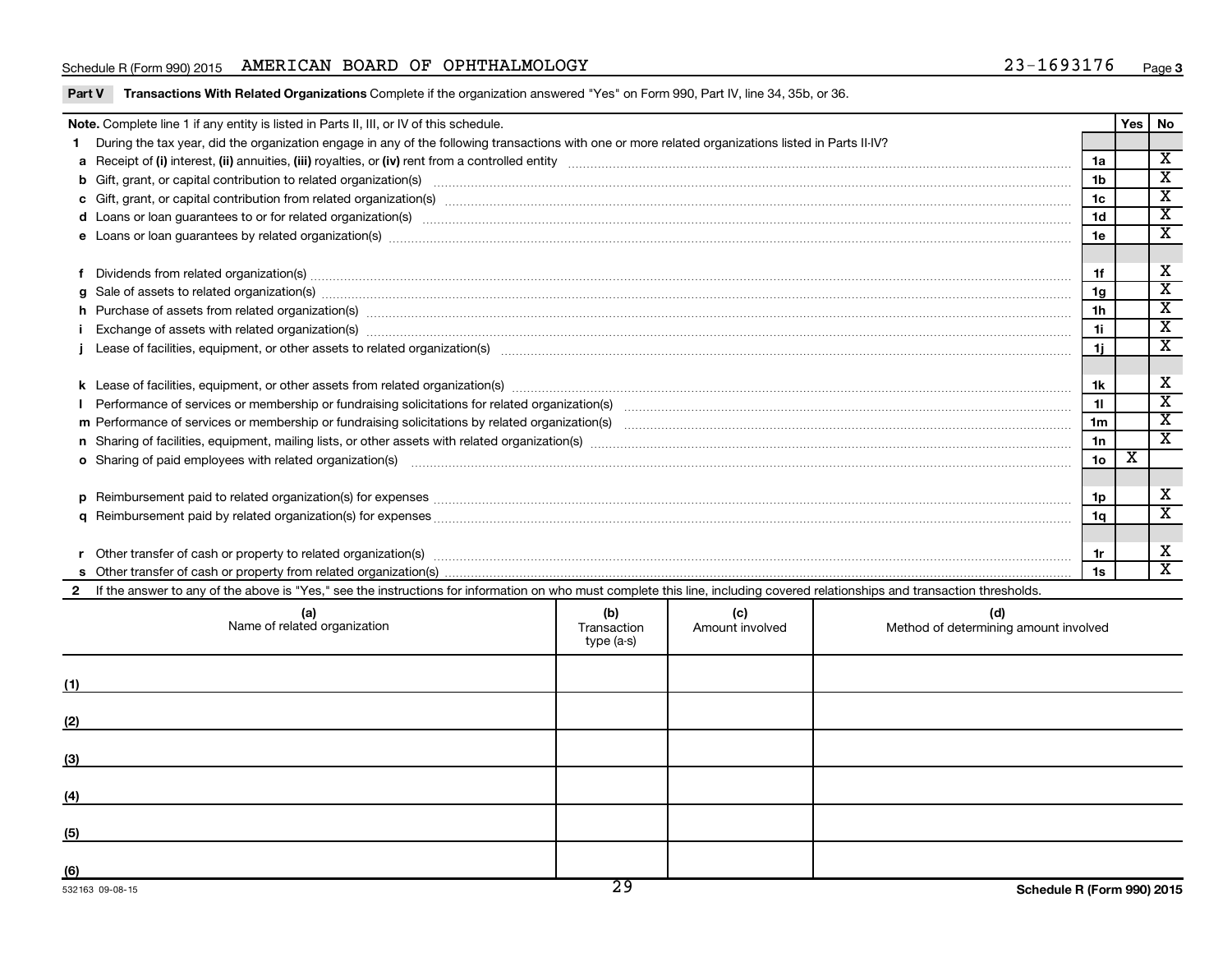#### Schedule R (Form 990) 2015 AMERICAN BOARD OF OPHTHALMOLOGY 23-1693176 Page

#### Part VI Unrelated Organizations Taxable as a Partnership Complete if the organization answered "Yes" on Form 990, Part IV, line 37.

Provide the following information for each entity taxed as a partnership through which the organization conducted more than five percent of its activities (measured by total assets or gross revenue) that was not a related organization. See instructions regarding exclusion for certain investment partnerships.

| hat neo hot a rolatod organization. Ooo motraotiono rogaranty oxolaolon for oortam invootmont partnolompo.<br>(a) | (b)              | (c)               | (d)                                                                                        |                                                            | (f)      | (g)         |                                  | (h) | (i)                                                                                                | (j)    | (k) |
|-------------------------------------------------------------------------------------------------------------------|------------------|-------------------|--------------------------------------------------------------------------------------------|------------------------------------------------------------|----------|-------------|----------------------------------|-----|----------------------------------------------------------------------------------------------------|--------|-----|
| Name, address, and EIN                                                                                            | Primary activity | Legal domicile    |                                                                                            | $(e)$<br>Are all<br>partners sec.<br>$501(c)(3)$<br>orgs.? | Share of | Share of    |                                  |     |                                                                                                    |        |     |
| of entity                                                                                                         |                  | (state or foreign | Predominant income<br>(related, unrelated,<br>excluded from tax under<br>sections 512-514) |                                                            | total    | end-of-year | Disproportionate<br>allocations? |     | Code V-UBI<br>amount in box 20 managing<br>of Schedule K-1<br>(Form 1065)<br>$\overline{V}$ ves No |        |     |
|                                                                                                                   |                  | country)          |                                                                                            | Yes No                                                     | income   | assets      | Yes No                           |     |                                                                                                    | Yes NO |     |
|                                                                                                                   |                  |                   |                                                                                            |                                                            |          |             |                                  |     |                                                                                                    |        |     |
|                                                                                                                   |                  |                   |                                                                                            |                                                            |          |             |                                  |     |                                                                                                    |        |     |
|                                                                                                                   |                  |                   |                                                                                            |                                                            |          |             |                                  |     |                                                                                                    |        |     |
|                                                                                                                   |                  |                   |                                                                                            |                                                            |          |             |                                  |     |                                                                                                    |        |     |
|                                                                                                                   |                  |                   |                                                                                            |                                                            |          |             |                                  |     |                                                                                                    |        |     |
|                                                                                                                   |                  |                   |                                                                                            |                                                            |          |             |                                  |     |                                                                                                    |        |     |
|                                                                                                                   |                  |                   |                                                                                            |                                                            |          |             |                                  |     |                                                                                                    |        |     |
|                                                                                                                   |                  |                   |                                                                                            |                                                            |          |             |                                  |     |                                                                                                    |        |     |
|                                                                                                                   |                  |                   |                                                                                            |                                                            |          |             |                                  |     |                                                                                                    |        |     |
|                                                                                                                   |                  |                   |                                                                                            |                                                            |          |             |                                  |     |                                                                                                    |        |     |
|                                                                                                                   |                  |                   |                                                                                            |                                                            |          |             |                                  |     |                                                                                                    |        |     |
|                                                                                                                   |                  |                   |                                                                                            |                                                            |          |             |                                  |     |                                                                                                    |        |     |
|                                                                                                                   |                  |                   |                                                                                            |                                                            |          |             |                                  |     |                                                                                                    |        |     |
|                                                                                                                   |                  |                   |                                                                                            |                                                            |          |             |                                  |     |                                                                                                    |        |     |
|                                                                                                                   |                  |                   |                                                                                            |                                                            |          |             |                                  |     |                                                                                                    |        |     |
|                                                                                                                   |                  |                   |                                                                                            |                                                            |          |             |                                  |     |                                                                                                    |        |     |
|                                                                                                                   |                  |                   |                                                                                            |                                                            |          |             |                                  |     |                                                                                                    |        |     |
|                                                                                                                   |                  |                   |                                                                                            |                                                            |          |             |                                  |     |                                                                                                    |        |     |
|                                                                                                                   |                  |                   |                                                                                            |                                                            |          |             |                                  |     |                                                                                                    |        |     |
|                                                                                                                   |                  |                   |                                                                                            |                                                            |          |             |                                  |     |                                                                                                    |        |     |
|                                                                                                                   |                  |                   |                                                                                            |                                                            |          |             |                                  |     |                                                                                                    |        |     |
|                                                                                                                   |                  |                   |                                                                                            |                                                            |          |             |                                  |     |                                                                                                    |        |     |
|                                                                                                                   |                  |                   |                                                                                            |                                                            |          |             |                                  |     |                                                                                                    |        |     |
|                                                                                                                   |                  |                   |                                                                                            |                                                            |          |             |                                  |     |                                                                                                    |        |     |
|                                                                                                                   |                  |                   |                                                                                            |                                                            |          |             |                                  |     |                                                                                                    |        |     |
|                                                                                                                   |                  |                   |                                                                                            |                                                            |          |             |                                  |     |                                                                                                    |        |     |
|                                                                                                                   |                  |                   |                                                                                            |                                                            |          |             |                                  |     |                                                                                                    |        |     |
|                                                                                                                   |                  |                   |                                                                                            |                                                            |          |             |                                  |     |                                                                                                    |        |     |
|                                                                                                                   |                  |                   |                                                                                            |                                                            |          |             |                                  |     |                                                                                                    |        |     |
|                                                                                                                   |                  |                   |                                                                                            |                                                            |          |             |                                  |     |                                                                                                    |        |     |
|                                                                                                                   |                  |                   |                                                                                            |                                                            |          |             |                                  |     |                                                                                                    |        |     |
|                                                                                                                   |                  |                   |                                                                                            |                                                            |          |             |                                  |     |                                                                                                    |        |     |
|                                                                                                                   |                  |                   |                                                                                            |                                                            |          |             |                                  |     |                                                                                                    |        |     |
|                                                                                                                   |                  |                   |                                                                                            |                                                            |          |             |                                  |     |                                                                                                    |        |     |
|                                                                                                                   |                  |                   |                                                                                            |                                                            |          |             |                                  |     |                                                                                                    |        |     |

**Schedule R (Form 990) 2015**